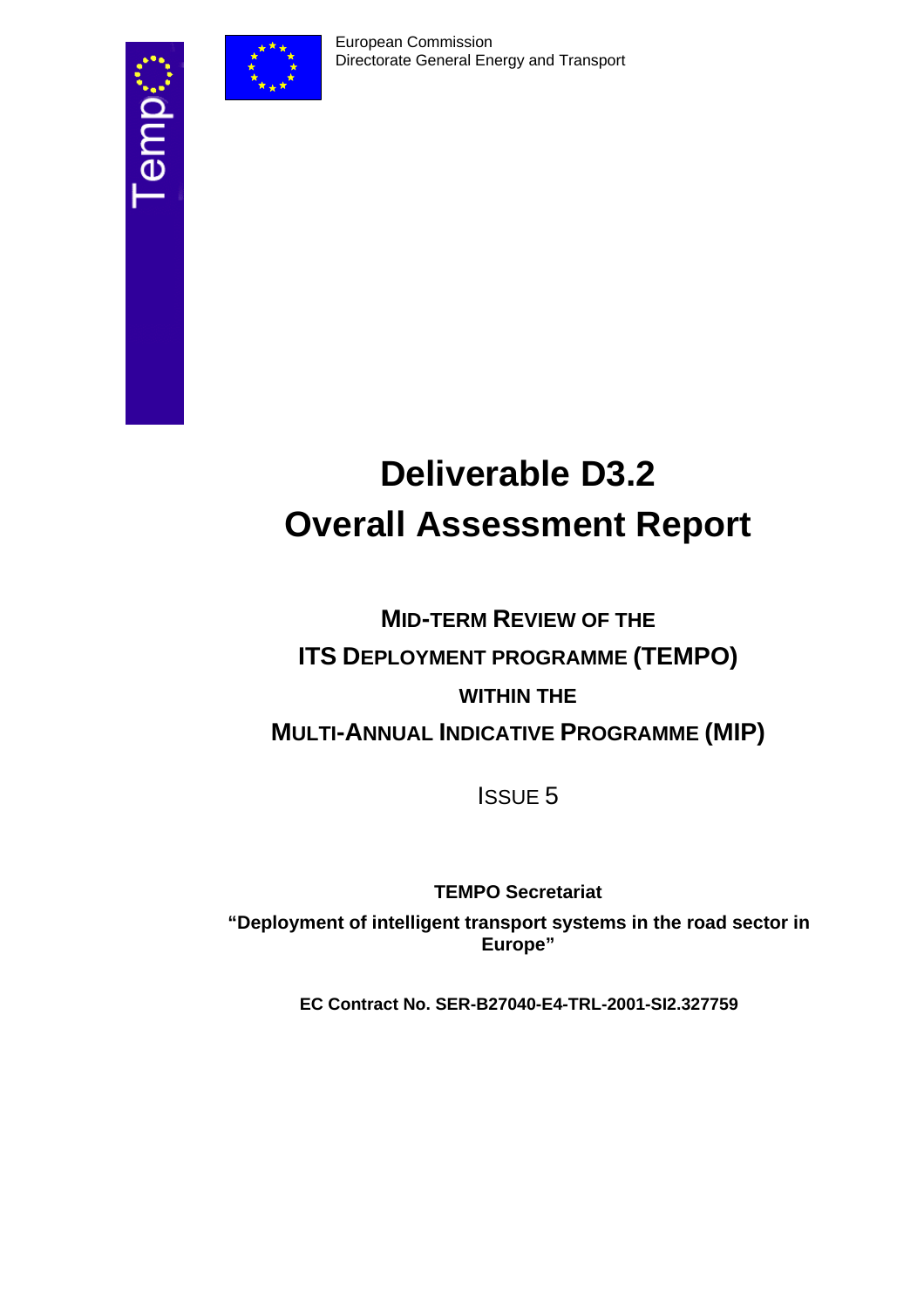#### **Document details:**

| Date of preparation:              | 11 <sup>th</sup> December 2003                                                                                                                                                                                                                                                                                                                                                                                                                                                                                             |                     |  |  |  |
|-----------------------------------|----------------------------------------------------------------------------------------------------------------------------------------------------------------------------------------------------------------------------------------------------------------------------------------------------------------------------------------------------------------------------------------------------------------------------------------------------------------------------------------------------------------------------|---------------------|--|--|--|
| Abstract:                         | This document has been produced as part of the mid-term review of the<br>European ITS deployment programme. The programme runs from 2001 until<br>2006 and is part of the Multi-annual Indicative Programme (MIP). The<br>document has been prepared by independent consultants working on behalf<br>of the Directorate-General for Energy and Transport (DGTREN) within the<br>European Commission. It contains recommendations for DGTREN to consider<br>in deciding the future content and management of the programme. |                     |  |  |  |
| Document number:                  | D3.2 Overall assessment report - Issue 5.doc                                                                                                                                                                                                                                                                                                                                                                                                                                                                               |                     |  |  |  |
| Deliverable number-name:          | D3.2 Overall assessment report - Issue 5.doc                                                                                                                                                                                                                                                                                                                                                                                                                                                                               |                     |  |  |  |
| Status:                           | Issued document including DGTREN comments                                                                                                                                                                                                                                                                                                                                                                                                                                                                                  |                     |  |  |  |
| Dissemination level:              | European Commission, DG-TREN                                                                                                                                                                                                                                                                                                                                                                                                                                                                                               |                     |  |  |  |
| Distribution:                     | TEMPO Consortium partners, DG TREN, Member States                                                                                                                                                                                                                                                                                                                                                                                                                                                                          |                     |  |  |  |
| Key audience:                     | European Commission                                                                                                                                                                                                                                                                                                                                                                                                                                                                                                        |                     |  |  |  |
| Associated texts:                 |                                                                                                                                                                                                                                                                                                                                                                                                                                                                                                                            |                     |  |  |  |
|                                   | <b>Name</b>                                                                                                                                                                                                                                                                                                                                                                                                                                                                                                                | <b>Organisation</b> |  |  |  |
| Authors:                          | Wim Broeders                                                                                                                                                                                                                                                                                                                                                                                                                                                                                                               | <b>DHV</b>          |  |  |  |
|                                   | <b>Ken Perrett</b>                                                                                                                                                                                                                                                                                                                                                                                                                                                                                                         | <b>WBSL</b>         |  |  |  |
| <b>Commission Project Officer</b> | Keith Keen                                                                                                                                                                                                                                                                                                                                                                                                                                                                                                                 | <b>DGTREN</b>       |  |  |  |

#### **Document Control Record:**

| <b>Version</b> | <b>Main Changes:</b>                                                                                                             | <b>Contributions from:</b> | Date:       |
|----------------|----------------------------------------------------------------------------------------------------------------------------------|----------------------------|-------------|
| <b>Issue 1</b> | First draft provided to DG-TREN following week<br>working in Brussels                                                            | Wim Broeders, Ken Perrett  | 24-Oct-03   |
| Issue 2        | Revised version provided to DG-TREN following<br>inclusion of introduction, conclusions and financial<br>tables                  | Wim Broeders, Ken Perrett  | $3-Nov-03$  |
| Issue 3        | Revised version provided to DG-TREN, taking Wim Broeders, Ken Perrett<br>account comments from Keith Keen                        |                            | 14-Nov-03   |
| Draft v4a      | Document control record added, report formatted<br>into TEMPO Secretariat Deliverable layout.                                    | Jean Hopkin                | 20-Nov-03   |
| Draft v4b      | Inclusion of changes in response to Keith Keen's   Ken Perrett, Nuno Rodrigues<br>comments received on 1 <sup>st</sup> Dec 2003. |                            | $2$ -Dec-03 |
| Issue 4        | Approved by TRL                                                                                                                  | Natalia de Estevan         | $3$ -Dec-03 |
| Issue 5        | Incorporation of implementation plan. Editorial Ken Perrett. Nuno Rodrigues.<br>changes.                                         | Natalia de Estevan         | 11 Dec 03   |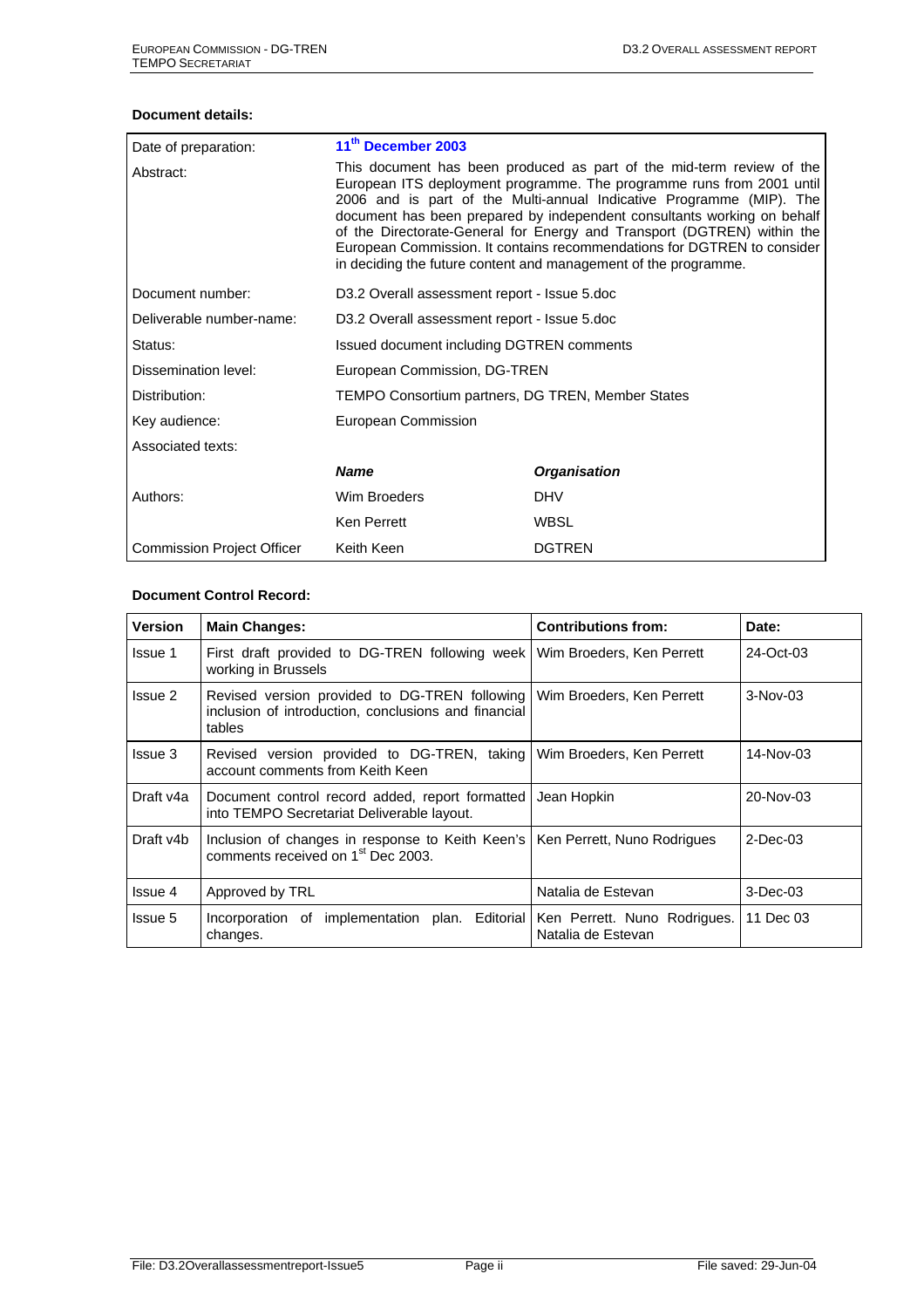## **TABLE OF CONTENTS**

| <b>SUMMARY</b> |                                                                     |                                                                                                                  | 1            |
|----------------|---------------------------------------------------------------------|------------------------------------------------------------------------------------------------------------------|--------------|
| 1              | 1.1<br>1.2<br>1.3<br>1.4<br>1.5                                     | <b>INTRODUCTION AND OVERVIEW</b>                                                                                 | $\mathbf{2}$ |
| $\overline{2}$ |                                                                     | <b>OVERVIEW OF THE ITS DEPLOYMENT PROGRAMME</b>                                                                  | 5            |
|                | 2.1<br>2.2<br>2.3                                                   |                                                                                                                  |              |
| 3              |                                                                     | <b>REVIEW OF PROGRESS 2001-2003</b>                                                                              | 8            |
|                | 3.1<br>3.2<br>3.3<br>3.4<br>3.5<br>3.6<br>3.7<br>3.8                |                                                                                                                  |              |
| 4              |                                                                     | PROPOSALS FOR 2004-2006                                                                                          | 15           |
|                | 4.1<br>4.2<br>4.3<br>4.4<br>4.5<br>4.6<br>4.7<br>4.8                |                                                                                                                  |              |
| 5              |                                                                     | <b>SHAPING THE FUTURE PROGRAMME</b>                                                                              | 21           |
|                | 5.1<br>5.2<br>5.3<br>5.4<br>5.5<br>5.6<br>5.7<br>5.8<br>5.9<br>5.10 | ITS Deployment in Europe, General Recommendations21<br>Domain 2 - European Network of Traffic Control Centres 23 |              |
| 6              |                                                                     | <b>INPUT FROM PROJECTS ON SIMPLIFYING MANAGEMENT OF THE PROGRAMME</b>                                            | 27           |
| $\overline{7}$ |                                                                     | <b>CONCLUSIONS AND PROPOSED IMPLEMENTATION PLAN</b>                                                              | 29           |
|                | 7.1<br>7.2                                                          |                                                                                                                  |              |
| 8              |                                                                     | <b>ANNEX 1: ANALYSIS OF PROJECT SUBMISSIONS TO THE MID-TERM REVIEW</b>                                           | 34           |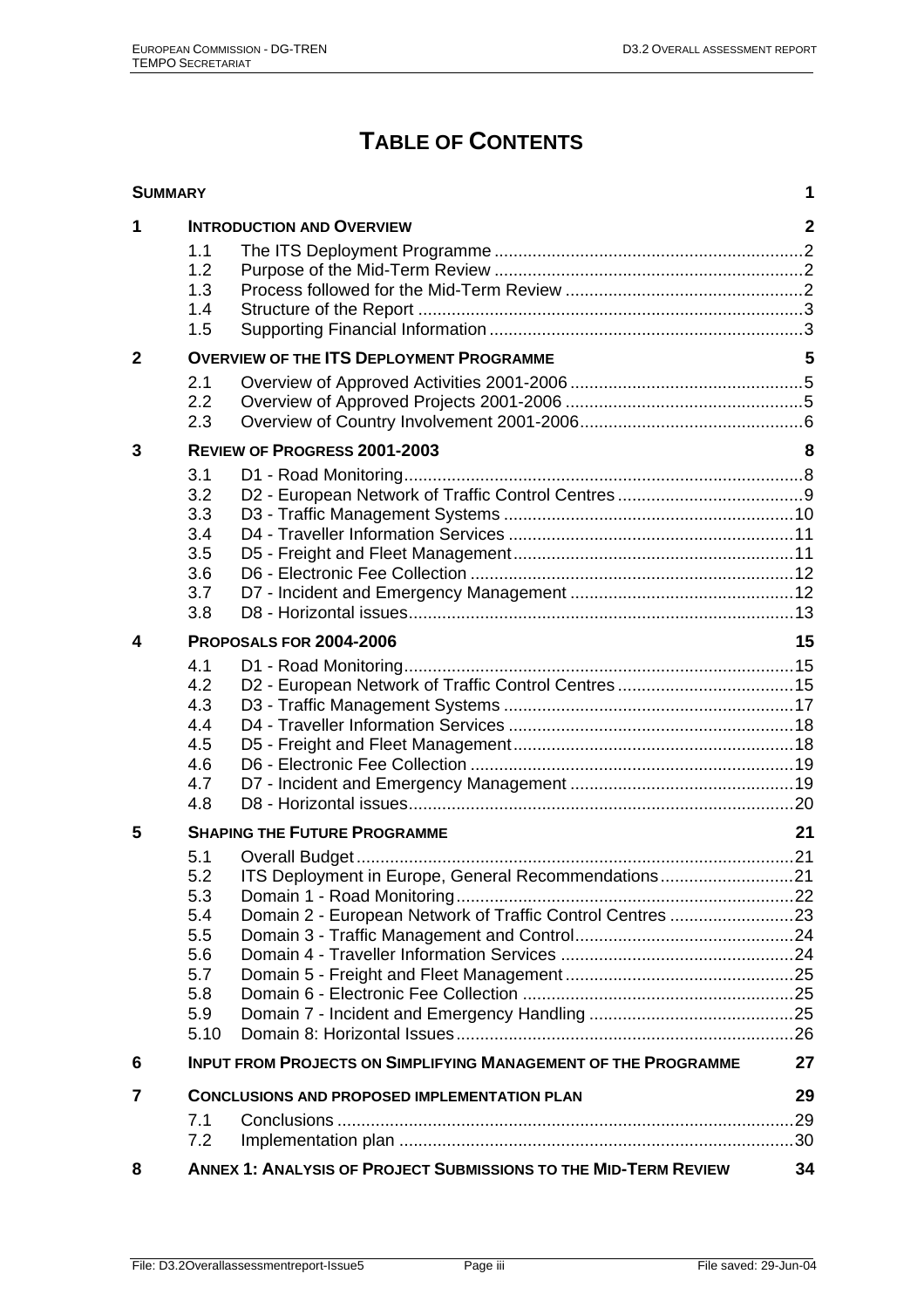|   | 8.1  |                                                                 |    |
|---|------|-----------------------------------------------------------------|----|
|   | 8.2  |                                                                 |    |
|   | 8.3  |                                                                 |    |
|   | 8.4  |                                                                 |    |
|   | 8.5  |                                                                 |    |
|   | 8.6  |                                                                 |    |
|   | 8.7  |                                                                 |    |
|   | 8.8  |                                                                 |    |
|   | 8.9  |                                                                 |    |
|   | 8.10 |                                                                 |    |
| 9 |      | <b>ANNEX 2: DETAILED NOTES ON INDIVIDUAL PROJECTS BY DOMAIN</b> | 36 |
|   |      |                                                                 |    |
|   | 9.1  |                                                                 |    |
|   | 9.2  |                                                                 |    |
|   | 9.3  |                                                                 |    |
|   | 9.4  |                                                                 |    |
|   | 9.5  |                                                                 |    |
|   | 9.6  |                                                                 |    |
|   | 9.7  |                                                                 |    |
|   | 9.8  |                                                                 |    |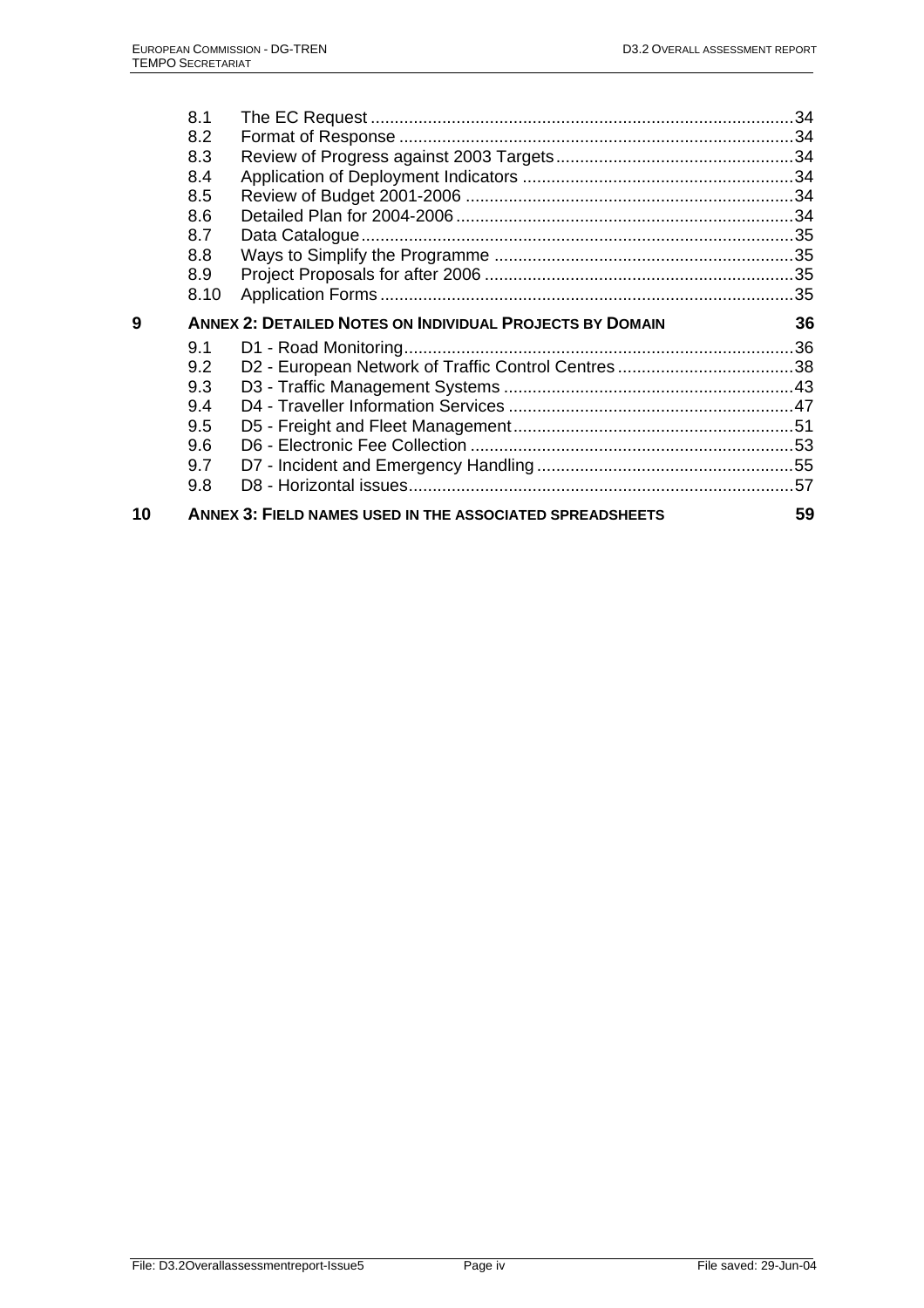## **LIST OF TABLES**

| Table 5: Spending on Traffic Control Centres in the period 2001-2003 compared with the budget 9              |
|--------------------------------------------------------------------------------------------------------------|
| Table 6: Spending on Traffic Management systems in the period 2001-2003 compared with the budget  10         |
| Table 7: Spending on Traveller Information Services in the period 2001-2003 compared with the budget 11      |
| Table 8: Spending on Freight and Fleet Management in the period 2001-2003 compared with the budget  11       |
| Table 9: Spending on Electronic Fee Collection in the period 2001-2003 compared with the budget  12          |
| Table 10: Spending on Incident and Emergency Management in the period 2001-2003 compared with the            |
|                                                                                                              |
| Table 11: Spending on Horizontal Issues in the period 2001-2003 compared with the budget 13                  |
| Table 12: Original and revised budget for the period 2004-2006 for Road monitoring 15                        |
| Table 13: Original and revised budget for the period 2004-2006 for Traffic Control Centres 15                |
| Table 14: Original and revised budget for the period 2004-2006 for Traffic Management Systems  17            |
| Table 15: Original and revised budget for the period 2004-2006 for Traveller Information Services  18        |
| Table 16: Original and revised budget for the period 2004-2006 for Freight and Fleet Management  18          |
| Table 17: Original and revised budget for the period 2004-2006 for Electronic Fee Collection  19             |
| Table 18: Original and revised budget for the period 2004-2006 for Incident and Emergency Management 19      |
| Table 19: Original and revised budget for the period 2004-2006 for Horizontal issues 20                      |
|                                                                                                              |
|                                                                                                              |
| Table 22: Current estimates of spend on Traveller Information Services compared with the original estimates. |
| Table 23: Current estimates of spend on Incident and Emergency Handling compared with the original           |
|                                                                                                              |
| Table 25: Summary of estimated spend 2001-2003 and budget for 2004-2006 for Road Monitoring 36               |
| Table 26: Summary of estimated spend 2001-2003 and budget for 2004-2006 for Traffic Control Centres  38      |
| Table 27: Summary of estimated spend 2001-2003 and budget for 2004-2006 for Traffic Management               |
| Table 28: Summary of estimated spend 2001-2003 and budget for 2004-2006 for Traveller Information            |
| Table 29: Summary of estimated spend 2001-2003 and budget for 2004-2006 for Freight and Fleet                |
| Table 30: Summary of estimated spend 2001-2003 and budget for 2004-2006 for Electronic Fee Collection 53     |
| Table 31: Summary of estimated spend 2001-2003 and budget for 2004-2006 for Incident and Emergency           |
| Table 32: Summary of estimated spend 2001-2003 and budget for 2004-2006 for Horizontal Issues 57             |
|                                                                                                              |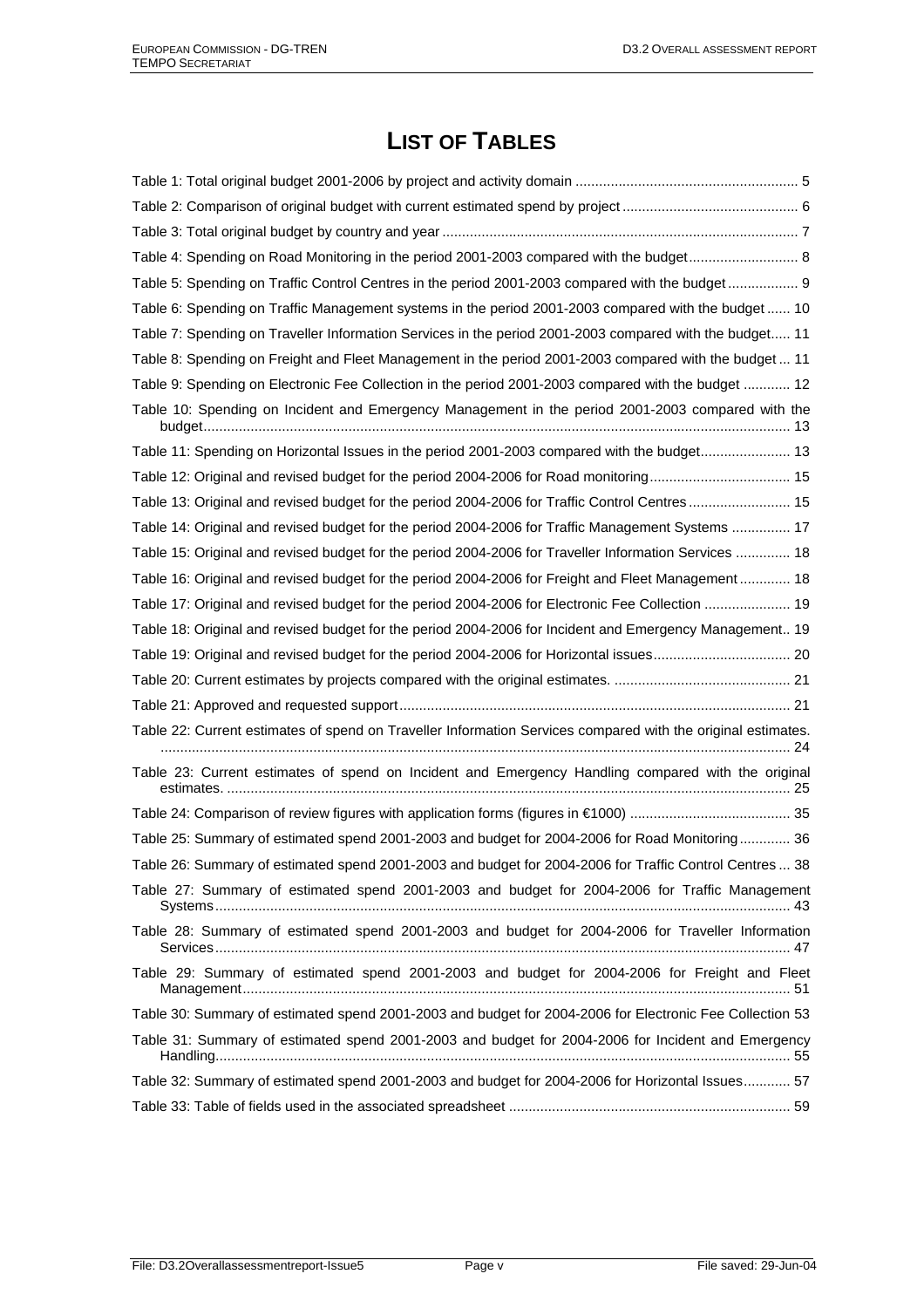## **SUMMARY**

This document has been produced as part of the mid-term review of the European ITS deployment programme. The programme runs from 2001 until 2006 and is part of the Multi-annual Indicative Programme (MIP). The document has been prepared by independent consultants working on behalf of the Directorate-General for Energy and Transport (DGTREN) within the European Commission. It contains recommendations for DGTREN to consider in deciding the future content and management of the programme.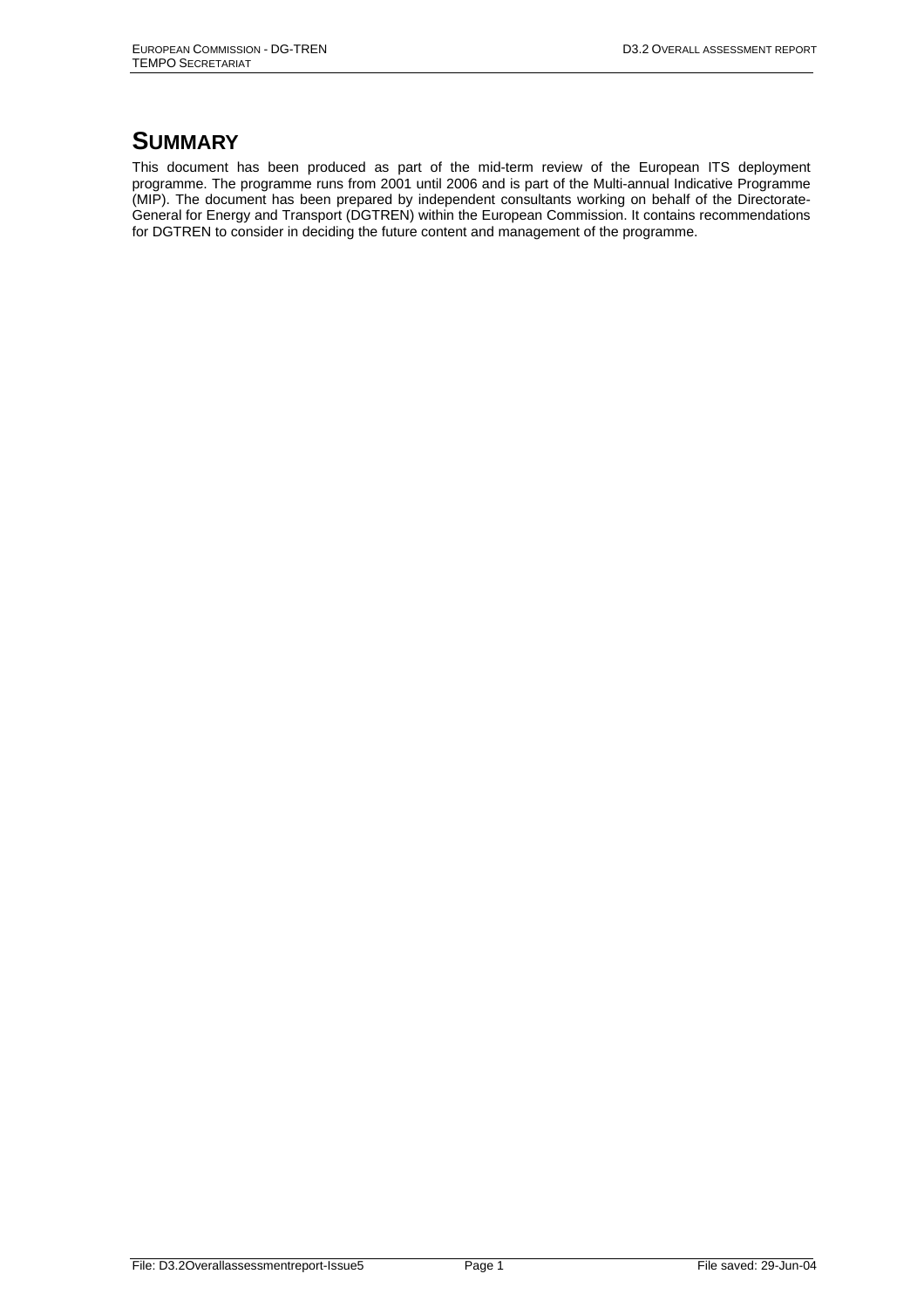## **1 INTRODUCTION AND OVERVIEW**

## **1.1 THE ITS DEPLOYMENT PROGRAMME**

The ITS deployment programme is managed by the European Commission and is providing approximately €200m support for the deployment of Intelligent Transport Systems and Services across 14 Member States during the period 2001-2006. The work is organised into six major multi-national projects which propose annual programmes of work under similar activity domains. The projects also submit a report of achievements and spend for the previous year.

DGTREN, the Directorate responsible for this programme, has commissioned independent experts to provide assessments of the overall programme, each annual workplan and each annual report. The programme is known as TEMPO and the support project is TEMPO Secretariat.

## **1.2 PURPOSE OF THE MID-TERM REVIEW**

The European Commission considered that it was appropriate when establishing the six-year MIP programme to have the opportunity to review progress and to make adjustments to the programme at the mid-stage. The Midterm review allows all concerned to consider the achievements in the first three years, to review any changes in policy which might impact the programme and to allow for some revision of the programme in the light of these changes. All the MIP projects within the programme were asked to make a submission to the review. This document analyses the responses and make recommendations to the Commission. Decisions taken as a result of this review will help to shape the programme up to 2006 and consider what happens beyond that date.

## **1.3 PROCESS FOLLOWED FOR THE MID-TERM REVIEW**

The TEMPO Secretariat worked with DGTREN to prepare a document which formed the basis of the request for information from the projects. This document<sup>1</sup> was sent to projects in August 2003, with a request for a response by the end of September.

The six MIP projects (ARTS, CENTRICO, CORVETTE, SERTI, STREETWISE and VIKING) submitted their responses by 15<sup>th</sup> October. A team from the TEMPO Secretariat comprising Wim Broeders and Ken Perrett worked on the submitted documents at the offices of DGTREN during the week 20<sup>th</sup>-24<sup>th</sup> October with Keith Keen, the programme manager.

The project submissions were analysed for conformance to the requirements. Unfortunately, projects had not provided a significant amount of the required information, particularly on the actual and expected costs for the period 2001-2003 and on the original annual budgets for each year by domain and country. Considerable effort was expended during the week by Commission staff and the support team in obtaining the missing information. A report on the material received is given as Annex 1.

A spreadsheet was prepared giving the original budgets, actual expenditure to date and proposed future expenditure. This is used throughout this report for presentation of the financial information and is available separately for further analysis by the Commission. The spreadsheet is now complete and available for use in analysing estimated spend and budgets.

The team worked through each activity domain, firstly analysing the reported achievements for the period 2001- 2003 and then the proposed activities 2004-2006. For the 2001-2003 activities, some remaining gaps were identified. Recommendations were made for each domain in relation to their 2004-2006 proposals.

During this process notes were prepared at a detailed level for each domain within each project. These notes may be useful for the Commission to use in responding individually to each of the projects. They are provided as Annex 2 to this report.

Having analysed the six year programme for each domain, the team then worked on "Shaping the future programme". This work was designed to provide proposals to the Commission on how to structure and manage the forward programme, bearing in mind the complexity of the present programme, and the need to simplify the burden on the Commission of managing the programme.

Finally the team prepared some overall conclusions from the process.

It had originally been hoped to report on the level of deployment across Europe against target deployments. However, the requirement on projects to provide statistics on target and completed deployments was considered too onerous for the mid-term review. Instead the projects were asked to provide maps showing current and future

 $\overline{a}$ 

<sup>1</sup> TEMPO mid term MIP review.doc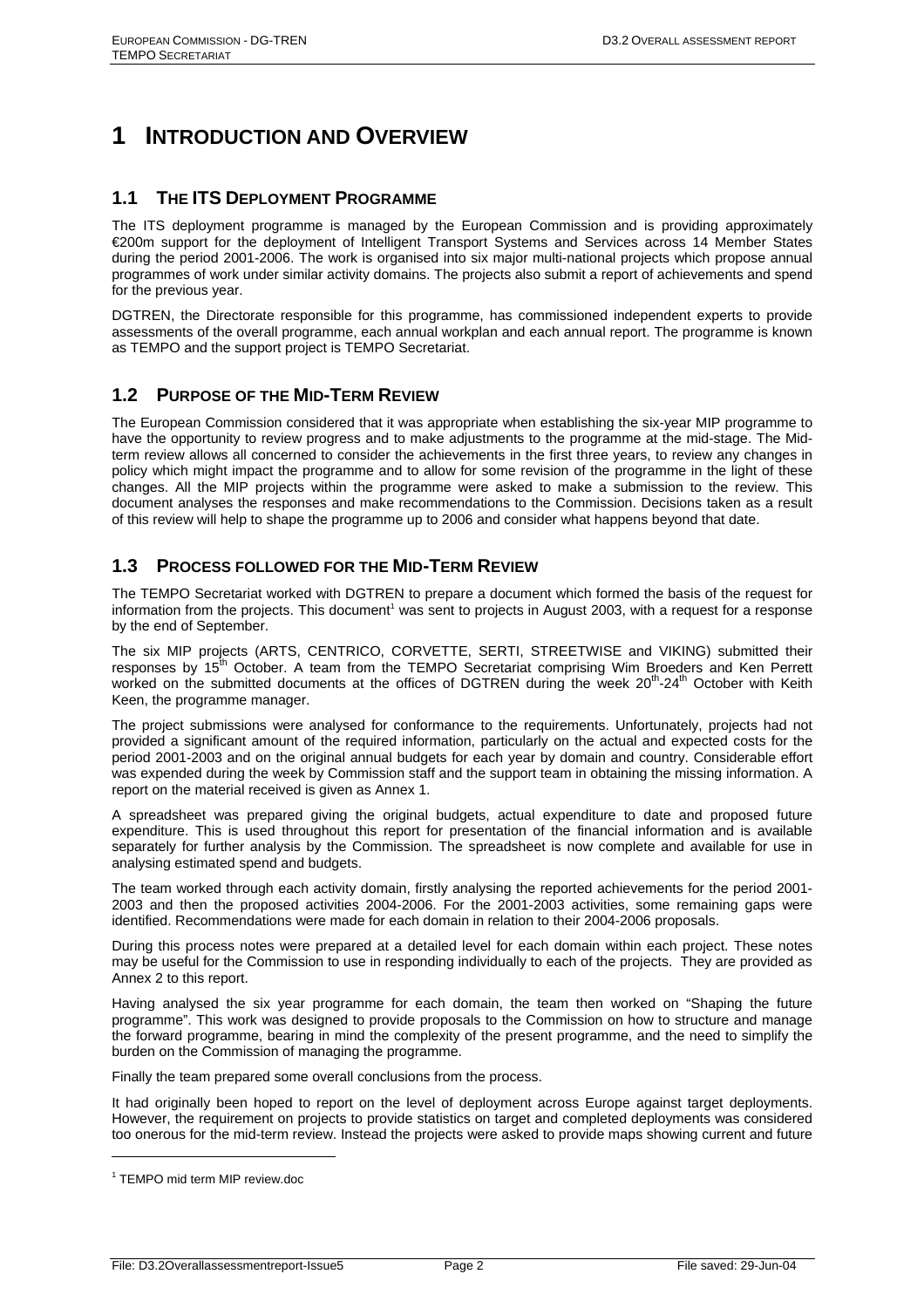deployment. While many of these maps show what has been installed, they generally do not show the target deployment and they cannot easily be aggregated to provide statistics at the European level.

## **1.4 STRUCTURE OF THE REPORT**

The report has been prepared by independent consultants working to support DG TREN. The team has worked mainly at the Commission's offices and closely with the Project Officer, Keith Keen. The recommendations are intended for consideration within the Commission.

Section 1 provides an introduction to the ITS deployment programme and to the requirement for a mid-term review. It describes the process followed and the structure of the report. It also describes the supporting financial information contained in a spreadsheet prepared as part of the review process.

Section 2 provides an overview of the ITS deployment in terms of the domains of activity, the organisation into projects and the level of involvement of each country.

Section 3 provides a review of the progress made by projects in the period 2001-2003, based on the submissions made by the six ITS projects within the programme.

Section 4 presents a summary of the proposed programme for 2004-2006 as contained in the project submissions for the mid-term review.

Section 5 provides proposals for shaping the future programme and summarises the recommendations on proposed budgets, activities for 2004-2006, management of the programme, issues arising from the inclusion of the applicant countries and assessment of the programme in the period 2004-2006.

Section 6 presents some comments received from the projects on improving the management of the programme.

Section 7 provides some overall conclusions from the mid-term review process.

Finally, there are three annexes to this report. The first provides an analysis of the conformance of the project submissions to the issued requirements. The second annex provides some detailed notes for each project and domain. The third annex provides some details of the column headings and data fields in the associated spreadsheet.

## **1.5 SUPPORTING FINANCIAL INFORMATION**

The supporting spreadsheet<sup>2</sup> contains several worksheets, as follows:-

- Data
- Domain
- Country
- Domain by project
- Years by project

#### **1.5.1 DATA**

This worksheet contains all the data from the projects on budgets and expenditure. It contains 1009 lines and is arranged in columns.

It was not feasible for the analysis team to enter details for the country involvement in each domain. Consequently total figures were entered for each domain and for each country separately. The domain information is "blank" for the country records and the country information is "blank" for the domain records. Tables using all the entered figures will therefore give some double counting. If any table involves domain or country, then the table will be correct. If not then either country="blank" or domain="blank" should be selected.

There are slight differences between the totals by domain and by country due to slight uncertainty within the projects about whether countries not receiving support (e.g. Switzerland) should be included in the domain totals.

The following four worksheets are pivot tables produced automatically from the "data" worksheet. The variables in each table may be modified and new tables created as required.

 $\overline{a}$ 

<sup>&</sup>lt;sup>2</sup> TEMPO Project Budgets-v5.xls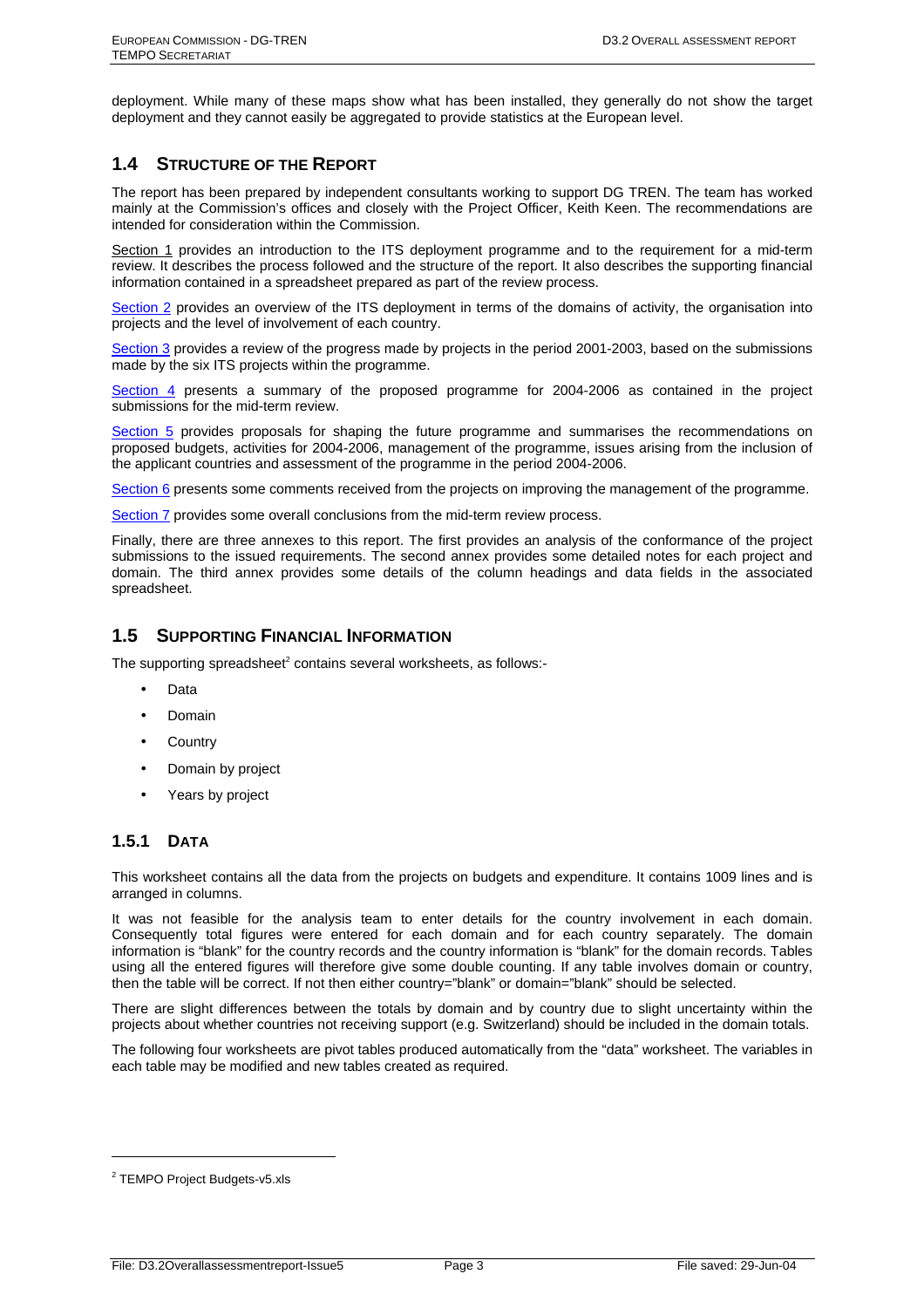## **1.5.2 DOMAIN**

This is a pivot table produced automatically from the information in the "data" worksheet. It provides a breakdown of budget and current estimate by domain for each year 2001-2006, for all projects or an individual project and for studies/implementation separately or combined.

### **1.5.3 COUNTRY**

This is a pivot table produced automatically from the information in the "data" worksheet. It provides a breakdown of budget and current estimate by country for each year 2001-2006, for all projects or an individual project and for studies/implementation separately or combined.

### **1.5.4 DOMAIN BY PROJECT**

This is a pivot table produced automatically from the information in the "data" worksheet. It provides a breakdown of budget and current estimate by domain by project for 2001-2003, 2004-2006, or 2001-2006 for studies/implementation separately or combined.

## **1.5.5 YEARS BY PROJECT**

This is a pivot table produced automatically from the information in the "data" worksheet. It provides a budget and current estimate for 2001-2003, 2004-2006, or 2001-2006 for a particular domain or all domains and for studies/implementation separately or combined.

Notes:

- The reader is recommended to open the spreadsheet to view the various tables at this stage.
- In case a negative figure occurs on the line "difference" this means that the claim for budget (or costs) is higher than originally planned (increased budgets).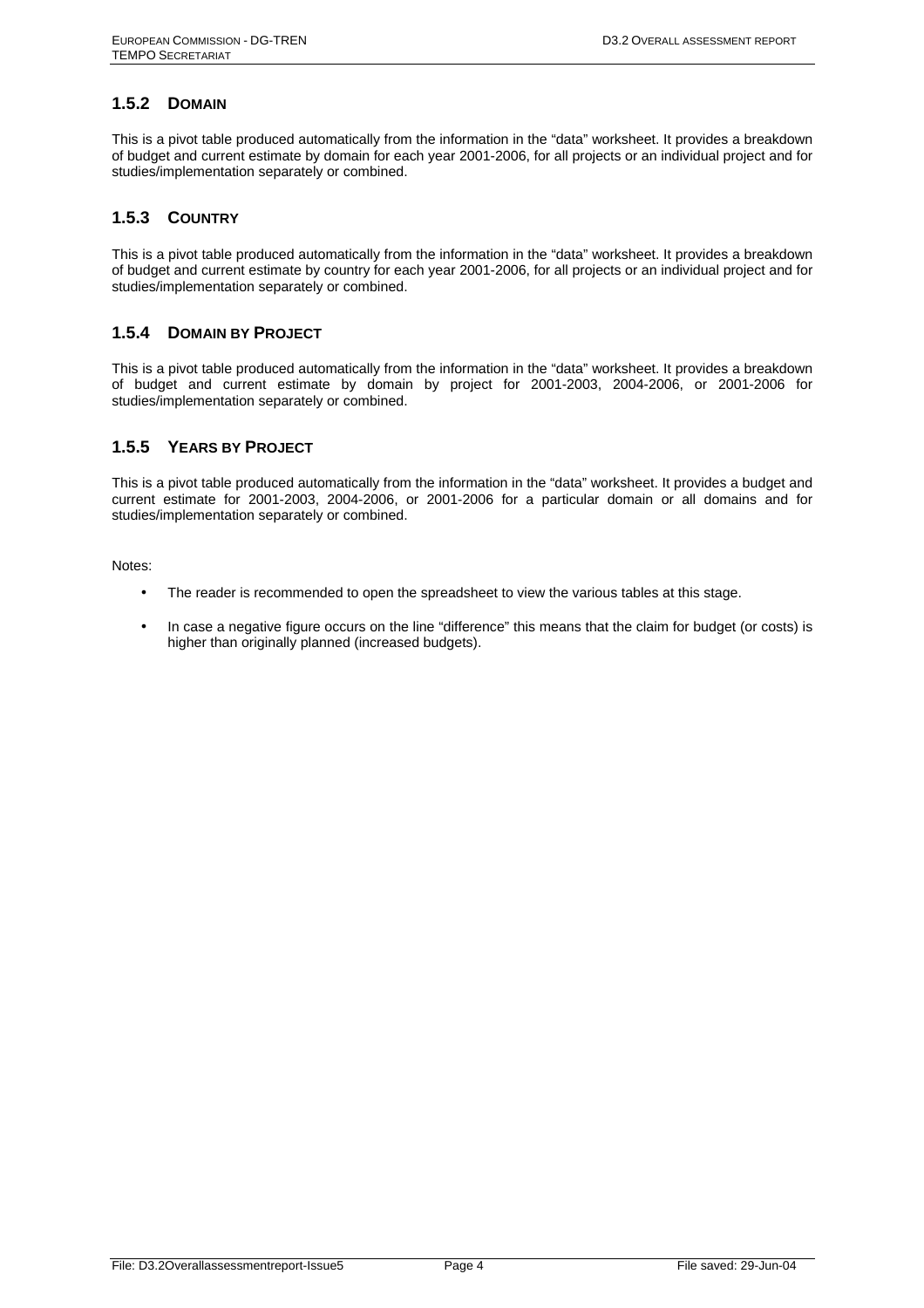## **2 OVERVIEW OF THE ITS DEPLOYMENT PROGRAMME**

## **2.1 OVERVIEW OF APPROVED ACTIVITIES 2001-2006**

The ITS programme has been organised into nine activity domains. These are:-

- Domain 1 Road Monitoring Infrastructure (RMI)
- Domain 2 European Network of Traffic Control Centres (TIC)
- Domain 3 Traffic Management and Control (TMC)
- Domain 4 Traveller Information Services (TIS)
- Domain 5 Freight and Fleet management (FFM)
- Domain 6 Electronic Fee Collection (EFC)
- **Domain 7** Incident and Emergency Handling (IEH)
- Domain 8 Horizontal issues (HI)
- Domain 9 Project Management (PM)

All projects currently propose programmes of work within these nine domains. There are organised crossfertilisation activities linking similar activities across all the projects. These activities are managed by Expert Groups drawn from all the projects.

The original six-year budgets approved by the Commission for each of the domains is given in Table 1 below. All costs contained in the tables in the report are expressed in  $\epsilon$ 1000. The original programme totalled €1.2 billion.

| Original budget    |                 | Project     |                 |                 |              |                   |         |                           |
|--------------------|-----------------|-------------|-----------------|-----------------|--------------|-------------------|---------|---------------------------|
| Dom no             | .Domain         | <b>ARTS</b> | <b>CENTRICO</b> | <b>CORVETTE</b> | <b>SERTI</b> | <b>STREETWISE</b> |         | <b>VIKING Grand Total</b> |
|                    | <b>IRMI</b>     | 56,014      | 81,341          | 53,233          | 58,285       | 5,575             | 28,115  | 282,564                   |
|                    | 2 TIC           | 31,394      | 81,196          | 34,615          | 25,757       | 6,845             | 52,843  | 232,650                   |
|                    | 3 TMC           | 3,059       | 140,023         | 66,654          | 5,465        | 27,175            | 80,295  | 322,671                   |
|                    | 4 TIS           | 65,201      | 43,922          | 23,850          | 57,160       | 9,750             | 27.924  | 227,807                   |
|                    | 5 FFM           | 2,398       | 483             | 17,048          | 3,706        | 370               | 5,840   | 29,845                    |
|                    | 6 EFC           |             | 10,687          | 200             | 902          | 590               | 789     | 13,168                    |
|                    | 'lıEH           | 20,582      | 6,764           | 19,789          | 2,296        | 2,830             | 310     | 52,571                    |
|                    | 8HI             | 477         | 1.416           | .535            | .054         | 945               | 1.775   | 7,202                     |
|                    | 9 <sub>PM</sub> | 2,956       | 11,226          | 6,744           | 5,375        | 2,305             | 4,339   | 32,945                    |
| <b>Grand Total</b> |                 | 182.082     | 377,058         | 223.668         | 160.000      | 56,385            | 202,230 | 1,201,422                 |

#### **Table 1: Total original budget 2001-2006 by project and activity domain**

#### Costs in €1000's

As can be seen from the table, the first four domains account for 90% of the budget. The programme is designed to provide appropriate levels of traffic monitoring infrastructure on the whole of the TERN to provide the necessary information on the traffic and road conditions. The network of linked Traffic Control Centres collect, analyse and manage the monitoring data. Appropriate traffic management systems use the traffic information to make informed decisions on strategies and systems for managing the traffic. Information is disseminated by means of the Traveller Information Services to improve individual traveller decisions. These systems and services form the basis of the ITS deployment programme.

## **2.2 OVERVIEW OF APPROVED PROJECTS 2001-2006**

The programme is organised into six regional projects. These involve 14 out of the present 15 member States and also involve several non-EU countries, such as Norway and Switzerland. The projects range in budget from €56m for STREETWISE to €377m for CENTRICO. The projects have submitted revised estimates for the period 2004-2006 which, taken with the estimated spend for 2001-2003, increase the total costs of the programme by €76m. Table 2 shows the actual/estimated expenditure for the period 2001-2003 and the revised budget submitted for 2004-2006, compared with the original budgets. The current total estimated spend for the period 2001-2003 is close to the original budget, although there are wide deviations across the projects.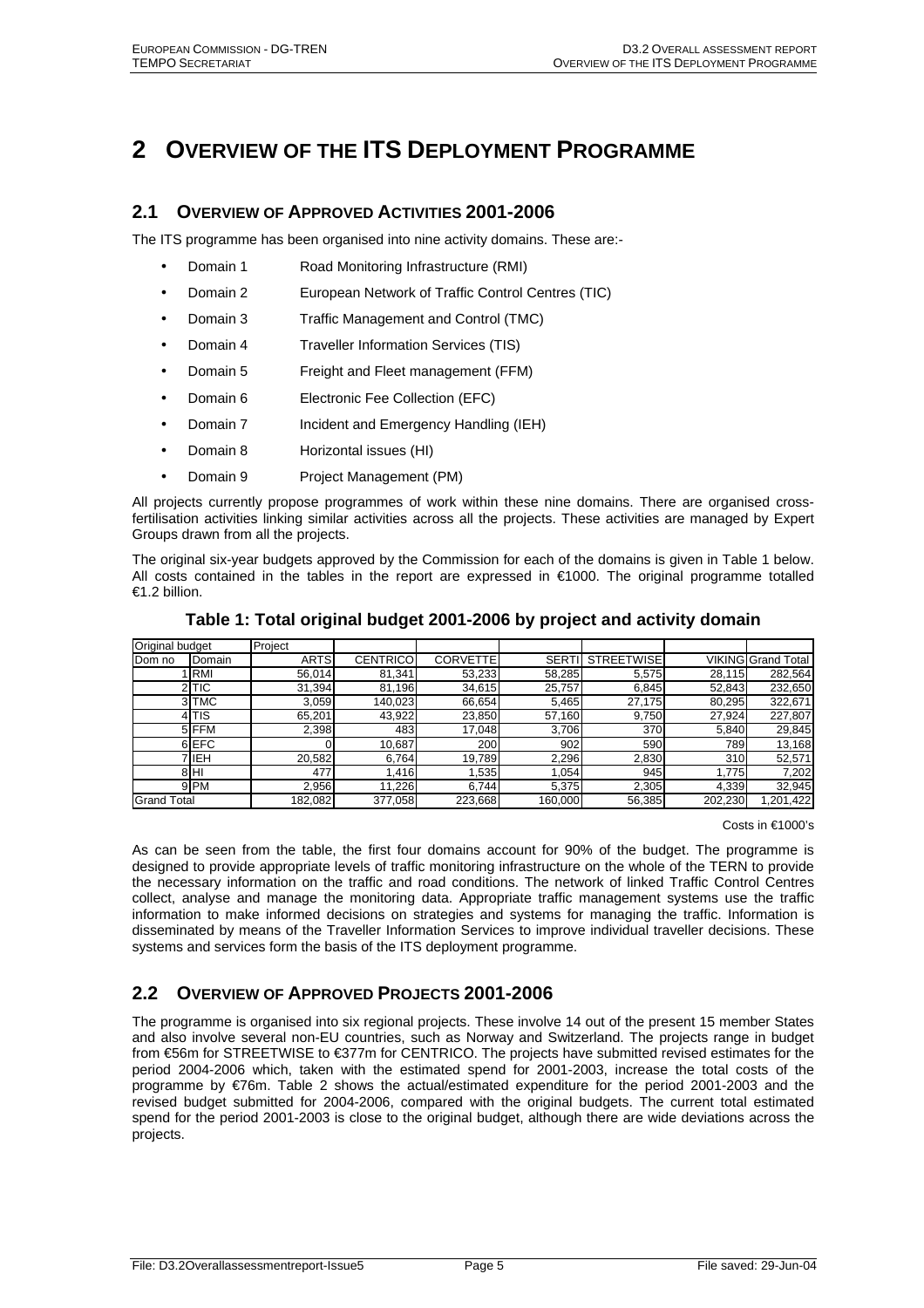## **Table 2: Comparison of original budget with current estimated spend by project**

|                         |                               | Project     |                 |                 |              |                   |         |                           |
|-------------------------|-------------------------------|-------------|-----------------|-----------------|--------------|-------------------|---------|---------------------------|
| Year <sub>2</sub>       | Data                          | <b>ARTS</b> | <b>CENTRICO</b> | <b>CORVETTE</b> | <b>SERTI</b> | <b>STREETWISE</b> |         | <b>VIKING Grand Total</b> |
| 2001-3                  | <b>Original budget</b>        | 83.615      | 200.378         | 91.798          | 87.044       | 34.115            | 94.465  | 591.414                   |
|                         | <b>Current estimate</b>       | 81.282      | 185.669         | 99.903          | 81.103       | 49.742            | 93.212  | 590,910                   |
|                         | <b>Difference</b>             | 2.333       | 14.709          | $-8.105$        | 5.941        | $-15.627$         | 1.253   | 504                       |
| 2004-6                  | <b>Original budget</b>        | 98.467      | 176.680         | 131.870         | 72.956       | 22.270            | 107.765 | 610.008                   |
|                         | <b>Current estimate</b>       | 97.770      | 217.683         | 134.244         | 98.976       | 30.343            | 107.765 | 686.781                   |
|                         | <b>Difference</b>             | 697         | -41.003         | $-2.374$        | $-26.020$    | $-8,073$          |         | -76,773                   |
|                         | <b>Total Original budget</b>  | 182.082     | 377.058         | 223.668         | 160.000      | 56.385            | 202.230 | 1,201,422                 |
|                         | <b>Total Current estimate</b> | 179.051     | 403.352         | 234.147         | 180.079      | 80.085            | 200.977 | 1.277.691                 |
| <b>Total Difference</b> |                               | 3.031       | $-26.294$       | $-10.479$       | -20.079      | -23.700           | 1.253   | -76.269                   |

Costs in €1000's

## **2.3 OVERVIEW OF COUNTRY INVOLVEMENT 2001-2006**

The areas covered by the various projects are shown in the following map. Greece is the only EU Member State not currently involved in the programme.



The level of involvement of the various countries varies considerably. Table 3 shows the original budget by country for each year of the programme.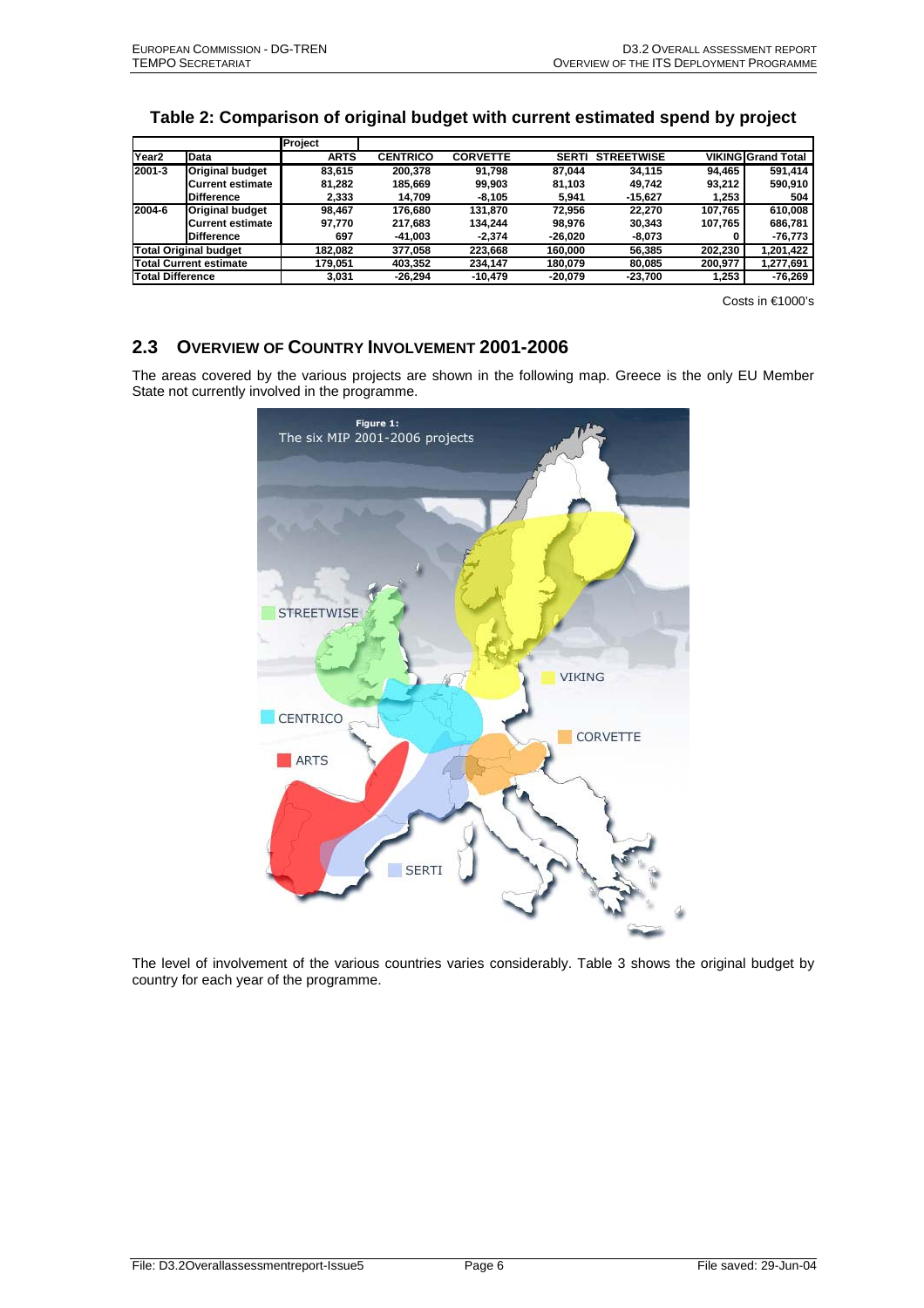| Original budget    | Year    |         |         |         |         |         |                    |
|--------------------|---------|---------|---------|---------|---------|---------|--------------------|
| Country            | 2001    | 2002    | 2003    | 2004    | 2005    | 2006    | <b>Grand Total</b> |
| Germany            | 29,034  | 49,718  | 53,894  | 54,341  | 52,371  | 48,388  | 287,744            |
| France             | 19.743  | 32,948  | 32,809  | 37.160  | 34,249  | 30,613  | 187,523            |
| Spain              | 17,756  | 22,793  | 21,259  | 24,492  | 22,370  | 20,538  | 129,207            |
| <b>Netherlands</b> | 11,732  | 25,560  | 26,453  | 10,008  | 8,148   | 7,949   | 89,850             |
| Italy              | 17,457  | 16,444  | 16,819  | 16,386  | 11,893  | 9,164   | 88,161             |
| Austria            | 6,694   | 12,233  | 13,500  | 18,541  | 16,658  | 17,348  | 84,974             |
| Belgium            | 7,510   | 14,963  | 15,580  | 15,019  | 15,371  | 14,197  | 82,640             |
| UK                 | 17,499  | 16,035  | 16,524  | 12,740  | 10,101  | 6,691   | 79,590             |
| Sweden             | 6,570   | 7,000   | 7,300   | 7,215   | 7,690   | 8,105   | 43,880             |
| Finland            | 4,550   | 7,025   | 7,025   | 6,425   | 6,425   | 5,715   | 37,165             |
| Portugal           | 4,197   | 4,836   | 6,002   | 7,126   | 6,317   | 5,646   | 34,125             |
| Switzerland        | 1,450   | 4,890   | 590     | 5,025   | 5,055   | 5,075   | 22,085             |
| Denmark            | 1,932   | 3,400   | 3,900   | 4,000   | 4,300   | 4,500   | 22,032             |
| Luxembourg         | 755     | 1,310   | 1,398   | 1,469   | 1,475   | 1,453   | 7,860              |
| Ireland            | 235     | 1,010   | 2,100   | 1,730   | 980     | 540     | 6,595              |
| lAndorra           | 350     | 350     | 320     | 230     | 230     | 250     | 1,730              |
| Norway             |         |         |         |         |         |         |                    |
| <b>Grand Total</b> | 147,464 | 220,514 | 225,473 | 221,907 | 203,632 | 186,171 | 1,205,160          |

| Table 3: Total original budget by country and year |  |
|----------------------------------------------------|--|
|----------------------------------------------------|--|

Costs in €1000's

• Malta • Poland • Slovakia • Slovenia

A further 10 countries will join the EU in 2004. These are:-

- Cyprus
- Czech republic
- Estonia
- Hungary
- Latvia
- Lithuania

Some or all of these countries are expected to apply to join the ITS deployment programme.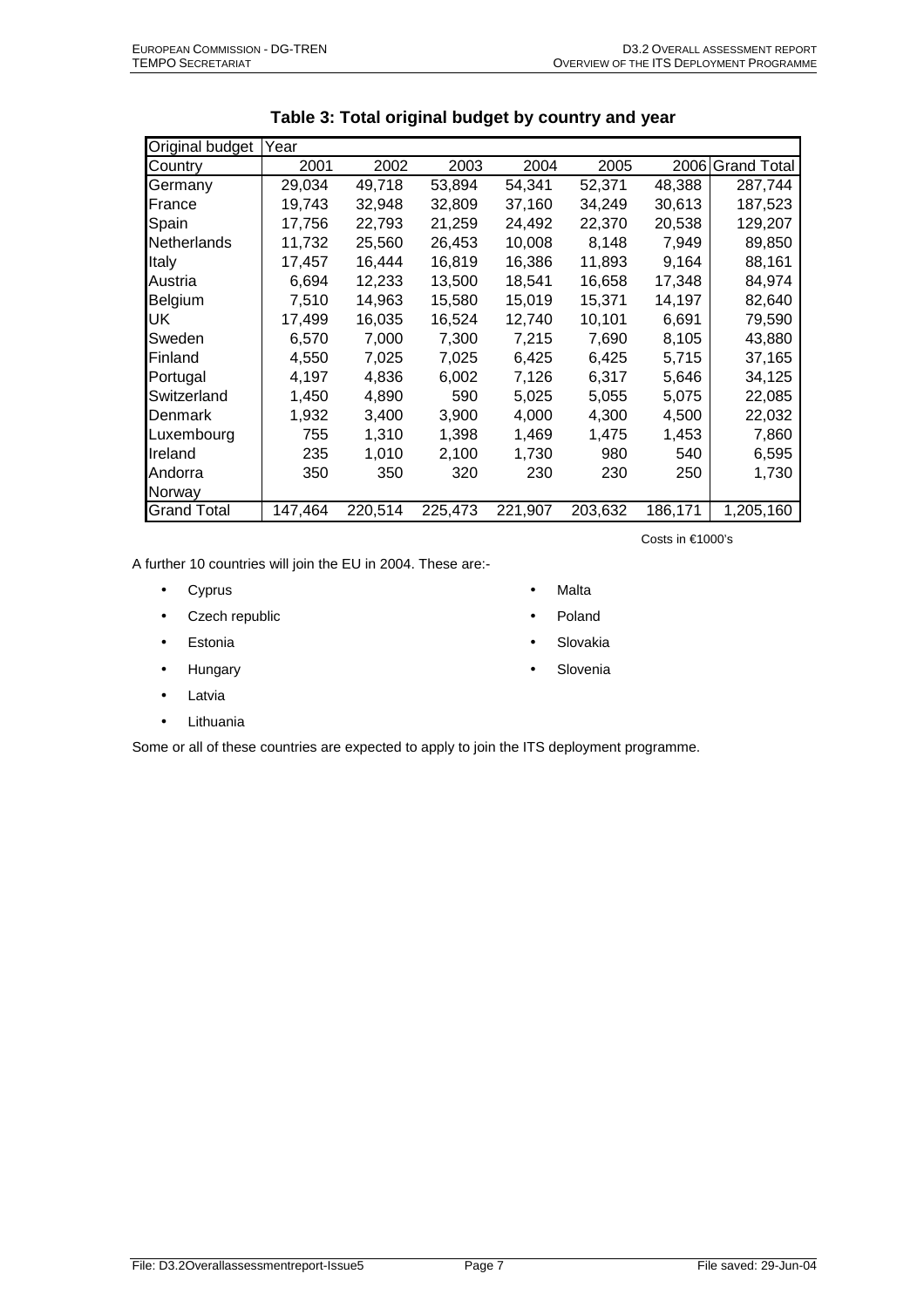## **3 REVIEW OF PROGRESS 2001-2003**

In this section, each domain is considered in turn. The approved programme and budget is summarised, followed by some comments on remaining gaps in the programme.

## **3.1 D1 - ROAD MONITORING**

All six projects have a strong focus on the installation of road monitoring equipment to collect basic traffic and road condition data on which most of the traffic management and information services rely. Table 4 shows the total estimated spend for the period 2001-2003<sup>3</sup> is about €140 million. The technologies employed include:-

- Traffic counting stations
- Weather stations
- CCTV cameras
- Fibre optic cabling

## **Table 4: Spending on Road Monitoring in the period 2001-2003 compared with the budget**

|                   |                        | Project     |                 |                 |              |                   |        |                           |
|-------------------|------------------------|-------------|-----------------|-----------------|--------------|-------------------|--------|---------------------------|
| Year <sub>2</sub> | Data                   | <b>ARTS</b> | <b>CENTRICO</b> | <b>CORVETTE</b> | <b>SERTI</b> | <b>STREETWISE</b> |        | <b>VIKING Grand Total</b> |
| 2001-3            | <b>Original budget</b> | 24.322      | 42.777          | 20.210          | 31.989       | 3.525             | 13.280 | 136.103                   |
|                   | Current estimate       | 31.980      | 41.179          | 24.231          | 25.872       | 8.788             | 11.398 | 143.448                   |
|                   | <b>Difference</b>      | $-7.658$    | .598            | -4.021          | 6.117        | $-5.263$          | 1.882  | -7.344                    |

Costs in €1000's

#### **Main achievements for 2001-2003**

- High level monitoring has been installed on 532 km of the TERN in Netherlands between 2000 and 2003
- Germany has installed 125 traffic counting stations, 21 weather stations and 15 camera installations
- Italy has installed 130 traffic counting stations, 180 weather stations and 227 camera installations
- France, Italy and Spain working together within SERTI project have installed 900 km of fibre optic cabling, 50 weather stations and 300 video systems.
- The UK has analysed the requirements for road monitoring and has established national plans for the deployment of monitoring equipment.
- The Nordic countries have established a comprehensive management process, including common guidelines for traffic information, incident detection, weather monitoring and CCTV camera installation and national monitoring plans.

#### **Remaining gaps**

l

- There is a need for some projects to identify what is **appropriate** in terms of monitoring for all roads within the TERN.
- There is a need for an assessment of what is required to complete the installation of appropriate monitoring on all roads within the TERN.

Three of the projects demonstrate strategic approaches to road monitoring. The others present the achievements as a catalogue of installations achieved and as maps of different types of monitoring installations. There are no doubt user requirements and business plans for each installation. However, the information provided by projects does not provide any indication of whether the monitoring is **appropriate** for the operational environment. There is no target deployment against which to identify remaining gaps. Projects have provided deployment plans showing the deployment of monitoring equipment, but in some cases there is no indication of the need. All projects should define target levels of deployment. This is referred to in this report as the **appropriate** level. The level for a given road will depend on operational factors and will vary from road to road. It is less important to know what that level is than whether or not the level has been achieved. If the level has not been achieved, then there should be a cost and time plan to achieve that level.

 $3$  In all the figures for 2001-2003, the first two years (2001, 2002) are actual spend and the final year (2003) is estimated spend.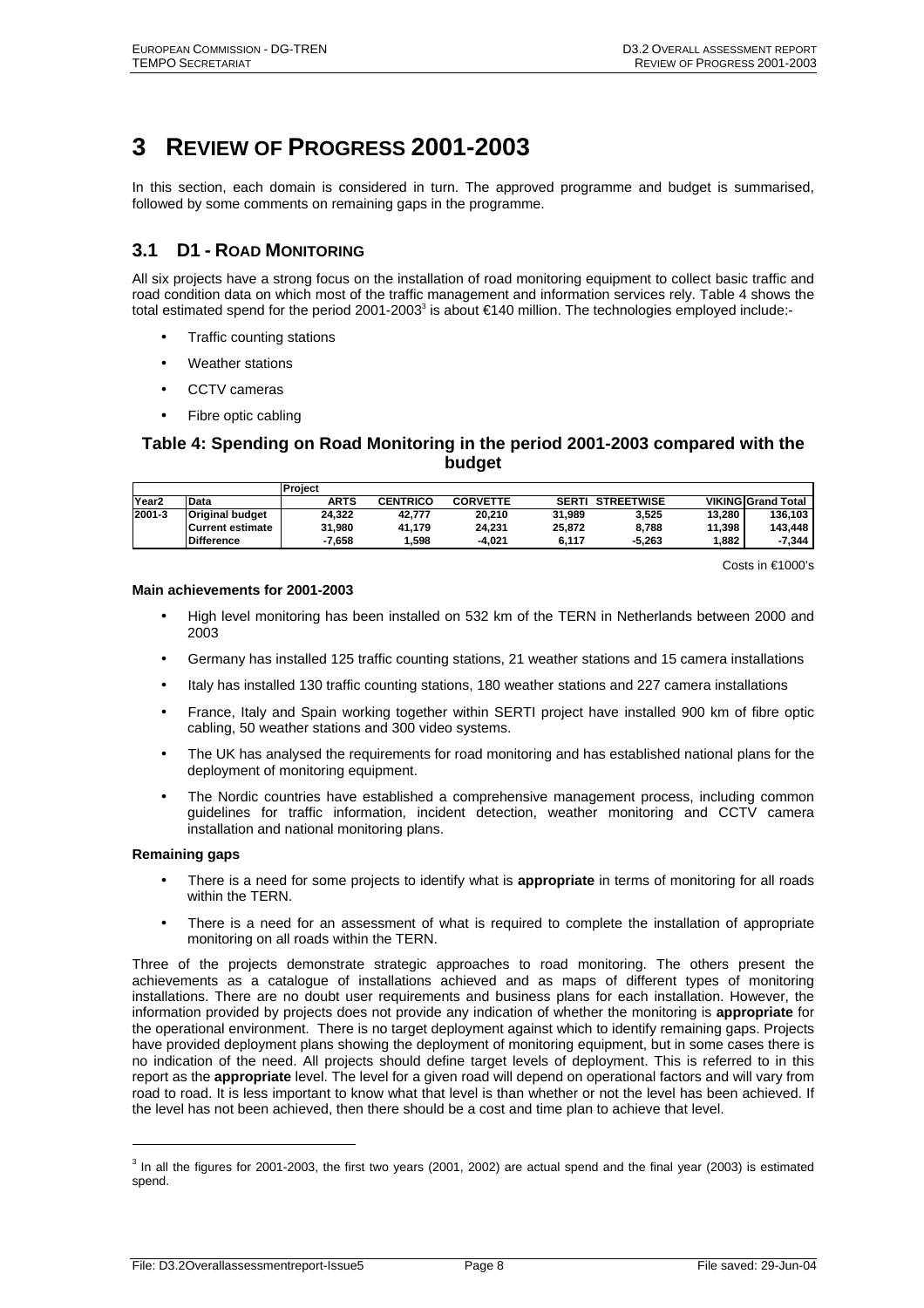There is a requirement for all the projects to demonstrate a strategic management process which manages the production of monitoring guidelines and monitoring plans, and oversees the monitoring and reporting against the agreed plan. At present only VIKING demonstrates such a management process and provides a clear picture of the remaining deployment. CENTRICO has identified various levels of monitoring and quantified the situation for 2000, 2003 and 2006, but appears not to have identified the required level for all roads. STREETWISE has identified needs and is developing monitoring plans.

Click here to see plans in this domain for 2004-2006.

## **3.2 D2 - EUROPEAN NETWORK OF TRAFFIC CONTROL CENTRES**

Five of the six projects have a major spending programme for the establishment of new and upgraded traffic control centres (TCCs) and traffic information centres (TICs) with advanced data communications to other centres for the purposes of providing the necessary infrastructure and procedures to provide coordinated traffic management and information services across Europe. Table 5 shows that the total spending within the TEMPO framework on domain 2 for the period 2001 – 2003 is estimated as 108 M $\epsilon$ .

## **Table 5: Spending on Traffic Control Centres in the period 2001-2003 compared with the budget**

|                   |                        | Project     |                 |                 |        |                   |        |                           |
|-------------------|------------------------|-------------|-----------------|-----------------|--------|-------------------|--------|---------------------------|
| Year <sub>2</sub> | Data                   | <b>ARTS</b> | <b>CENTRICO</b> | <b>CORVETTE</b> | SERTI  | <b>STREETWISE</b> |        | <b>VIKING Grand Total</b> |
| 2001-3            | <b>Original budget</b> | 18.052      | 52.712          | 20.377          | 13.549 | 2.945             | 23.913 | 131.548                   |
|                   | Current estimate       | 15.690      | 36.853          | 18.964          | 13.093 | 2.242             | 21.223 | 108.065                   |
|                   | <b>Difference</b>      | 2.362       | 15.859          | 1.413           | 456    | 703               | 2.690  | 23.483                    |

Costs in €1000's

DATEX has provided the basis for the specification of data to be exchanged. All the projects have been working on the improvement of the TICs / TCCs in order the make them DATEX compliant (DATEX Nodes). Within the projects links have been set up between the Traffic centres for exchanging traffic data with the aim of cross-border traffic management and continuity of Traffic Information Services. In most cases 1-to-1 connections are implemented (ISDN) with relatively high communication costs. New internet-based concepts are in an early stage of deployment (OTAP, XML). The DATEX protocol needs revision in order to facilitate these new technologies. The EC has contracted a company to make this revision.

Several international links are being implemented and operational within and between MIP projects (e.g. CENTRICO – VIKING and CENTRICO – SERTI).

There are several different methods of implementation for the international exchange of traffic data. In some countries (like NL, F) there is a single centre for international exchange of traffic data. In other countries, different traffic centres handle the international exchange (Italy, Germany).

Common databases and digital maps are being developed within most of the projects to facilitate the exchange of traffic information.

Most of the projects have contributed to the DATEX community. A revised Memorandum of Understanding is being developed and is in the process of signatures. The DATEX Technical Committee has been active in solving several technical problems, in setting-up a website and establishing a helpdesk.

#### **Main achievements for 2001-2003**

- Operational TCCs in Belgium and Germany (including Brussels, Antwerp-upgraded and North Rhein Westphalia)
- Cross-border data exchange achieved in CENTRICO on about 80% of TERN routes
- Operational links between projects (CENTRICO <-> VIKING, CENTRICO <-> CORVETTE)
- Establishment of Bordeaux as the TIC for France which is responsible for all international dataexchange.
- Inter-connection of all TICs in France achieved.
- Operational DATEX connection established between Spain and France (Madrid <-> Bordeaux)
- Operational DATEX link established between England and France
- Data-exchange agreements are being set up (Austria <-> Germany, Italy <-> Germany)
- Development of digital Maps and databases
- Development of new technologies for data exchange (e.g. Internet, XML)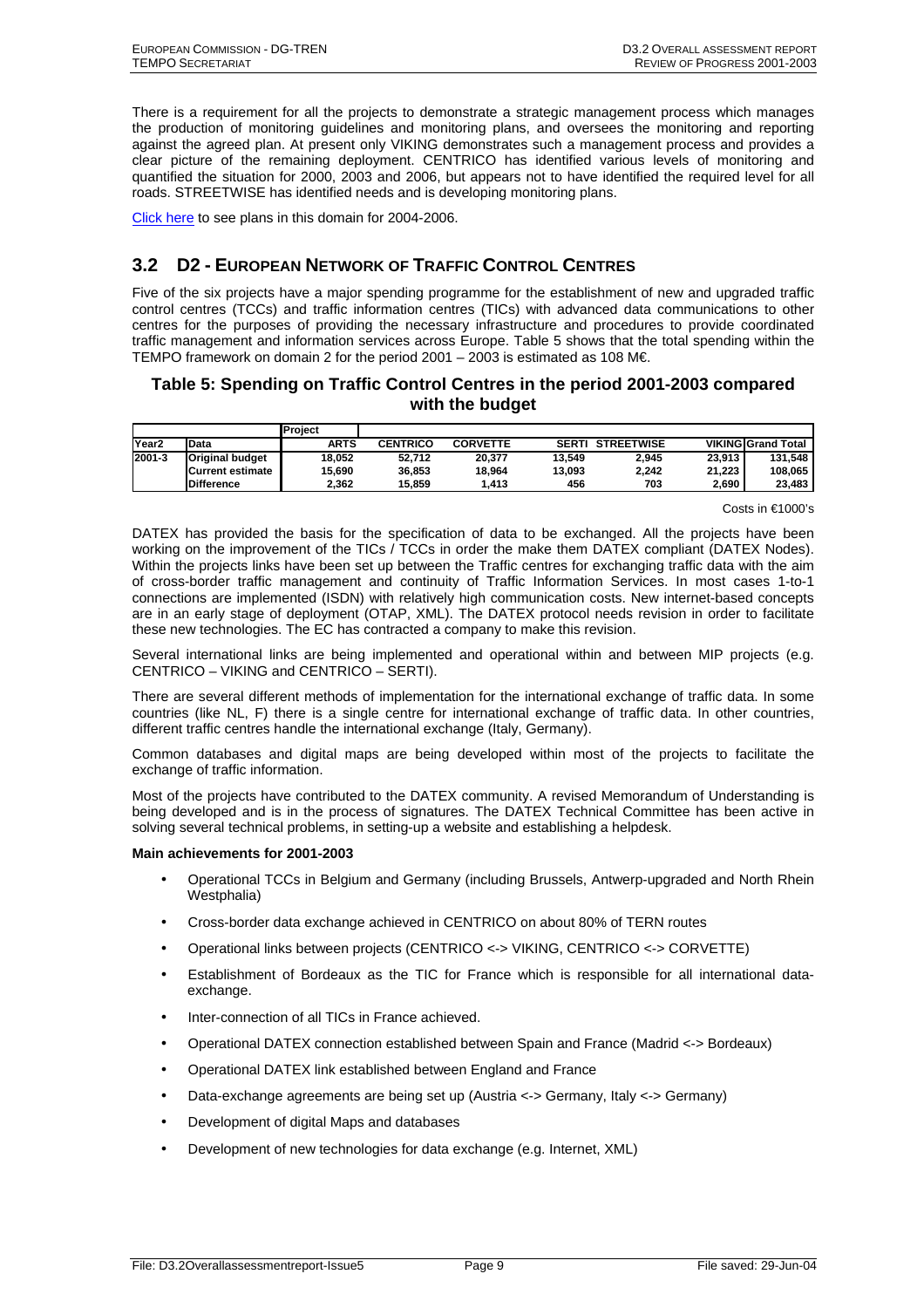- Development of easy access strategies for Service Providers, including the development of OTAP Open Traveller Information Services Access Points.
- Preparation of a revised Memorandum of Understanding for data exchange (availability and accessibility) for signature by Member States

#### **Remaining gaps**

Unfortunately there is no German strategy yet for the international exchange of traffic data.

Projects still do not demonstrate a clear strategy on the number of traffic centres required and the international exchange of traffic data.

The link between Portugal and Spain has been turned off due to high data transmission costs.

Click here to see plans in this domain for 2004-2006.

## **3.3 D3 - TRAFFIC MANAGEMENT SYSTEMS**

## **Table 6: Spending on Traffic Management systems in the period 2001-2003 compared with the budget**

|                   |                        | <b>Project</b> |                 |                 |              |                   |          |                           |
|-------------------|------------------------|----------------|-----------------|-----------------|--------------|-------------------|----------|---------------------------|
| Year <sub>2</sub> | <b>Data</b>            | <b>ARTS</b>    | <b>CENTRICO</b> | <b>CORVETTE</b> | <b>SERTI</b> | <b>STREETWISE</b> |          | <b>VIKING Grand Total</b> |
| 2001-3            | <b>Original budget</b> | 1.236          | 70.067          | 26.247          | 3.537        | 19.625            | 38.870   | 159.582                   |
|                   | Current estimate       | 873            | 76.845          | 32.580          | 2.342        | 31.285            | 41.197   | 185.123                   |
|                   | <b>Difference</b>      | 363            | -6.778          | $-6.333$        | .195         | $-11.660$         | $-2.327$ | -25.541                   |

Costs in €1000's

Table 6 shows the total spending for the period 2001-2003 on Traffic Management Systems is about €185m. This is €25m more than originally planned. For all the regions traffic management plans (TMPs) have been developed and in most cases they are in operation. Special attention is given to the cross-border TMPs and long distance corridors. In some cases the Traffic Management Plans include re-routing strategies (e.g. VIKING, CENTRICO) and measures for Heavy goods traffic (transalpine area <-> CORVETTE). A start has been made in computerising the TMPs including the development of the required TMP databases.

The amount of work performed in the field of decision support systems seems to be rather low. However it might in some cases be included in the development and implementation of the control centres. The interface between urban/interurban traffic management has been recognised. New Traffic Management strategies are being developed taking into account urban/interurban dependencies.

There have been large investments in the implementation of traffic management and control systems (Line control, Motorway control, ramp metering, queue warning etc.). Only a few projects provided details (maps) of the state of deployment of these systems and the plans for the coming years (CENTRICO).

VIKING and CORVETTE have performed specific actions on safety measures in tunnels. This includes both studies and implementations.

A coordinated feasibility study was performed on the Long Distance Corridors from Ireland to North Italy. CENTRICO lead the study with support from STREETWISE and CORVETTE.

#### **Main achievements for 2001-2003**

- Large scale implementation of traffic management systems
- Development and operation of TMPs and re-routing strategies
- Studies, assessment and implementation of traffic management and control systems in tunnels
- Operational (cross-border and re-routing) corridors: Köln-Eindhoven, airport corridor Hessen, Aachen <-> Brussels, Antwerp <-> Rotterdam, Nancy <-> Brussels
- Feasibility study on Long Distance Corridors
- Studies and implementation on safety in tunnels in Alpine area
- Development of strategy on cross-border management for heavy goods transport on the transalpine TERN

#### **Remaining gaps**

Although large-scale implementation of traffic management systems has been taken place, none of the projects seem to have a clear implementation strategy. What systems to be installed where, for what reason and by when?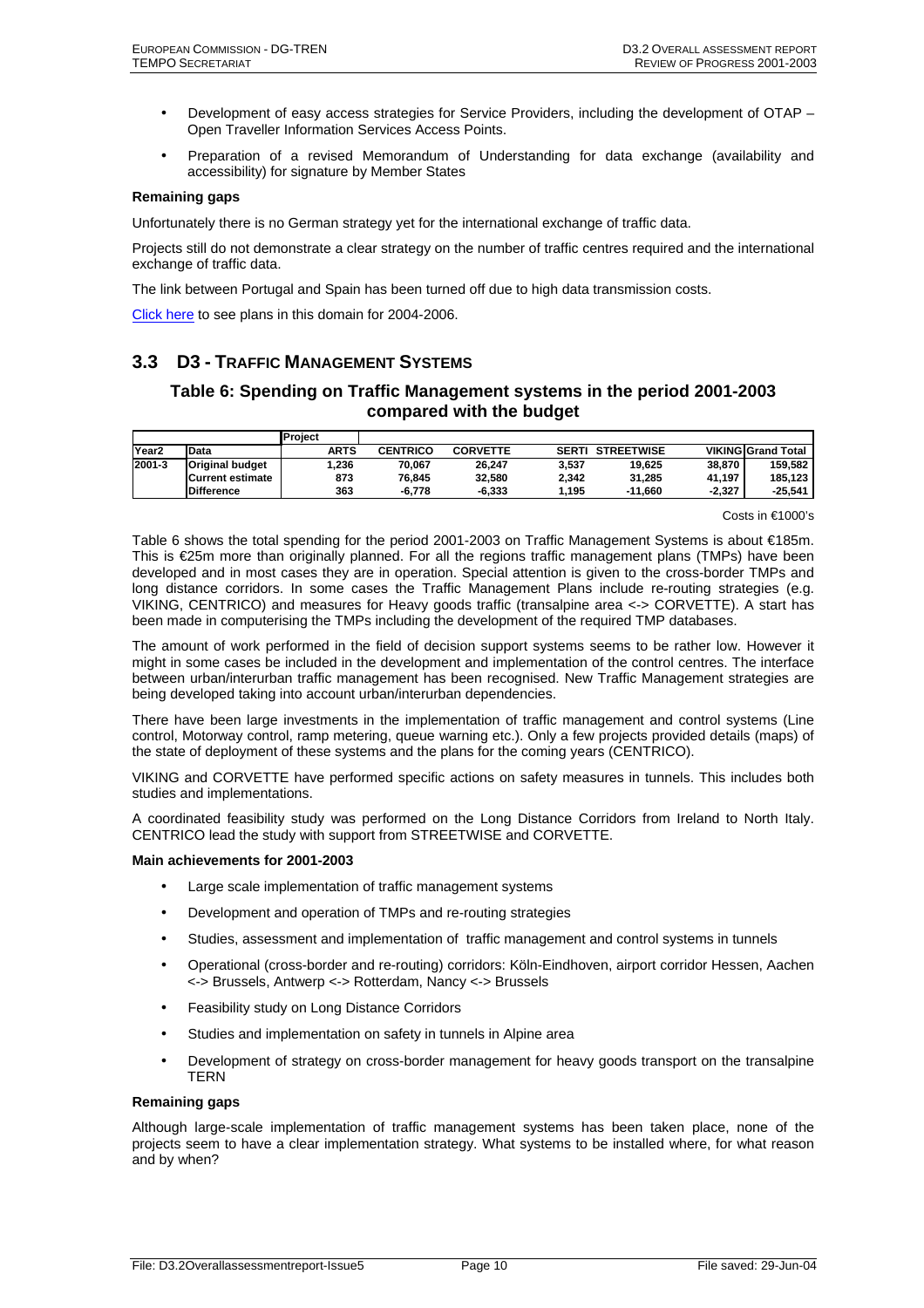Apparently Portugal has not participated for the past 3 years. There is no TMP available and no concrete cross-border arrangements exist with Spain.

Click here to see plans in this domain for 2004-2006.

## **3.4 D4 - TRAVELLER INFORMATION SERVICES**

A large-scale implementation of VMS has taken place in the projects in the last few years. Concrete implementation strategies (where, why, type of info, when) are however lacking. The spending in the period 2001-2003 by each project is shown in Table 7 and totals approximately €107m.

## **Table 7: Spending on Traveller Information Services in the period 2001-2003 compared with the budget**

|                   |                        | Project     |                 |                 |              |                   |        |                           |
|-------------------|------------------------|-------------|-----------------|-----------------|--------------|-------------------|--------|---------------------------|
| Year <sub>2</sub> | Data                   | <b>ARTS</b> | <b>CENTRICO</b> | <b>CORVETTE</b> | <b>SERTI</b> | <b>STREETWISE</b> |        | <b>VIKING Grand Total</b> |
| 2001-3            | <b>Original budget</b> | 28.930      | 21.395          | 10.682          | 30.730       | 4.700             | 12.959 | 109.396                   |
|                   | Current estimate       | 24.620      | 22.967          | .409            | 33.363       | 4.410             | 13.852 | 106.621                   |
|                   | <b>Difference</b>      | 4.310       | $-1.572$        | 3.273           | $-2.633$     | 290               | -893   | 2.775                     |

Costs in €1000's

Apart from the text-VMS new technologies are being investigated (Graphical VMS). User acceptance and reaction are being handled seriously through a number of studies.

Although limited information exists, all projects are investing in the implementation and further development of websites and portals (only VIKING provided information on the use of their websites). The ViaEuropa portal is mentioned by some projects but not really described as a priority issue.

RDS-TMC seems to be implemented throughout all the project areas, except for Portugal. No details are provided on the deployment plan of Portugal.

#### **Main achievements for 2001-2003**

- First development of travel time services
- Websites and portals for TIS
- Large scale implementation of RDS-TMC and VMS

#### **Remaining gaps**

- There has been a lack of harmonisation of VMS activities. The newly (re-)established VMS forum should overcome this gap.
- A common strategy is lacking for the implementation of the different systems and services. Objectives need to be defined and targets should be given for the coming period.
- A lot of websites and portals are being developed. The involvement of the expected users is in general too limited. The design and content may therefore not fully match the needs, requirements and expectations of the users. There has been put a lot of effort in the development of the ViaEuropa portal. The actual status and plans for further developments are not clear.

Click here to see plans in this domain for 2004-2006.

## **3.5 D5 - FREIGHT AND FLEET MANAGEMENT**

This is a comparatively new activity within the ITS Deployment Programme. Despite encouragement from the commission, progress has been rather disparate and lacking in European approach. There are signs of interest from various projects, but the services being considered are rather disparate. There was strong interest in the management of specific bulky or hazardous loads on sensitive roads, such as tunnels, but also in more general information services aimed at the long-distance truck driver. Table 8 shows the spending on this activity for the period 2001-2003 by project. A total of €5m has been spent, compared with a budget of over €8m.

## **Table 8: Spending on Freight and Fleet Management in the period 2001-2003 compared with the budget**

|                   |                        | Project |                 |                 |              |                   |       |                           |
|-------------------|------------------------|---------|-----------------|-----------------|--------------|-------------------|-------|---------------------------|
| Year <sub>2</sub> | Data                   | ARTS    | <b>CENTRICO</b> | <b>CORVETTE</b> | <b>SERTI</b> | <b>STREETWISE</b> |       | <b>VIKING Grand Total</b> |
| 2001-3            | <b>Original budget</b> | .068    | 218             | 3.694           | .257         | 250               | 1.810 | 8.297                     |
|                   | Current estimate       | 883     | 131             | 2.252           |              | 169               | . 584 | 5.019                     |
|                   | <b>Difference</b>      | 186     | 87              | .442            | .257         | 81                | 226   | 3,278                     |

Costs in €1000's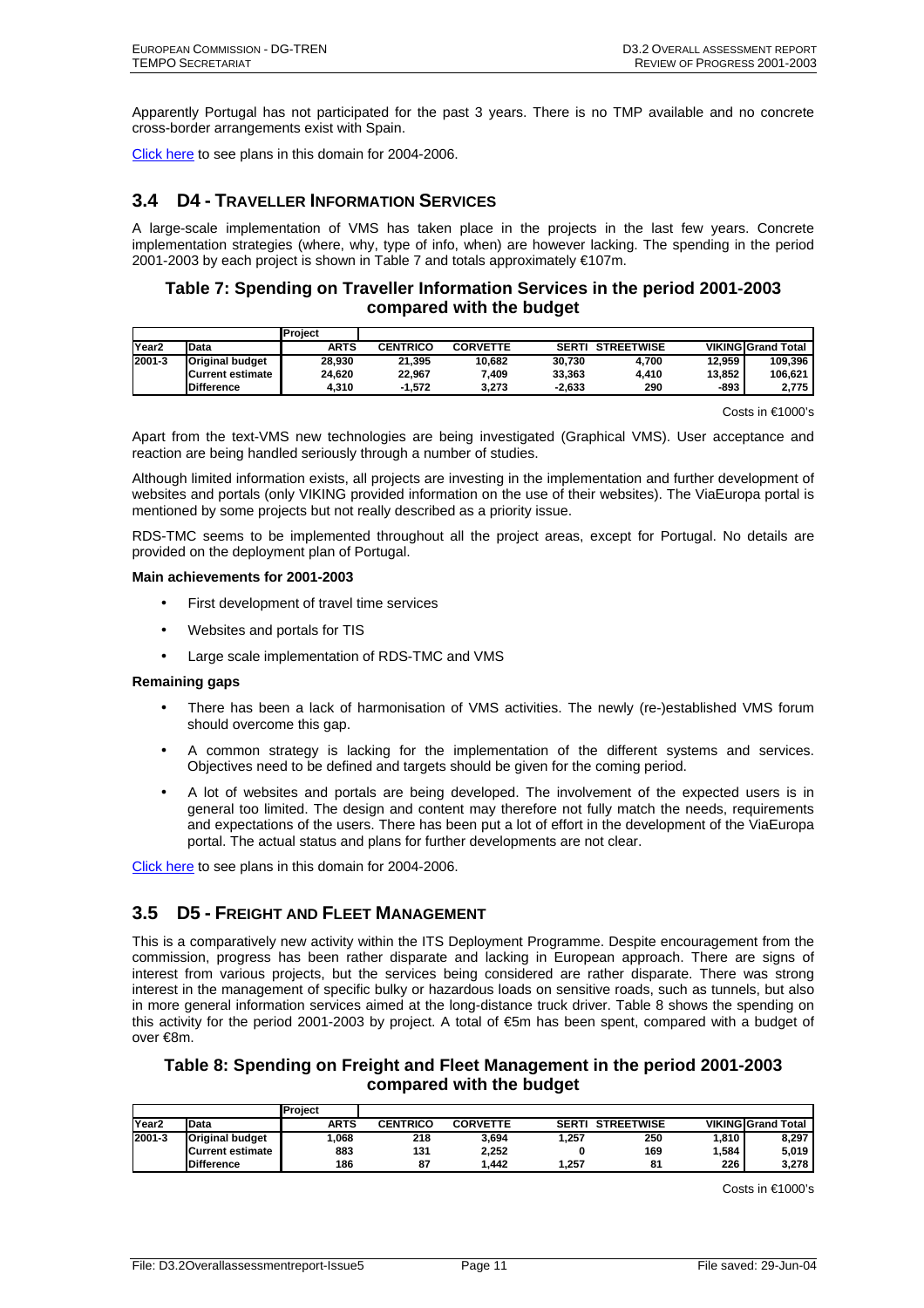#### **Main achievements for 2001-2003**

- Several studies focussed on identifying user requirements for FFM services
- Some optimism and ideas for new FFM services to be developed
- Website for the management of freight circulation licences expected in 2003.

#### **Remaining gaps**

- Need for common approach to FFM services
- Need for strong leadership to achieve consensus on required services

Click here to see plans in this domain for 2004-2006.

## **3.6 D6 - ELECTRONIC FEE COLLECTION**

The original budget for 2001-2003 for this domain was €6.3 million. Table 9 shows that the actual spending was €2 million. Major national policy changes in the Netherlands accounted for most of the shortfall. SERTI did not spend the allocated budget but did not report on EFC activities for 2001-2003. VIKING undertook a variety of modest local studies.

### **Table 9: Spending on Electronic Fee Collection in the period 2001-2003 compared with the budget**

|                   |                        | Project     |                 |                 |       |                   |     |                           |
|-------------------|------------------------|-------------|-----------------|-----------------|-------|-------------------|-----|---------------------------|
| Year <sub>2</sub> | Data                   | <b>ARTS</b> | <b>CENTRICO</b> | <b>CORVETTE</b> | SERTI | <b>STREETWISE</b> |     | <b>VIKING Grand Total</b> |
| 2001-3            | <b>Original budget</b> |             | 4.255           | 200             | 902   | 500               | 474 | 6,331                     |
|                   | Current estimate       |             | .049            | 200             | 35    | 129               | 566 | 1,979                     |
|                   | <b>Difference</b>      |             | 3.206           |                 | 867   | 371               | -92 | 4.353                     |

#### Costs in €1000's

Most of the work on EFC within Europe is undertaken directly by the motorway operators and their supply base. Member States are active in promoting new schemes for charging HGVs, such as in Switzerland since 2001, and as under test in Germany and Austria and at the planning stage in the UK and Sweden. There is a great deal of policy work in Member States now that the draft EC directive on EFC has been issued and the Comite Telepeage has been created. Work undertaken within the projects has tended to be on regional policies and agreements, such as in the Nordic Countries and on specific projects. The Commission has let separate work on EFC, such as CESARE II and may let some competitive contracts which are outside the TEMPO programme.

#### **Main achievements 2001-2003**

- Work on Swedish requirements for HGV charging
- Swedish study of integration of payment for parking and road user charges
- Swedish and Finnish involvement in CESARE II
- Planning the inter-operable toll collection systems in Norway
- Workshop on HGV charging held in Stockholm in 2002

The reporting of deployment indicators is somewhat disappointing. Most of the projects declined to provide indicators as no work in this domain was being proposed. CORVETTE provided figures for Italy and VIKING provided useful figures:-

- 43% of the vehicles in Norway are fitted with OBUs.
- It is estimated that 75% of toll transactions are by EFC within the VIKING region
- 35% of the toll systems in Norway offer EFC.
- 47% of the toll transactions in Italy are by EFC
- 61% of the toll plazas in Italy are equipped with EFC

Click here to see plans in this domain for 2004-2006.

## **3.7 D7 - INCIDENT AND EMERGENCY MANAGEMENT**

Table 10 shows the spending by project in the period 2001-2003. Projects spent a total of €20.6 million, compared with a budget of €20.9 million.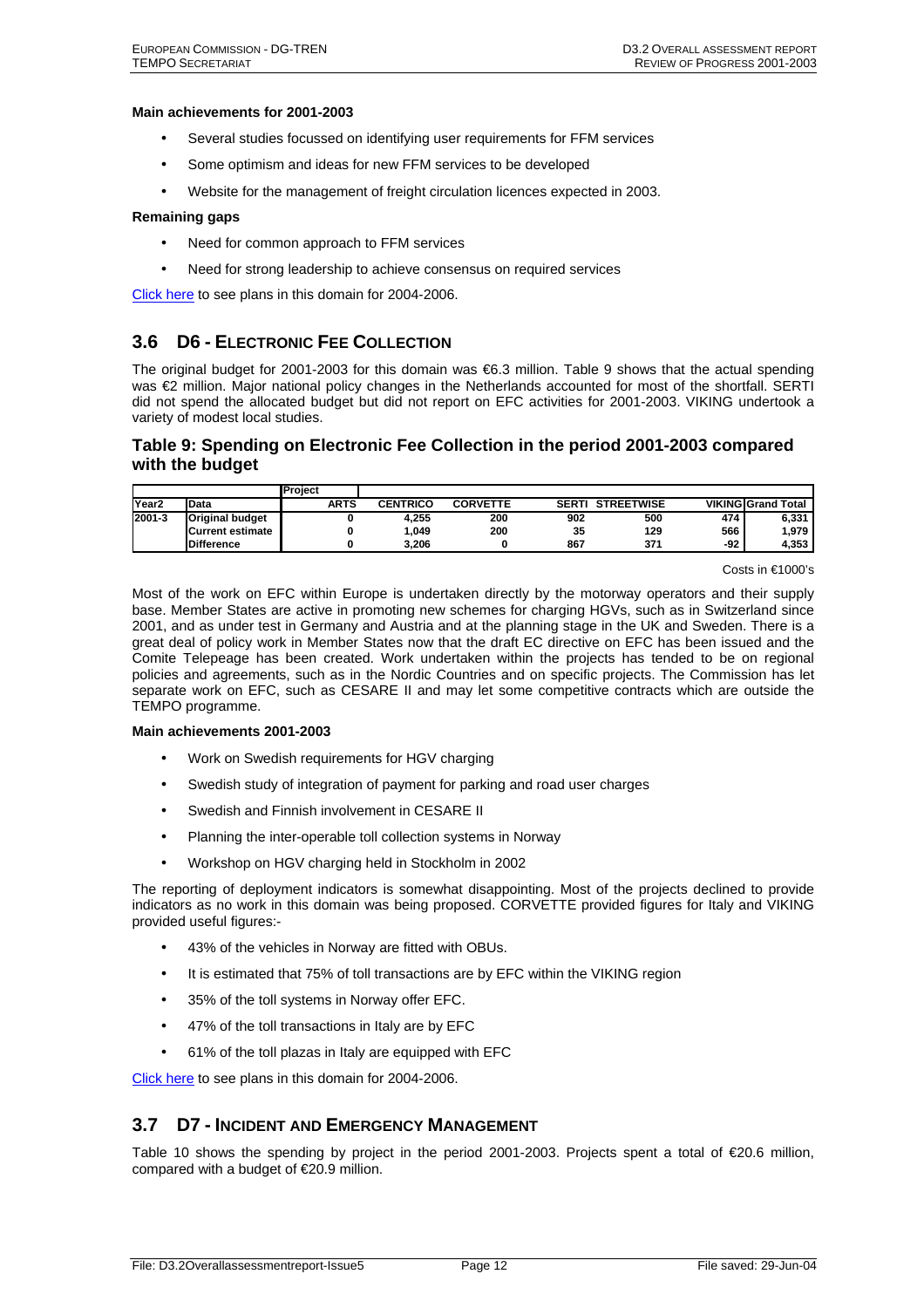## **Table 10: Spending on Incident and Emergency Management in the period 2001- 2003 compared with the budget**

|                   |                        | Project     |                 |                 |              |                   |     |                           |
|-------------------|------------------------|-------------|-----------------|-----------------|--------------|-------------------|-----|---------------------------|
| Year <sub>2</sub> | <b>IData</b>           | <b>ARTS</b> | <b>CENTRICO</b> | <b>CORVETTE</b> | <b>SERTI</b> | <b>STREETWISE</b> |     | <b>VIKING Grand Total</b> |
| 2001-3            | <b>Original budget</b> | 8.359       | 3.150           | 6.634           | .682         | 980               | 145 | 20.950                    |
|                   | Current estimate       | 5,727       | 857             | 10.851          | 2.079        | 1.071             | 88  | 20,673                    |
|                   | <b>Difference</b>      | 2.632       | 2.293           | $-4.217$        | $-397$       | -91               | 57  | 277                       |

Costs in €1000's

The majority of the investments were in ARTS and CORVETTE which used the available resources almost exclusively for the installation of emergency telephones. Other projects restricted the costs of this domain to co-ordination across countries, with all the installation costs in other domains. Plans in ARTS and SERTI to deploy an alert system based on high-speed data communications over telephone have been abandoned.

#### **Main achievements**

- Installation of many new emergency telephones in France, Spain and Portugal
- 469 telephones installed in Ital in the period 2000-2003
- Operation of an IEH Expert Group chaired by STREETWISE

#### **Remaining gaps**

• No evidence of a strategy and deployment plan – how many more phones are needed?

Click here to see plans in this domain for 2004-2006.

## **3.8 D8 - HORIZONTAL ISSUES**

This work consists of four activities:-

- System Architecture
- Evaluation
- **Enforcement**
- Organisational issues

Table 11 shows the spending by projects on Horizontal issues in the period 2001-2003. A total of €5m was spent, compared with a budget of €3.8m.

## **Table 11: Spending on Horizontal Issues in the period 2001-2003 compared with the budget**

|                   |                        | Project     |                 |                 |              |                   |      |                           |
|-------------------|------------------------|-------------|-----------------|-----------------|--------------|-------------------|------|---------------------------|
| Year <sub>2</sub> | <b>Data</b>            | <b>ARTS</b> | <b>CENTRICO</b> | <b>CORVETTE</b> | <b>SERTI</b> | <b>STREETWISE</b> |      | <b>VIKING Grand Total</b> |
| 2001-3            | <b>Original budget</b> | 237         | 624             | 838             | 754          | 510               | 865  | 3.828                     |
|                   | Current estimate       | 247         | 530             | 692             | .996         | 515               | .044 | 5.024                     |
|                   | <b>Difference</b>      | -10         | 94              | 146             | $-1.242$     | - -               | -179 | $-1.196$                  |

Costs in €1000's

#### **Main achievements**

- Establishment of Evaluation Expert Group, which has created common evaluation guidelines, reporting guidelines, an evaluation action plan and recommendations on deployment and evaluation indicators
- Evaluation reports from projects in a similar style and format
- Peer review process for evaluation reports
- System architectures developed to meet national needs within a common European framework
- Organisational arrangements for the supply of traffic data to third parties

## **Remaining gaps**

• No common work within the programme on cross-border enforcement issues, taking account of VERA2.

Click here to see plans in this domain for 2004-2006.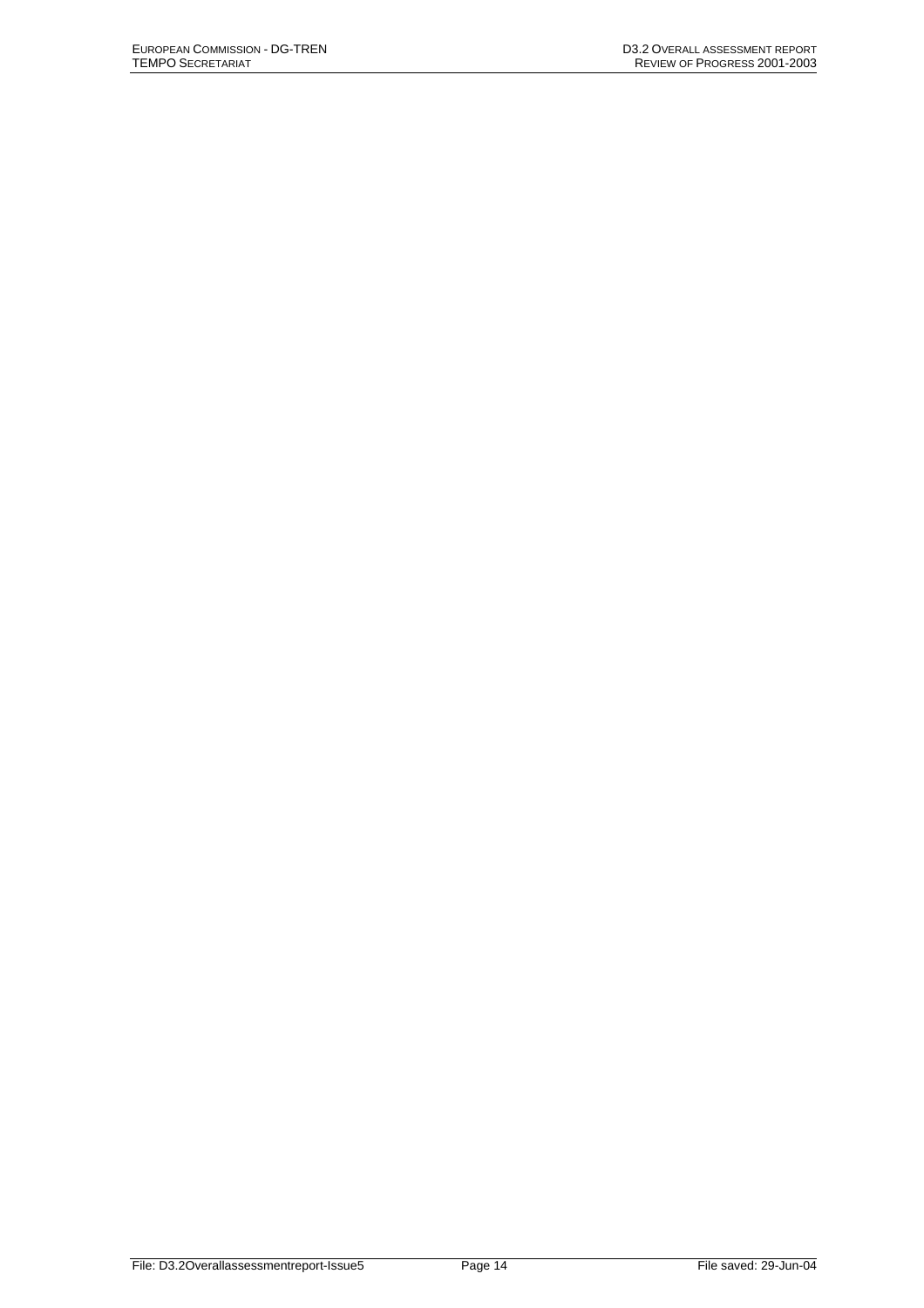## **4 PROPOSALS FOR 2004-2006**

This section describes planned European progress by Activity for the next three years. Each domain is considered in turn. The original and revised budget is summarised, followed by recommendations for further development of the work programme for this period.

## **4.1 D1 - ROAD MONITORING**

#### **The proposed programme for 2004-2006**

Most projects propose a continuation of the existing programme. VIKING has a well developed programme, including the necessary management process and a good focus on the work required. Tables of the extent to which the network is covered by appropriate monitoring equipment are provided. CENTRICO mentions a deployment plan for the Netherlands and a new plan to be produced for Belgium. Similar plans should be produced for France and Germany if they are to qualify for support from the European Commission. STREETWISE has also worked hard to identify the network to be equipped. The proposed work for 2004-2006 across all projects is shown in Table 12. There is a proposed increase of €15 million over the original budgets to €161 million.

## **Table 12: Original and revised budget for the period 2004-2006 for Road monitoring**

|                   |                        | Project |                 |                 |              |                   |        |                           |
|-------------------|------------------------|---------|-----------------|-----------------|--------------|-------------------|--------|---------------------------|
| Year <sub>2</sub> | Data                   | ARTS    | <b>CENTRICO</b> | <b>CORVETTE</b> | <b>SERTI</b> | <b>STREETWISE</b> |        | <b>VIKING Grand Total</b> |
| 2004-6            | <b>Original budget</b> | 31.692  | 38.564          | 33.023          | 26.296       | 2.050             | 14.835 | 146.460                   |
|                   | Current estimate       | 39.510  | 42.858          | 33.426          | 27.515       | 4.256             | 13.850 | 161.416                   |
|                   | <b>Difference</b>      | -7.818  | -4.294          | -403            | $-1.219$     | $-2.206$          | 985    | -14.955                   |

Costs in €1000's

#### **Recommendations**

It is strongly recommended that every project should develop a strategic plan which:-

- Identifies the user/data requirements for different operational environments
- Identifies the **appropriate** level of monitoring for each road type
- Identifies the work required to provide the appropriate level of monitoring
- Identifies the timescale and cost for the required work

All projects should implement the deployment indicator as proposed by the Commission and resubmit maps and statistics on the network length already covered by appropriate monitoring and that which has not. **The emphasis should be on the work to complete the task** of having appropriate monitoring equipment on the whole network. It is crucial to know the percentage complete now (2003) and planned for 2006.

Funding of the work should be conditional on an approved deployment plan, a method of monitoring progress and suitable management processes in place.

Click here to return to the 2001-2003 progress for the next domain.

Click here to see the recommendations for taking this domain forward in 2004-2006

## **4.2 D2 - EUROPEAN NETWORK OF TRAFFIC CONTROL CENTRES**

In the coming years all the MIP projects intend to inter-connect all the Traffic Centres within their region. The current tendency is to move away from dedicated communications links towards new internet-based technologies. Most traffic centres need further investment to achieve this objective. The upgrades do not only concern the requirements for data exchange, as defined by DATEX, but also the implementation of the developed common databases and digital maps. Links both within and between projects will be extended. The proposed budgets for the 2004-2006 plans for the projects are shown in Table 13. These total €117m, an increase of €16m on the original estimates for 2004-2006.

### **Table 13: Original and revised budget for the period 2004-2006 for Traffic Control Centres**

|                   |                        | Project     |                 |                 |              |                   |        |                           |
|-------------------|------------------------|-------------|-----------------|-----------------|--------------|-------------------|--------|---------------------------|
| Year <sub>2</sub> | Data                   | <b>ARTS</b> | <b>CENTRICO</b> | <b>CORVETTE</b> | <b>SERTI</b> | <b>STREETWISE</b> |        | <b>VIKING Grand Total</b> |
| 2004-6            | <b>Original budget</b> | 13.342      | 28.484          | 14.238          | 12.208       | 3.900             | 28.930 | 101.102                   |
|                   | Current estimate       | 11.609      | 47.195          | 17.281          | 17.970       | 5.275             | 17.715 | 117.046                   |
|                   | <b>Difference</b>      | 1.733       | $-18.711$       | $-3.043$        | $-5.762$     | $-1.375$          | 11.215 | $-15.944$                 |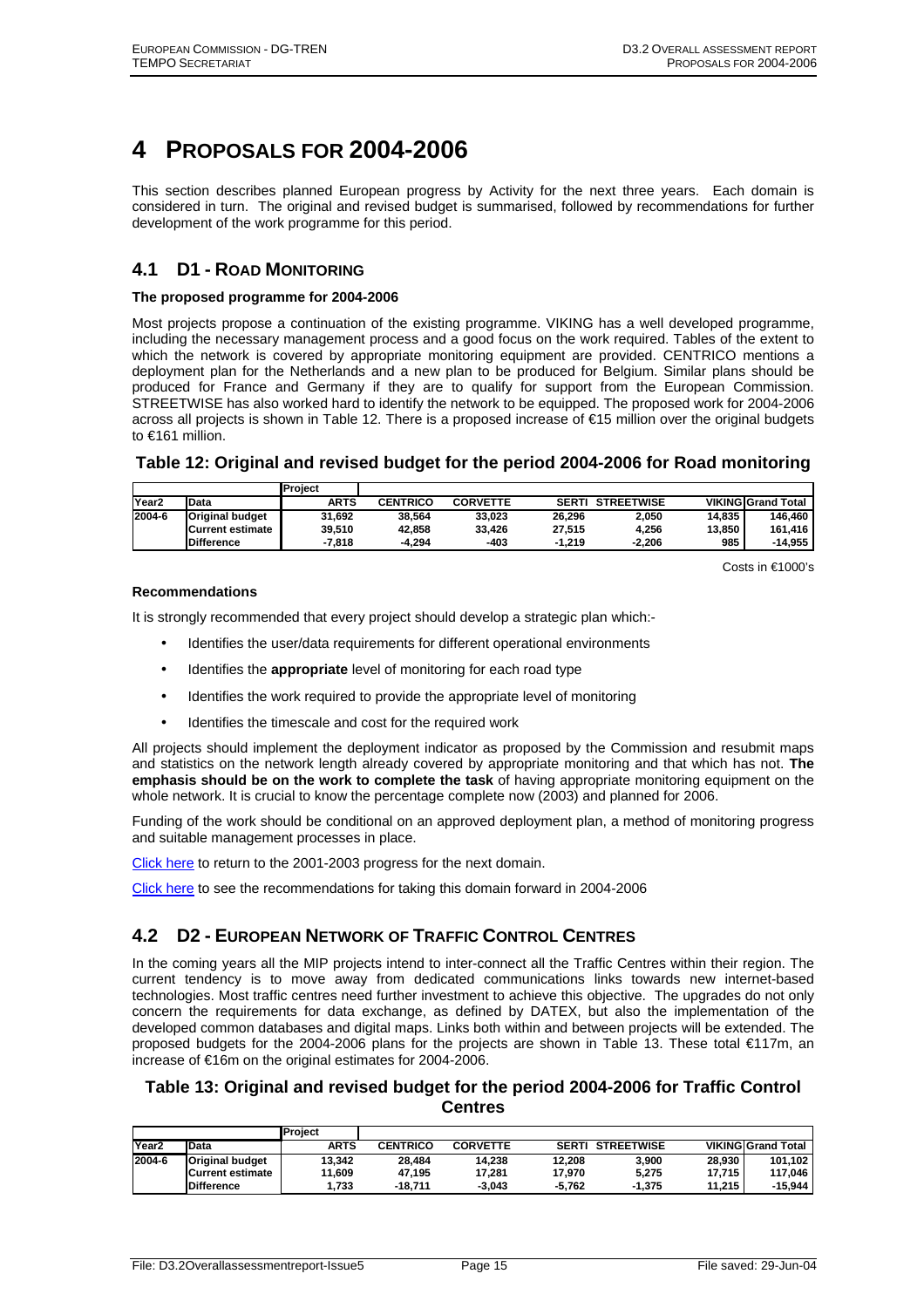Costs in €1000's

The main European objectives for connections between the traffic centres are Cross-border traffic management and deployment of harmonised and co-ordinated Traveller Information Services across borders. For the later objective steps will be taken to make traffic data available and easy accessible for information service providers, particularly in the private sector. OTAP is one of the initiatives for realising this.

Most projects provide concrete proposals for implementation and improvement of new DATEX nodes and links. Some projects, like SERTI only provide very general information, lacking concreteness.

Apart from the technical implementation actions will be taken in order to get interchange agreements between Member States. Service Level Agreements are expected between the various road authorities and Information Service-Providers covering the availability and accessibility of traffic data.

The projects have been working in this area for many years. While there was no doubt justification at national and local level for the work, strategic information on the motivation for the forward programme is very limited within the review documents submitted. STREETWISE is a relatively new project and so has needed to develop a strategy covering the involvement of all the involved partners. This provides a good example for the other projects to follow.

The DATEX organisation (Supervisory Management Committee, Technical Committee and User Forum) will be supported by all projects although no strong motivations, arguments and needs are being formulated by the projects.

#### **The proposed programme for 2004-2006**

- Further expansion of operational links between the regions within the projects (CENTRICO, CORVETTE)
- Operational links between projects (CENTRICO <-> STREETWISE, CENTRICO <-> SERTI)
- Further development and implementation of digital maps and databases
- Further development and demonstration of the OTAP concept
- Further development and implementation of new technologies (like XML and Virtual Private Network)
- Upgrading and improvements of TICs and the operational links
- Continuation of work in DATEX Technical Committee, Supervisory Management Committee and User Forum

#### **Recommendations**

There is no evidence of a clear strategy on the development and implementation of traffic centres. The projects (Member States) should make such strategy in terms of:

- how many traffic centres they need
- where those traffic centres should be located
- what the specific role of the different traffic centres will be
- etc.

Maps should be submitted showing the network of current traffic centres and those which are planned, including the area covered by each of the centres.

In order to facilitate international exchange of traffic data Member States should identify the traffic centre(s) responsible for international exchange.

Setting up the network of traffic centres should be driven by 2 main reasons:

- a) Practical needs from operators from the perspective of (cross-border) traffic management. In this case 1 to-1 links might be most efficient since the operators can specify in detail their requirements and link must be reliable/under control
- b) Accessibility and availability of traffic data for service-providers. In this case an open platform might be the best solution. Service-providers can log in and get the data they require. The OTAP project will test this approach.

The MoU on data exchange should be signed on short term. Through this MoU Member States declare to do the outmost to make traffic data available and accessible for service-providers.

More attention should be given to the specific roles of private motorway operators regarding availability and accessibility of traffic data and service provision.

Click here to return to the 2001-2003 progress for the next domain.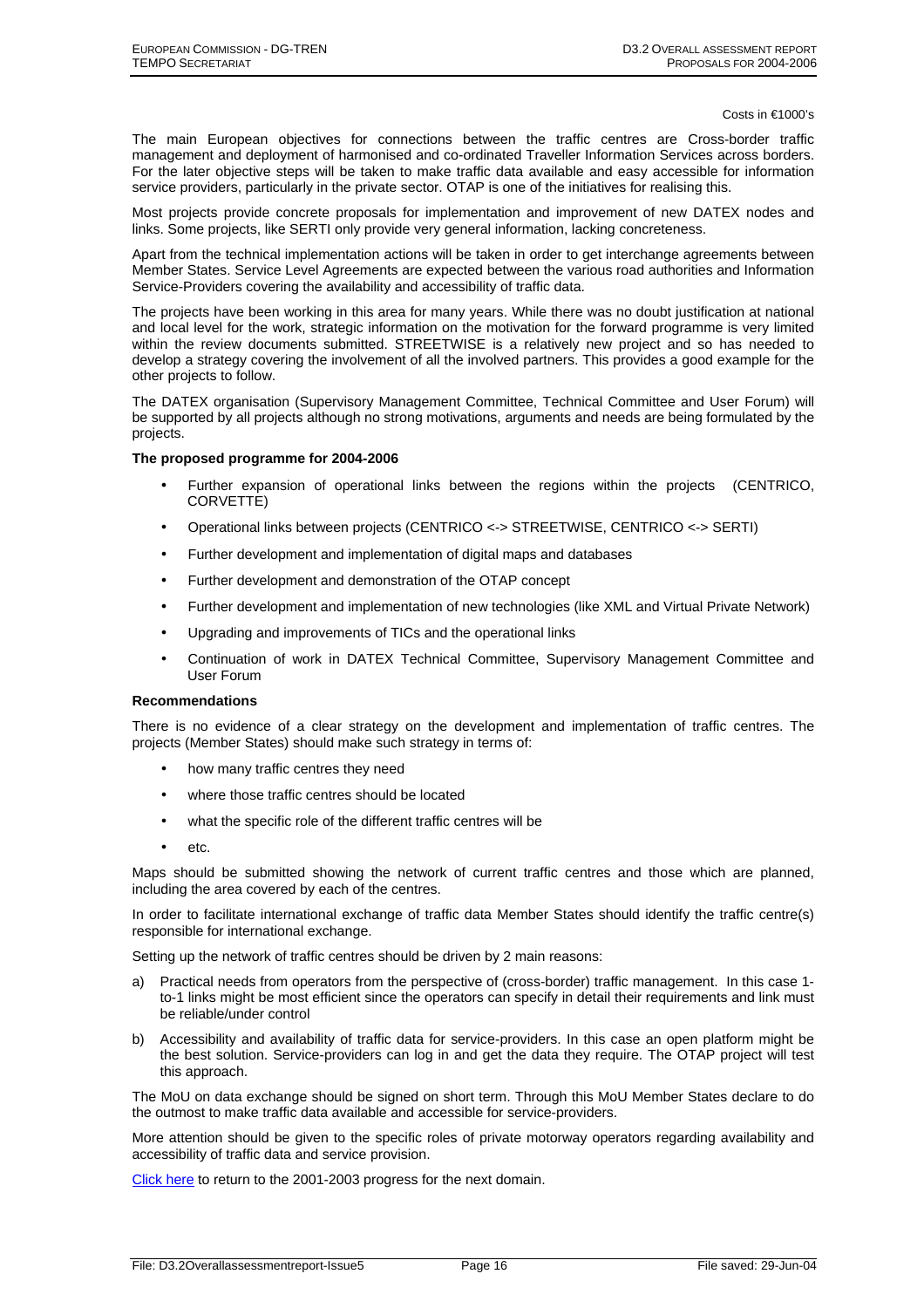Click here to see the recommendations for taking this domain forward in 2004-2006

## **4.3 D3 - TRAFFIC MANAGEMENT SYSTEMS**

The proposed expenditure on traffic management systems is shown in Table 14. The cost of the proposed activities has increased by €43m compared with the original budget. Given the €25m increase in expenditure compared with budget during the first three years, this marks a major increase in the cost of the programme. The costs need to be justified.

## **Table 14: Original and revised budget for the period 2004-2006 for Traffic Management Systems**

| Year <sub>2</sub> | Data                     | ARTS  | <b>CENTRICO</b> | <b>CORVETTE</b> | <b>SERTI</b> | <b>STREETWISE</b> |         | <b>VIKING Grand Total</b> |
|-------------------|--------------------------|-------|-----------------|-----------------|--------------|-------------------|---------|---------------------------|
| 2004-6            | <b>Original budget</b>   | 1.823 | 69.956          | 40.407          | .928         | .550              | 41.425  | 163.089                   |
|                   | <b>ICurrent estimate</b> | .452  | 92.355          | 42.017          | 2.987        | 10.639            | 56.645  | 206.095                   |
|                   | <b>Difference</b>        | 370   | $-22.399$       | $-1.610$        | .059         | $-3.089$          | -15.220 | -43.007                   |

Costs in €1000's

However, the projects seem not to demonstrate a clear strategy. The documents submitted only provide information on what will be done but motivation and a view of the required, future situation is often lacking. There are for example no criteria giving for the implementation of traffic management systems.

In the coming period the TMPs will be further developed/improved, integrating specific events and multi-modal aspects. The TMPs will be further computerised and special training tools will be developed in order to train the operators on the use of the TMPs.

The implementation and improvements of traffic management systems will continue, although concrete strategies do not seem to be available. More attention will be given to the development and implementation of decision support systems like simulation tools and prediction models.

A demonstration is planned for the long distance corridor between Ireland and Northern Italy for which STREETWISE, CENTRICO and CORVETTE will have to work closely together.

The dependency between urban and interurban traffic management is being recognised by all the projects. This results in more and stronger coordination between motorway control centres and urban control centres.

CORVETTE and VIKING plan to perform more work on safety in tunnels. Coordination on this issue between these projects will have added value, but is not as such identified by the projects.

#### **The proposed programme for 2004-2006**

- Further developments and implementation of TMPs, with special focus on events and multi-modal aspects. At the end of the MIP the projects will have all the TMPs available and in operation.
- Further implementation of traffic management systems
- Further studies, assessments and implementations of traffic management and control systems in tunnels (e.g. Renewal and upgrade of tunnel infrastructure in CORVETTE area)
- Study, assessment and deployment decision support systems (like simulation and prediction models)
- New operational (cross-border) re-routing corridor in CENTRICO: Arnhem <-> Oberhausen, Köln <-> Koblenz, Paris Brussels, Mosel <-> Saar
- Operation of a Long Distance Corridor demonstration (Ireland <-> North-Italy)
- Training of road operators for using the TMPs
- Development of TMP for the border crossing ES <-> Portugal
- Development and implementation of decision support systems
- Investments in the urban traffic management & control systems focussing on the approaches to the **TERN**

#### **Recommendations**

Projects should be requested to submit concrete deployment strategies explaining which systems will be installed where and for what specific purpose. Maps should be provided visualising the current status and the planned situation for 2006.

More attention should be given to the urban-interurban interface. Projects should make transparent what the impact is of urban related activities for the TERN. In many cases it is difficult to identify the exact location since they use local names, road numbers etc. Maps should be used showing where the projects will take place and the region of impact related to the TERN.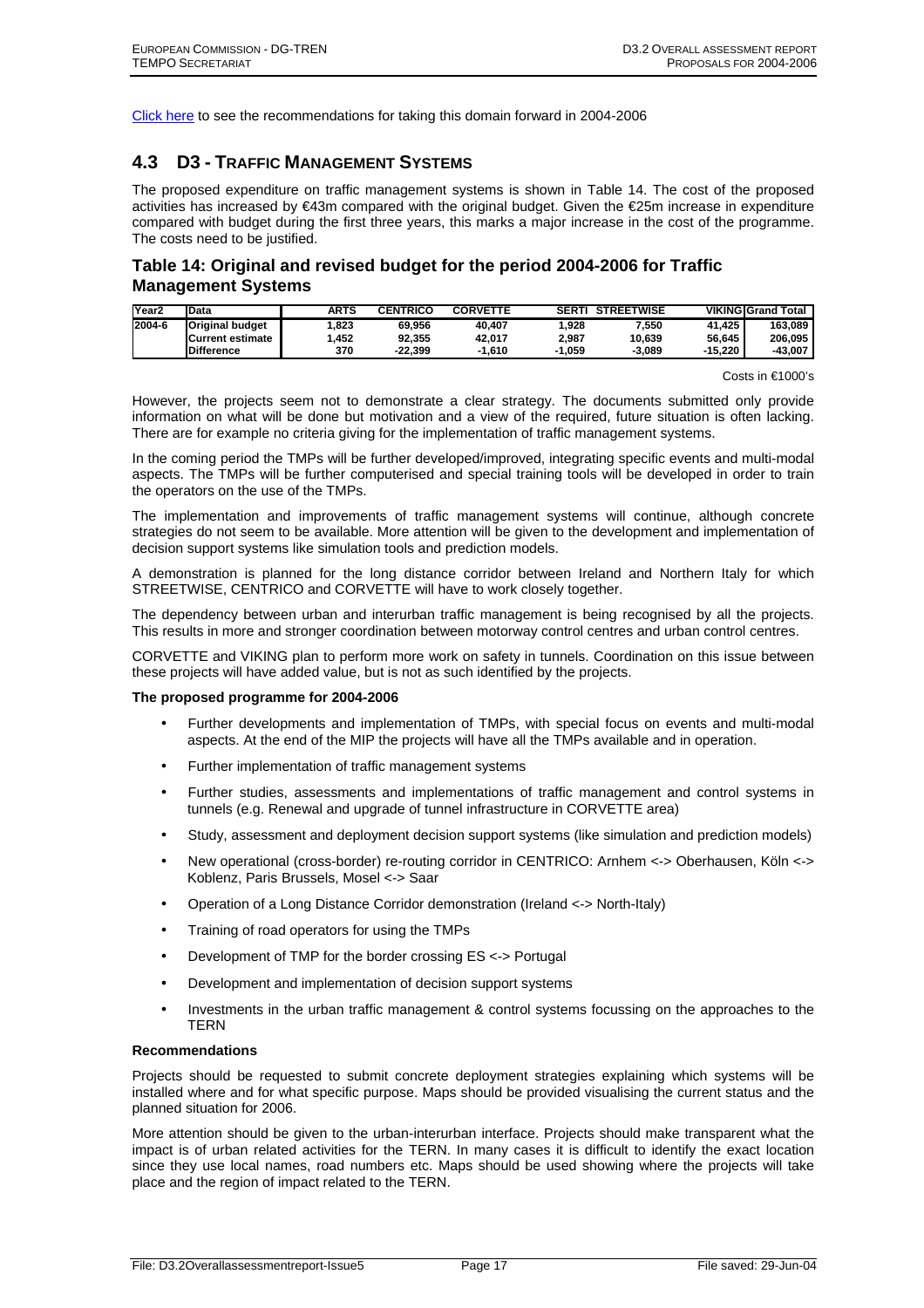Click here to return to the 2001-2003 progress for the next domain.

Click here to see the recommendations for taking this domain forward in 2004-2006

## **4.4 D4 - TRAVELLER INFORMATION SERVICES**

The revised budgets for the proposed programme are shown in Table 15. The revised budget for 2004-2006 is €142.6m, an increase of €24.2m on the approved programme. The major increase is €16.5 proposed by SERTI.

## **Table 15: Original and revised budget for the period 2004-2006 for Traveller Information Services**

|                   |                        | Project     |                 |                 |           |                         |        |                           |
|-------------------|------------------------|-------------|-----------------|-----------------|-----------|-------------------------|--------|---------------------------|
| Year <sub>2</sub> | Data                   | <b>ARTS</b> | <b>CENTRICO</b> | <b>CORVETTE</b> |           | <b>SERTI STREETWISE</b> |        | <b>VIKING Grand Total</b> |
| 2004-6            | <b>Original budget</b> | 36.271      | 22.527          | 13.168          | 26.430    | 5.050                   | 14.965 | 118.411                   |
|                   | Current estimate       | 32.889      | 28.280          | 19.429          | 42.914    | 5.267                   | 13.840 | 142.619                   |
|                   | <b>Difference</b>      | 3.382       | -5.753          | $-6.261$        | $-16.484$ | $-217$                  | 1.125  | -24.208                   |

Costs in €1000's

The projects propose to continue the developments in this domain. This mainly means further deployment of VMS and further development of TIS services (pre-trip like websites as well as on-trip). New technologies will be used like SMS, DAB, WAP and S-DSB technology (radio broadcasting via satellite by ARTS) in order to deliver the services to the end-users. For most of these new technologies the usage is however not know.

#### **The proposed programme for 2004-2006**

- Further development of (multi-modal) travel time estimation services
- Tests with traffic information through DAB
- Development and implementation of POI (Points of Interest) and Public Mobility Stations
- Further development of ViaEuropa

#### **Recommendations**

- Projects should be requested to develop a strategy for the large scale implementation of the various systems. Especially for VMS there appears to be no concrete plan.
- All projects that plan to install VMS's should participate in VMS platform in order to guarantee harmonisation
- The ViaEuropa portal is mentioned by several projects. A strategy on such a European wide portal for TIS is lacking. Action should be taken to create a clear strategy based on the requirements and needs of the users

Click here to return to the 2001-2003 progress for the next domain.

Click here to see the recommendations for taking this domain forward in 2004-2006

## **4.5 D5 - FREIGHT AND FLEET MANAGEMENT**

Table 16 shows the original and proposed budgets for the period 2004-2006 by project. These show a marked decrease from nearly €22m to just over €11.

## **Table 16: Original and revised budget for the period 2004-2006 for Freight and Fleet Management**

|                   |                        | <b>Project</b> |                 |                 |              |                   |       |                           |
|-------------------|------------------------|----------------|-----------------|-----------------|--------------|-------------------|-------|---------------------------|
| Year <sub>2</sub> | <b>IData</b>           | <b>ARTS</b>    | <b>CENTRICO</b> | <b>CORVETTE</b> | <b>SERTI</b> | <b>STREETWISE</b> |       | <b>VIKING Grand Total</b> |
| 2004-6            | <b>Original budget</b> | 1.330          | 265             | 13.354          | 2.449        | 120               | 4.030 | 21.548                    |
|                   | Current estimate       | .262           |                 | 6.262           |              | 1.704             | 2.135 | 11.363                    |
|                   | <b>Difference</b>      | 67             | 265             | 092.'           | 2.449        | $-1.584$          | 895،، | 10.184                    |

The key requirement is for the identification of some potential common European services. If the services identified to date serve national requirements, then there is little justification for European support. It is recommended that priority should be given to the establishment of an Expert Group charged with identifying European FFM services. Financial support to projects should be limited to the activities of this group until agreement is reached on common services and the way in which these will be delivered.

Click here to return to the 2001-2003 progress for the next domain.

Click here to see the recommendations for taking this domain forward in 2004-2006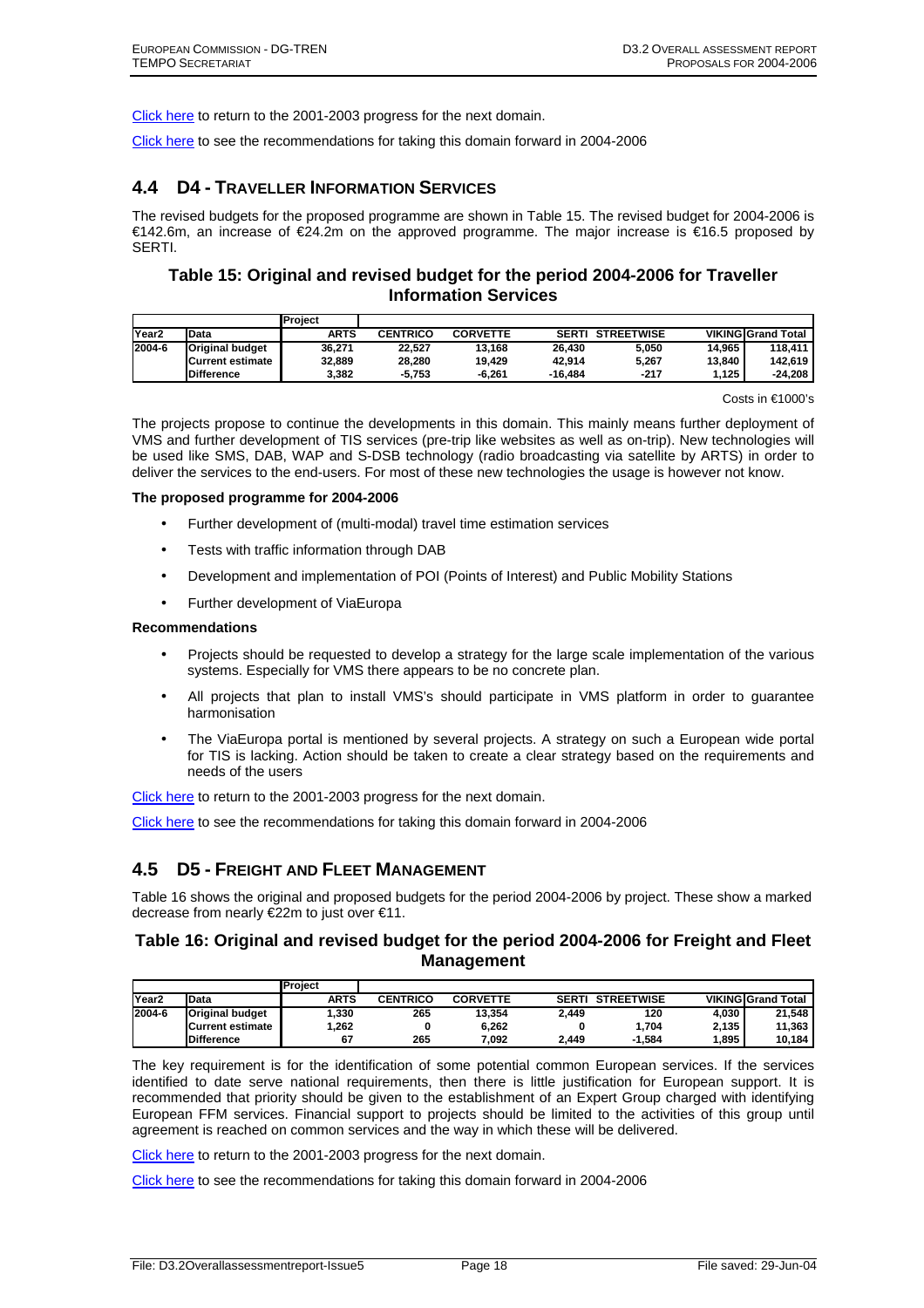## **4.6 D6 - ELECTRONIC FEE COLLECTION**

## **Table 17: Original and revised budget for the period 2004-2006 for Electronic Fee Collection**

|                   |                        | Project     |                 |                 |                         |     |                           |
|-------------------|------------------------|-------------|-----------------|-----------------|-------------------------|-----|---------------------------|
| Year <sub>2</sub> | <b>IData</b>           | <b>ARTS</b> | <b>CENTRICO</b> | <b>CORVETTE</b> | <b>SERTI STREETWISE</b> |     | <b>VIKING Grand Total</b> |
| 2004-6            | <b>Original budget</b> |             | 6.432           |                 | 90                      | 315 | 6,837                     |
|                   | Current estimate       |             |                 | 868             |                         | 315 | 1,183                     |
|                   | <b>Difference</b>      |             | 6.432           | -868            | 90                      |     | 5,654                     |

From Table 17 it can be seen that the original budget for the period 2004-2006 for work on EFC was €6.8 million. The current proposed budget is €1.2 million. Only two projects have made proposals for work in 2004-2006 – CORVETTE and VIKING. The work in CORVETTE is a single Italian technical development related to Telepass. The VIKING activities are focussed on interoperability, HGV charges and integrated payments systems, and are spread across four countries, but amount to 315 k€ in total, so the resources are spread very thinly.

The lack of proposed activity for the period 2004-2006 is somewhat strange, given the importance of interoperable EFC in Europe. There are significant national developments in HGV charging in Germany, Austria, Sweden, Netherlands and France. None of these feature in the proposed programme, despite the existence of the informal Stockholm Group involving these countries. The European Commission has issued a draft EFC directive and this has generated a great deal of activity in each Member State – this is only mentioned by VIKING. The focus of European activity on EFC is in the same team within DGTREN as the TEMPO programme.

#### **Recommendations**

**It is recommended that** the Commission consider whether TEMPO has a role in relation to the European EFC programme. If not, then no further work in this domain should be supported through TEMPO. If it has, then a European programme of work for EFC should be agreed and implemented by all the projects.

Click here to return to the 2001-2003 progress for the next domain.

Click here to see the recommendations for taking this domain forward in 2004-2006

## **4.7 D7 - INCIDENT AND EMERGENCY MANAGEMENT**

Table 18 shows the original and revised budgets for Incident and Emergency Management for the period 2004-2006. The original budget for 2004-2006 was €31.6 million. This has been reduced to €23.6, partly due to the transfer of major investment to other domains. The main expenditure is by ARTS and CORVETTE.

#### **Table 18: Original and revised budget for the period 2004-2006 for Incident and Emergency Management**

|                   |                        | Project |                 |                 |          |                   |       |                           |
|-------------------|------------------------|---------|-----------------|-----------------|----------|-------------------|-------|---------------------------|
| Year <sub>2</sub> | <b>Data</b>            | ARTS    | <b>CENTRICO</b> | <b>CORVETTE</b> | SERTI    | <b>STREETWISE</b> |       | <b>VIKING Grand Total</b> |
| 2004-6            | <b>Original budget</b> | 12.223  | 3.614           | 13.155          | 614      | .850              | 165   | 31.621                    |
|                   | Current estimate       | 9,378   |                 | 9.698           | 3.115    | 1.250             | 180   | 23.621                    |
|                   | <b>Difference</b>      | 2.846   | 3.614           | 3.457           | $-2.501$ | 600               | $-15$ | 8.000                     |

#### **The proposed programme for 2004-2006**

- Installation of emergency telephones in France, Spain and Portugal
- Creation of an emergency service database
- System for reporting of accidents by mobile phone
- Continuation of the IEH Expert Group

#### **Recommendations**

.

There is a need for the production of strategic deployment plans for IEH. Deployment indicators showing the areas of network not covered should be produced and plans for the deployment of the remaining equipment produced. There is no way to assess the proposed work without such information.

CORVETTE should provide a specific work programme rather than a generic description of the content of the domain. There is a need for strategic deployment plans covering the CORVETTE area.

Click here to return to the 2001-2003 progress for the next domain.

Click here to see the recommendations for taking this domain forward in 2004-2006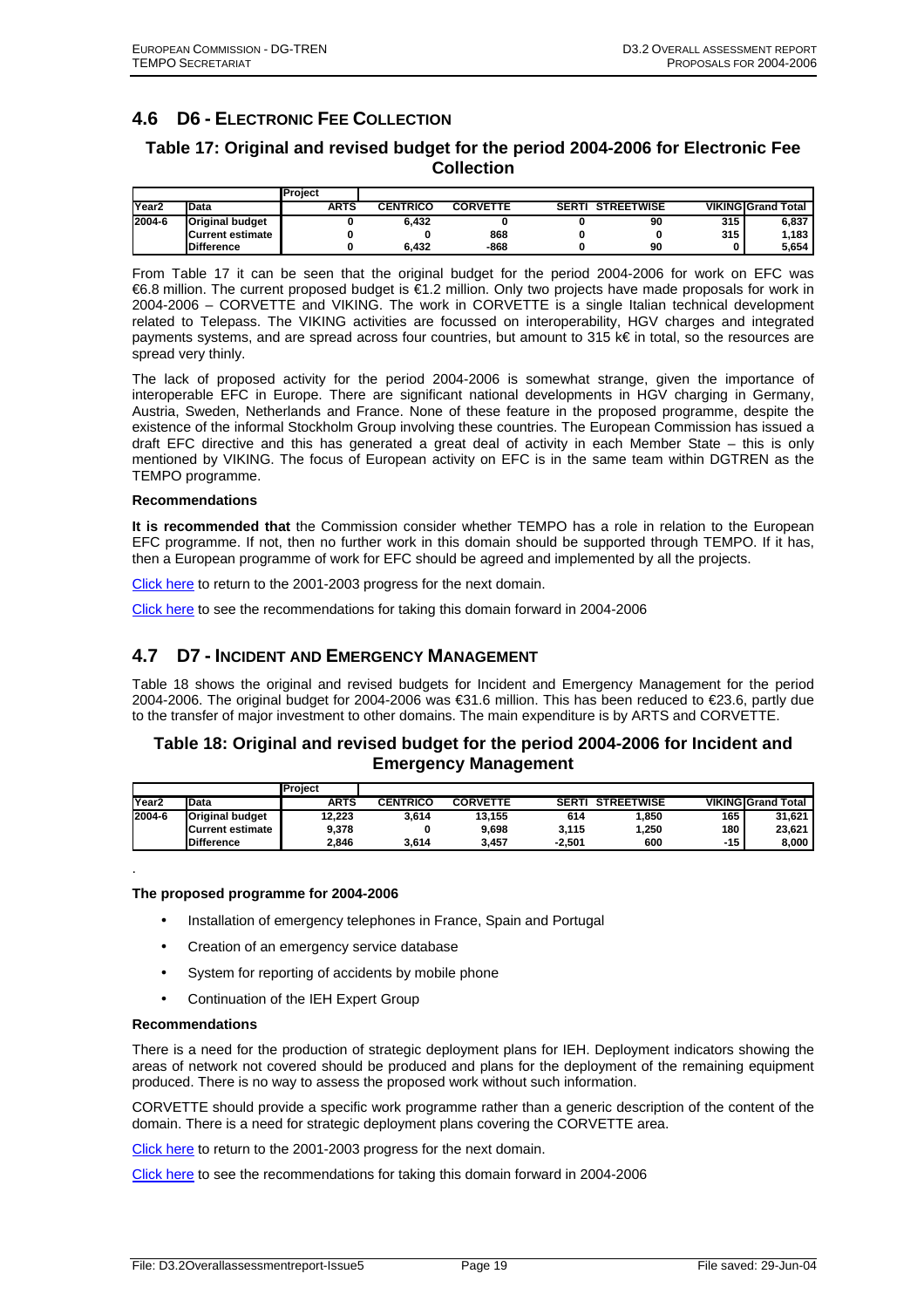## **4.8 D8 - HORIZONTAL ISSUES**

The common activities of the projects on Evaluation are likely to lead to some significant evidence of real user benefits within the ITS programme. Table 19 shows the original and revised budgets for the period 2004-2006. The proposed budget is an increase of €1.3m on the original budget.

#### **Table 19: Original and revised budget for the period 2004-2006 for Horizontal issues**

|                   |                        | <b>Project</b> |                 |                 |              |                   |       |                           |
|-------------------|------------------------|----------------|-----------------|-----------------|--------------|-------------------|-------|---------------------------|
| Year <sub>2</sub> | <b>Data</b>            | <b>ARTS</b>    | <b>CENTRICO</b> | <b>CORVETTE</b> | <b>SERTI</b> | <b>STREETWISE</b> |       | <b>VIKING Grand Total</b> |
| 2004-6            | <b>Original budget</b> | 240            | 792             | 697             | 300          | 435               | 910   | 3.374                     |
|                   | Current estimate       | 201            | 699             | . 277           | 890          | 718               | 925   | 4.710                     |
|                   | <b>Difference</b>      | 38             | 93              | -580            | -590         | -283              | $-15$ | $-1,337$                  |

**The proposed programme for 2004-2006** 

- Many evaluation reports to a common style and format
- Peer review process for evaluation reports
- Updated Evaluation Guidelines
- Production and refinement of national system architecture (ARTIST, ACTIF etc)
- Development of procedures for the supply of traffic data to third parties

#### **Recommendations**

CORVETTE should be encouraged to engage fully with the activities of all the other projects in the Evaluation Expert Group.

Click here to see the recommendations for taking this domain forward in 2004-2006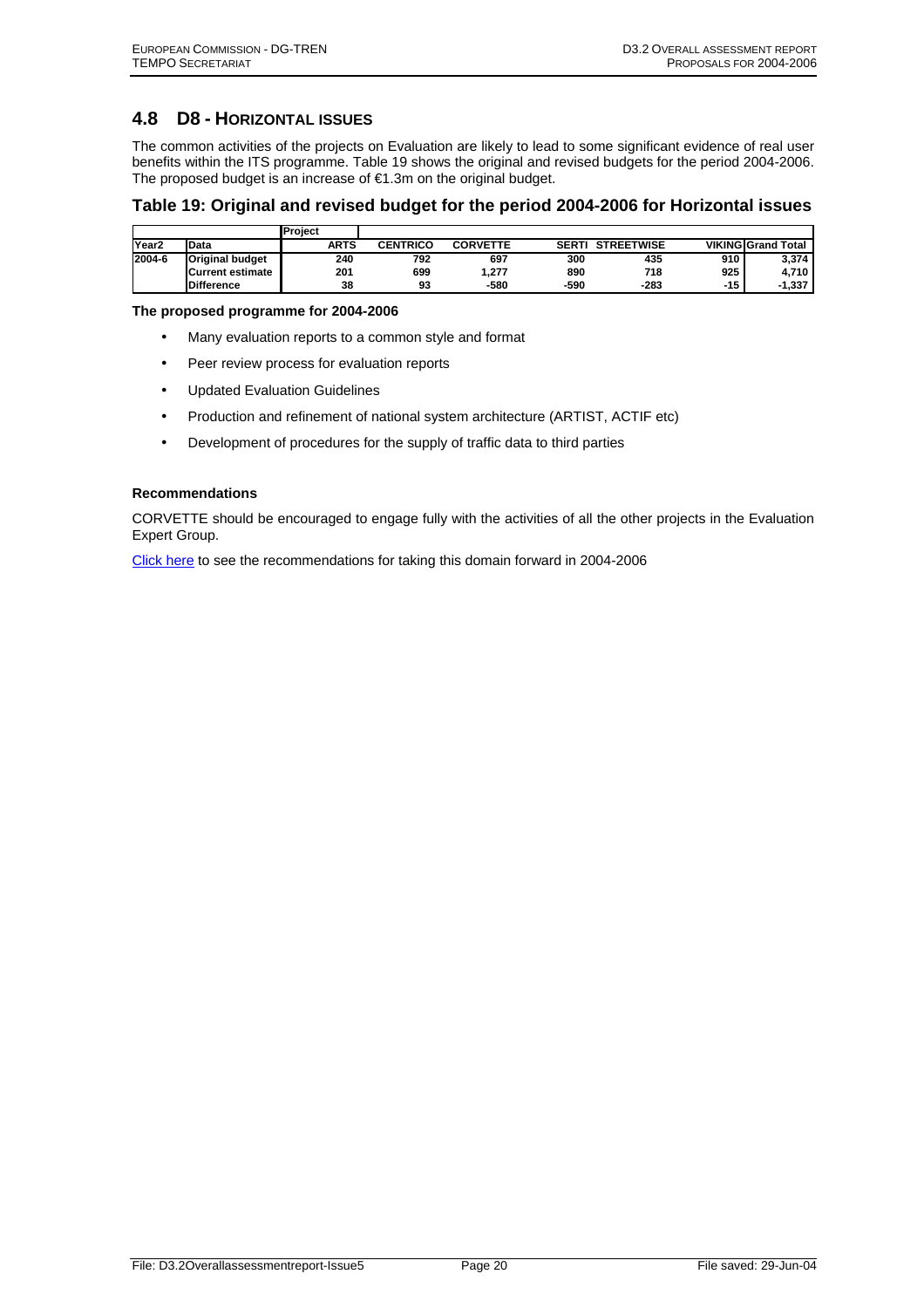## **5 SHAPING THE FUTURE PROGRAMME**

## **5.1 OVERALL BUDGET**

The total budgets proposed by the projects are given in Table 20 below. Expenditure for the first three years is expected to be very close to the original budget, with CENTRICO underspending significantly and STREETWISE overspending. The fact that STREETWISE has spent more money than originally expected is not surprising as STREETWISE had a very low initial budget and the project has made greater progress than originally expected. The increase in expenditure does not necessarily translate into an increased requirement for support. A full analysis of the impact of the review on the level of support is outside the scope of this report which focuses on the submissions made by projects. The Commission will wish to analyse the financial impact of these figures. A spreadsheet has been prepared giving the original budget and revised expected expenditure by domain and country for each year, broken down by studies and expenditure.

**Table 20: Current estimates by projects compared with the original estimates.** 

|                   |                              | Project     |                 |                 |              |                   |         |                           |
|-------------------|------------------------------|-------------|-----------------|-----------------|--------------|-------------------|---------|---------------------------|
| Year <sub>2</sub> | <b>Data</b>                  | <b>ARTS</b> | <b>CENTRICO</b> | <b>CORVETTE</b> | <b>SERTI</b> | <b>STREETWISE</b> |         | <b>VIKING Grand Total</b> |
| 2001-3            | <b>Original budget</b>       | 83.615      | 200.378         | 91.798          | 87.044       | 34.115            | 94,465  | 591,414                   |
|                   | <b>Current estimate</b>      | 81,282      | 185,669         | 99,903          | 81.103       | 49.742            | 93.212  | 590,910                   |
|                   | <b>Difference</b>            | 2.333       | 14.709          | $-8.105$        | 5.941        | $-15.627$         | 1,253   | 504                       |
| 2004-6            | <b>Original budget</b>       | 98.467      | 176.680         | 131.870         | 72.956       | 22.270            | 107.765 | 610.008                   |
|                   | <b>Current estimate</b>      | 97.770      | 217,683         | 134.244         | 98.976       | 30.343            | 107,765 | 686.781                   |
|                   | <b>Difference</b>            | 697         | $-41.003$       | $-2.374$        | $-26.020$    | $-8,073$          |         | -76,773                   |
|                   | <b>Total Original budget</b> | 182.082     | 377.058         | 223.668         | 160.000      | 56.385            | 202.230 | 1.201.422                 |
|                   | Total Current estimate       | 179.051     | 403.352         | 234.147         | 180.079      | 80.085            | 200.977 | 1,277,691                 |
| Total Difference  |                              | 3.031       | $-26.294$       | $-10.479$       | $-20.079$    | $-23.700$         | 1,253   | $-76,269$                 |

Costs in €1000's

Approved support for the period 2001-2003 is shown in Table 21 and amounts to €89 million. Requests for further support for 2004-2006 within the various application forms amounts to €108m, making a total support requirement of €197m.

|                                  |         |         | ARTSICENTRICOLCORVETTEL | SERTIL  | <b>STREETWISE</b> | <b>VIKING</b> | Total    |
|----------------------------------|---------|---------|-------------------------|---------|-------------------|---------------|----------|
| Approved 2001-2003 expenditure   | 81.282  | 185.669 | 99.903                  | 81.103  | 49.742            | 93.212        | 590.910  |
| Support                          | 11.345  | 25.800  | 13.253                  | 15.626  | 5.401             | 17.500        | 88.924   |
| <b>Proposals for 2004-2006</b>   | 97.770  | 217.683 | 134.244                 | 98.976  | 30.343            | 107.765       | 686.781  |
| Support                          | 9.654   | 38,333  | 20.804                  | 18.374  | 5.119             | 15.352        | 107.637  |
| <b>Revised Application forms</b> | 169.670 | 413.547 | 231.805                 | 181.110 | 65.604            | 200.975       | .262.711 |
| Support                          | 20.999  | 64,133  | 34,057                  | 34.000  | 10.520            | 32.852        | 196.561  |

**Table 21: Approved and requested support** 

## **5.2 ITS DEPLOYMENT IN EUROPE, GENERAL RECOMMENDATIONS**

The achievements resulting from the major investment in ITS which has already taken place are recognised, but it is clear that progress towards deployment of ITS services has not met expectations. In a study, performed by the TEMPO Secretariat it was found that a new approach is required, focussing on delivery of key ITS services<sup>4</sup>. There is a strong need to work closely together, Member States, European Commission, operators, service providers and industry, in order to get these key services to be delivered.

It is recommended that Member States should consider creating special ITS deployment units. These would have responsibility for raising the profile of ITS, increasing its role in delivering transport policy goals, and bringing a strategic approach to bear to overcome issues such as standardisation, inter-operability, and legal and institutional arrangements, in the delivery of key ITS services.

In the same study a list of services was identified and proposed as priority ITS services including a set of proposed actions to stimulate and speed-up the deployment process. The following list of Minimum ITS Services were defined and considered to be essential, they should become available in all Member States:

• Multi-modal trip planning: Trip Planning services aim to encourage travellers to make the best choice in terms of mode of travel.

l

<sup>4</sup> D1.3 "European ITS services", TEMPO Secretariat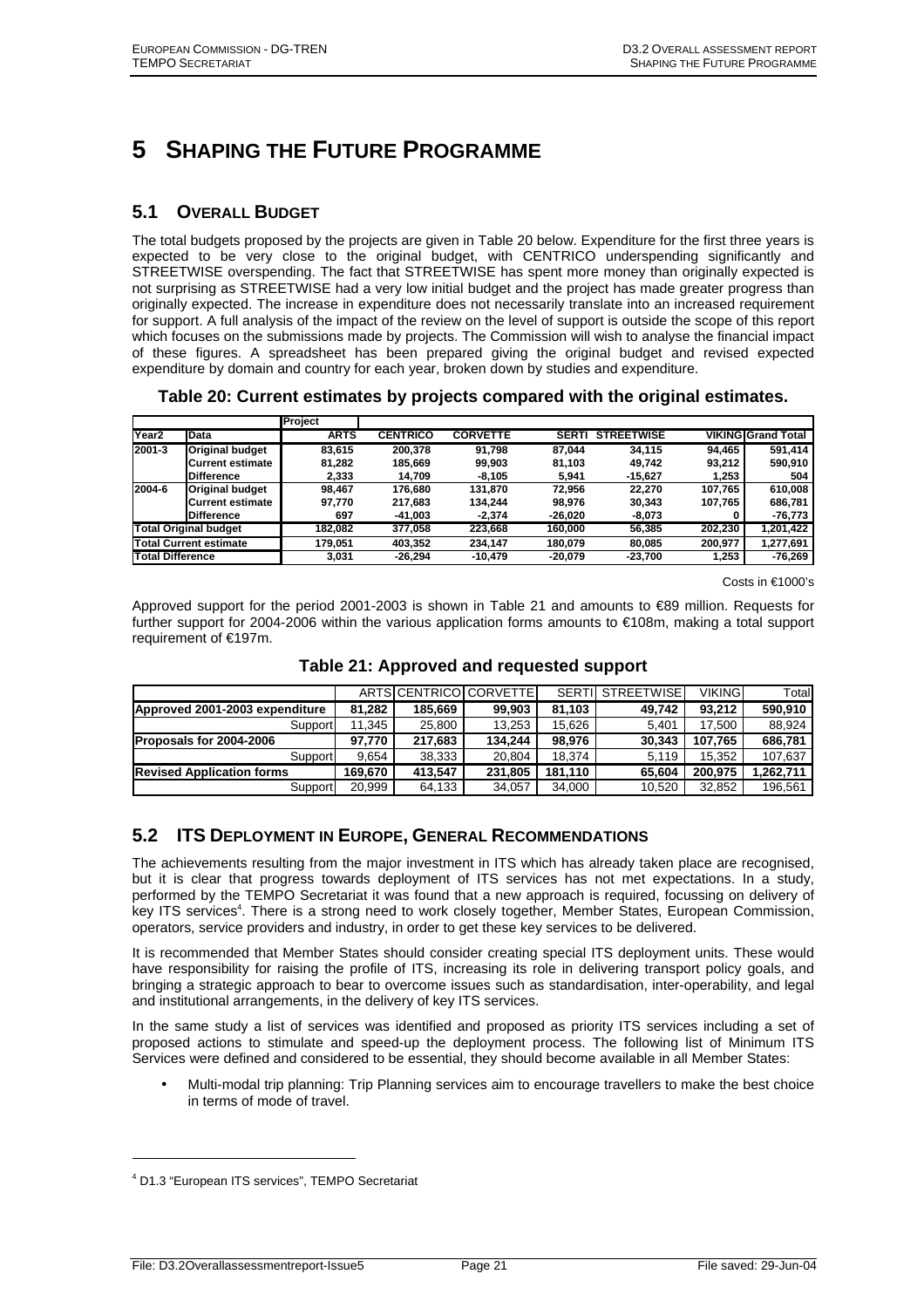- Real-time traveller information: the real-time services then optimise the journey for the traveller by reducing or avoiding delays to the network. Four services have been identified:
	- o Pre-trip road traffic information
	- o Pre-trip Public Transport Information
	- o On-trip real-time road information
	- o Real-time passenger information
- Emergency handling: this service improves the response to problems on the network and thus improves the safety of travellers and likelihood of recovery of those injured in accidents. It also reduces delays to other network users.
- Electronic Fee Collection: this service provides for the non-stop payment of road charges throughout Europe with one set of on-board equipment in any vehicle.
- Public Transport payment and ticketing: these services reduce some of the barriers to the use of public transport by making it easier to obtain tickets and pay for travel.

Each Member State would be expected to play its part in ensuring that such agreed minimum services are implemented, by whatever delivery mechanism is appropriate locally.

Member States should provide basic traffic information and management services to meet the national requirements for safety and efficiency. Such services are:

- Monitoring of traffic (Domain 1),
- Incident detection and management (Domain 7),
- Use of dynamic road signs to inform drivers VMS (Domain 4).
- Information to drivers on incidents and delays (Domain 4)



The more detailed recommendations given in the following paragraphs are in line with these general recommendations and the defined actions in the earlier mentioned study on the set of Minimum ITS services for Europe. The above mentioned document D1.3 "European ITS services" is currently subject for discussion with the Member States.

## **5.3 DOMAIN 1 - ROAD MONITORING**

There has been significant progress within the projects on the deployment of monitoring infrastructure. However, despite spending €7m more than planned in the first three years, the proposed budget for 2004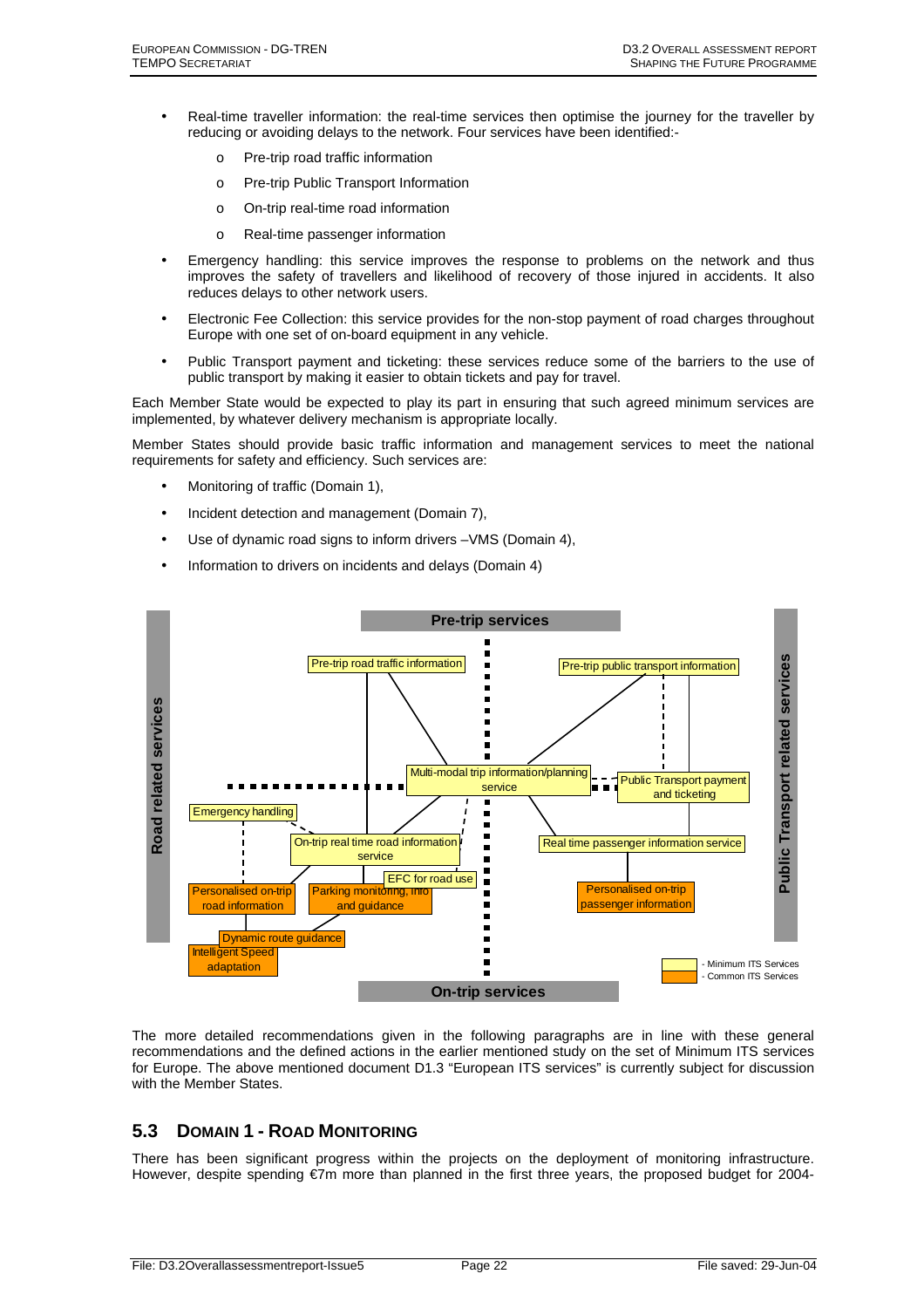2006 is €15m more than planned. Even so, there is little or no indication of the overall cost of the remaining deployment. The "value for money" of the investment by projects is difficult to assess for the Commission. It is crucial to determine the cost of the remaining work. The current emphasis is on what has been installed. **The emphasis should be on the work to complete the task** of having appropriate monitoring equipment on the whole network.

**It is strongly recommended that** every project should:-

- Identify the operational environment and user/data requirements for all TERN roads
- Identify the current and the **appropriate** level of monitoring for each road. This becomes the target level for deployment.
- Identify the programme of work required to provide the **appropriate** level of monitoring on all roads this is the target deployment
- Propose a programme of work and cost for the period 2004-2006 which is closely related to the target deployment
- Implement the deployment indicator as proposed by the Commission to report on the state of progress for 2000, 2003 and 2006 and provide maps and statistics to support the proposed programme of work and progress towards the target.
- Demonstrate a management process to monitor the deployment or road monitoring infrastructure in all partner countries in terms of progress towards the target deployment and to update the deployment indicators annually.

Expenditure on Road Monitoring infrastructure should be conditional on EC approval of a project Strategic Monitoring Plan which complies with these requirements. Once the plan is agreed assessment and approval of payment should be greatly facilitated.

## **5.4 DOMAIN 2 - EUROPEAN NETWORK OF TRAFFIC CONTROL CENTRES**

As with Domain 1, there is a lack of any strategy for work in this domain. Given this lack of strategy, it is difficult to justify expenditure at the national level as being of benefit at the European level. In the past, there was an emphasis on the construction of TCCs and on dedicated communications links between them to create a dedicated network in order to exchange information between the centres. Some rationalisation is now evident, with national centres being linked through conventional WAN technologies with single nominated centres being responsible for international data exchange. There is also more emphasis on the supply of traffic data to external service providers for whom dedicated communications links are seldom feasible. The move towards open protocols (e.g. XML) and the OTAP developments suggest the need for work on a new strategy for the provision of traffic information to operators and information service providers across Europe.

There is a dilemma facing the European Commission. The lack of information on the precise tasks, timescales and costs tends to lead to greater demands for information. The projects provide this in a rather uncoordinated and unstructured way, without sufficient consideration of the requirement to work progressively towards a target deployment and to achieve real benefits across Europe. Progress is presented as a catalogue of isolated investments with no means of judging whether the overall programme is on track. This leads to burdensome and inefficient management. As it is not feasible for the Commission to take on the task of organising and managing the many complex tasks involved, our recommendation shifts the major responsibility from the Commission to the projects for the creation of a proper management process for the programme.

**It is recommended that** the projects work together on the preparation of a European Deployment Plan for traffic information. This should cover:-

- The number and locations of TCCs and TICs across Europe
- The function of these TCCs in relation to the provision of traffic information across the TERN.
- The requirements for Service Level Agreements (SLA) to make traffic information available to information service providers and road operators across Europe
- The requirements of commitments from Member States and their operators possible by means of the MoU
- A cohesive programme of work with costs and timetables
- A process for the Management and Monitoring of the programme

The management and monitoring of the programme could be assigned to a legal entity, responsible for the delivery of the programme. Given such a plan, the role of the European Commission would be greatly reduced and would be restricted to approval of the plan, with oversight of the progress of the programme through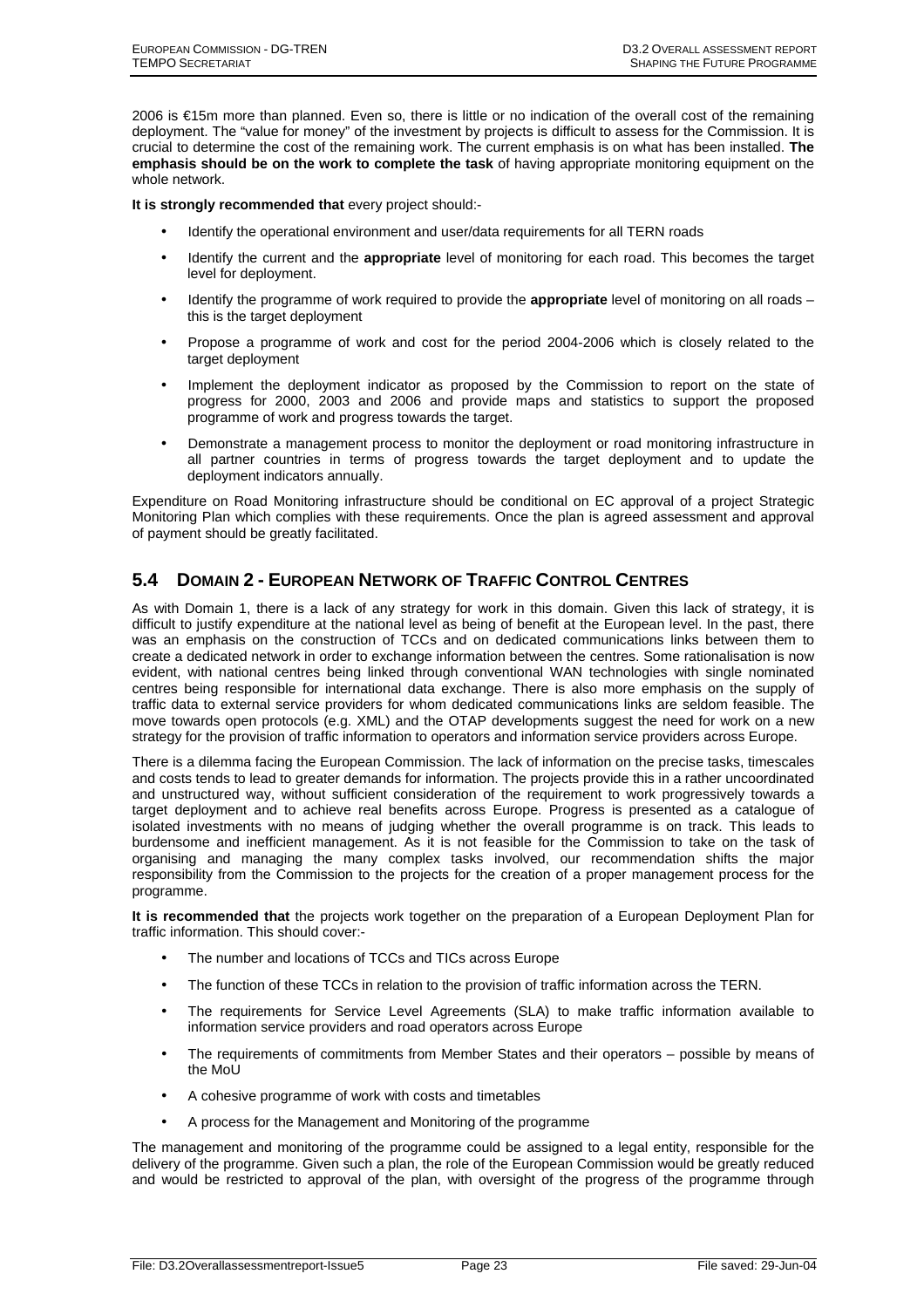proper management and monitoring reports. Rather than receive a report from each of the projects on their isolated achievements, the Commission would receive a report from the managers. All issues across the projects could then be dealt with through one management interface, rather than six

## **5.5 DOMAIN 3 - TRAFFIC MANAGEMENT AND CONTROL**

The cost of the programme of work on Traffic management and control has increased from €322m to €391m. This is 30% of the total programme. While all the work may be justified nationally, it is currently difficult for the Commission, in the face of limited resources, to make a judgement on the choice of schemes to be supported. As with Domain 2, the achievements are presented as a huge catalogue of detailed specific implementations. The need to understand what has been done leads to requests for more information, but the projects do not take sufficient notice of the Commission requirements and thus the management process is inefficient.

In addition, each of the major traffic management schemes is subject to national approval processes. These processes have sometimes resulted in schemes which are approved in the MIP programme not being approved nationally. There is a need to harmonise the approval processes at the national and international level.

**It is recommended that** the Commission considers some limitation of the support for traffic management schemes. This might be done in several ways.

**Option 1: Approve when approved**. Member States would proceed with national approval processes and submit an application to DGTREN for support only when approval to proceed has been achieved. Member States would submit details of the national justification and provide an additional European justification based on MIP priorities - alleviation of congestion, removal of bottlenecks on the TERN, cross-border traffic management, etc. This would reduce the risks within the programme. The potential drawback of this process would be to introduce a series of min-approvals rather than an annual approval process for the whole project. This would also make explicit that the Member State is the lead funding body.

**Option 2: European schemes only.** The Commission could restrict funding to specific (cross-border) traffic management projects which demonstrate some European added-value, such as supporting the agreed user requirements for a long-distance corridor or cross-border traffic. A deployment plan would be required showing the needs, the proposed solution, the management process, the costs and timescales. There would be an appointed project manager for the overall project, responsible for proper management reports which meet the EC requirements. Approved Traffic Management Plans would fit into this category.

**Option 3: Approved deployment plans.** Projects would submit a Traffic Management deployment for the whole network covered by the project. This would define the appropriate level of traffic management according to user/operator requirements, the present state of deployment, the programme for completion of the target network, and the timescales and costs. The network covered could also concern the urban- interurban interface as long as the impact on the TERN is identified. This all should again be assigned to a specific legal entity to manage and monitor.

**The Commission is invited to consider these options and to select the one best suited to the requirements of the programme.** 

## **5.6 DOMAIN 4 - TRAVELLER INFORMATION SERVICES**

This domain is a growing area of the programme and it is encouraging to see the strong investment of Member States in traveller information. The activities involve the installation of VMS infrastructure across the TERN and this is crucial to the delivery of most traveller information services offered by road operators. Other dissemination technologies, e.g. RDS-TMC are also progressing. Table 22 shows the estimated expenditure and proposed future budget for Traveller Information Services, compared with the original budget. The proposed increased spending for 2004-2006 compensates for some underspending in the period 2001-2003 by Portugal and Switzerland.

## **Table 22: Current estimates of spend on Traveller Information Services compared with the original estimates.**

|                         |                               | Project     |                 |                 |              |                   |        |                           |
|-------------------------|-------------------------------|-------------|-----------------|-----------------|--------------|-------------------|--------|---------------------------|
| Year <sub>2</sub>       | <b>Data</b>                   | <b>ARTS</b> | <b>CENTRICO</b> | <b>CORVETTE</b> | <b>SERTI</b> | <b>STREETWISE</b> |        | <b>VIKING Grand Total</b> |
| 2001-3                  | <b>Original budget</b>        | 28.930      | 21,395          | 10.682          | 30.730       | 4.700             | 12,959 | 109.396                   |
|                         | <b>Current estimate</b>       | 24,620      | 22,967          | 7.409           | 33,363       | 4.410             | 13,852 | 106,621                   |
|                         | <b>Difference</b>             | 4.310       | $-1,572$        | 3.273           | $-2,633$     | 290               | -893   | 2,775                     |
| 2004-6                  | <b>Original budget</b>        | 36.271      | 22.527          | 13.168          | 26.430       | 5.050             | 14.965 | 118.411                   |
|                         | <b>Current estimate</b>       | 32.889      | 28.280          | 19.429          | 42.914       | 5.267             | 13,840 | 142.619                   |
|                         | <b>IDifference</b>            | 3.382       | $-5,753$        | $-6.261$        | $-16.484$    | -217              | 1.125  | $-24,208$                 |
|                         | <b>Total Original budget</b>  | 65.201      | 43,922          | 23,850          | 57.160       | 9.750             | 27.924 | 227,807                   |
|                         | <b>Total Current estimate</b> | 57.509      | 51.247          | 26.838          | 76.277       | 9.677             | 27,692 | 249,240                   |
| <b>Total Difference</b> |                               | 7.691       | $-7,325$        | $-2.988$        | -19.117      | 73                | 232    | $-21,433$                 |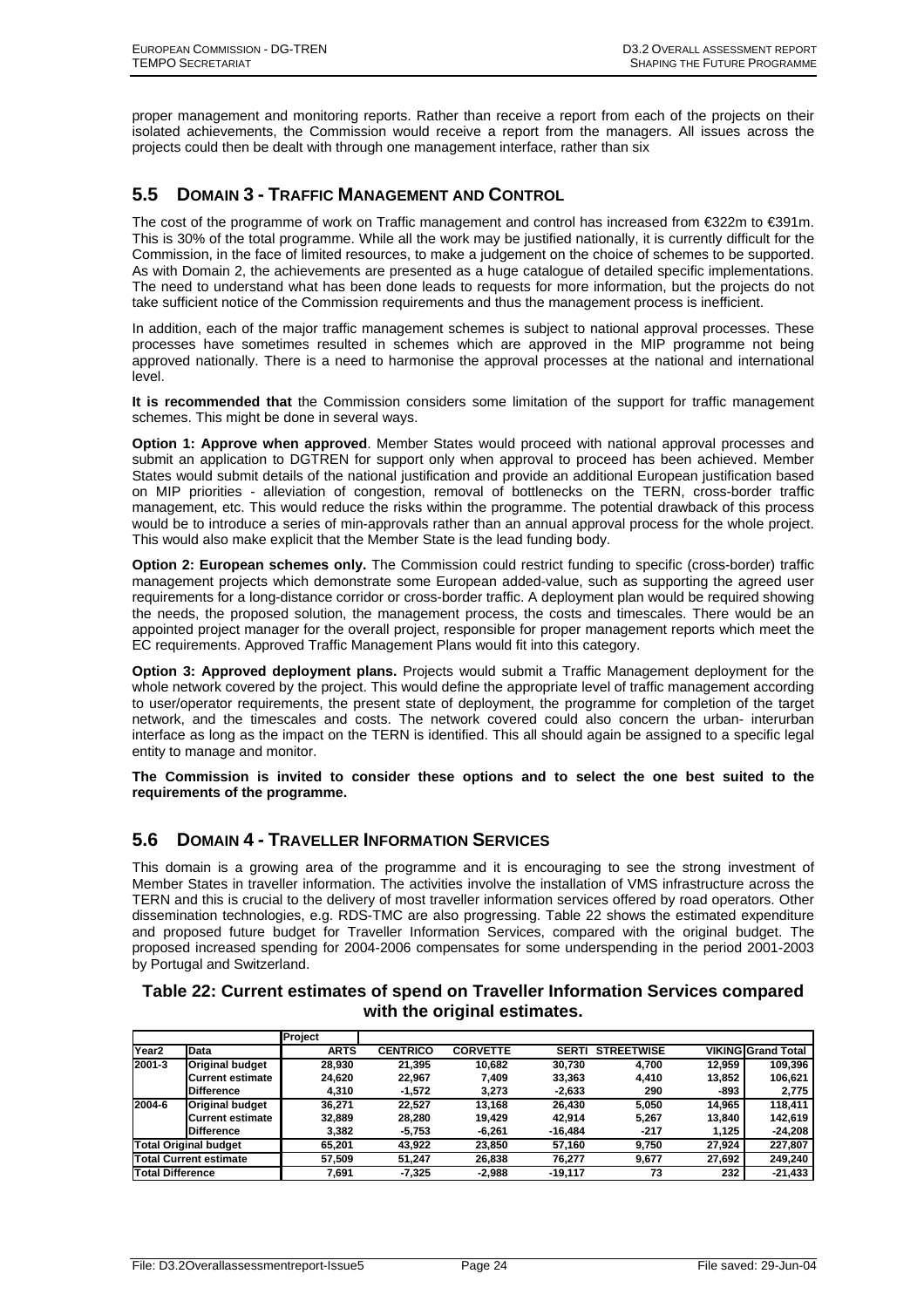Costs in €1000's

There are several recommendations for this domain.

**It is recommended** that projects work together to create a European deployment plan for the various traveller information services. In particular, a deployment plan for VMS should be established and agreed by all stakeholders. The newly re-established VMS platform might be a suitable forum for taking the responsibility for the management and oversight of the plan and the monitoring process. Agreement on the information services, including the information to be displayed should be included in the plan. Deployment indicators should be implemented providing the appropriate level of VMS infrastructure and the state of deployment for 2003 and that planned for 2006.

**It is recommended that** projects should work together on a deployment plan for TIS portals, with particular emphasis on the business case for VIA EUROPA and related websites.

In the report D1.3 "EU-Services" published by the Tempo Secretariat also some specific recommended actions were defined in order to stimulate the deployment of TIS. In this report priority was given to Multimodal trip planning and Real-time traveller information services.

Focussing on these priority services **it is recommended** that projects:

- Arrange for a stronger involvement of Service Providers for implementing services,
- Define technical/procedural/operational and contractual requirements for interoperability,
- Define, in dialogue with service providers, the "border" between Free Service (Basic) and Paid (Added value) Services
- Put priority on the deployment on Real-Time traveller information services and Multi-Modal trip planning

## **5.7 DOMAIN 5 - FREIGHT AND FLEET MANAGEMENT**

**It is recommended that** priority should be given to the establishment of an Expert Group charged with identifying European FFM services. Financial support to projects should be limited to the activities of this group until agreement is reached on common services and the way in which these will be delivered.

## **5.8 DOMAIN 6 - ELECTRONIC FEE COLLECTION**

**It is recommended that** the Commission consider whether TEMPO has a role in relation to the European EFC programme. If not, then no further work in this domain should be supported through TEMPO. If it has, then a European programme of work for EFC should be agreed and implemented by all the projects.

## **5.9 DOMAIN 7 - INCIDENT AND EMERGENCY HANDLING**

The estimated spend to date and proposed budget for the period 2004-2006 is shown in Table 23.

|         | Table 25. Current estimates or spend on incluent and Emergency Handing<br>compared with the original estimates. |
|---------|-----------------------------------------------------------------------------------------------------------------|
| Project |                                                                                                                 |

**Table 23: Current estimates of spend on Incident and Emergency Handling** 

|                         |                               | ILIANCI     |                 |                 |              |                   |     |                           |
|-------------------------|-------------------------------|-------------|-----------------|-----------------|--------------|-------------------|-----|---------------------------|
| Year <sub>2</sub>       | Data                          | <b>ARTS</b> | <b>CENTRICO</b> | <b>CORVETTE</b> | <b>SERTI</b> | <b>STREETWISE</b> |     | <b>VIKING Grand Total</b> |
| 2001-3                  | <b>Original budget</b>        | 8.359       | 3,150           | 6.634           | 1.682        | 980               | 145 | 20,950                    |
|                         | Current estimate              | 5,727       | 857             | 10.851          | 2.079        | 1,071             | 88  | 20,673                    |
|                         | <b>IDifference</b>            | 2.632       | 2.293           | $-4.217$        | -397         | -91               | 57  | 277                       |
| 2004-6                  | <b>Original budget</b>        | 12.223      | 3,614           | 13.155          | 614          | 1,850             | 165 | 31,621                    |
|                         | Current estimate              | 9.378       | 0               | 9.698           | 3.115        | 1.250             | 180 | 23,621                    |
|                         | <b>Difference</b>             | 2.846       | 3.614           | 3.457           | $-2.501$     | 600               | -15 | 8,000                     |
|                         | Total Original budget         | 20.582      | 6.764           | 19.789          | 2.296        | 2.830             | 310 | 52,571                    |
|                         | <b>Total Current estimate</b> | 15.105      | 857             | 20.549          | 5.194        | 2.321             | 268 | 44,294                    |
| <b>Total Difference</b> |                               | 5.478       | 5,907           | -760            | $-2,898$     | 509               | 42  | 8,278                     |

Costs in €1000's

Most of the investment appears to be for emergency phone installation in the ARTS and CORETTE regions.

**It is recommended that** strategic plans are created for the deployment of IEH technologies. In particular, deployment indicators should be provided which show which parts of the TERN are equipped with appropriate facilities, how much needs to be done, how much this will cost and the timescale for implementation.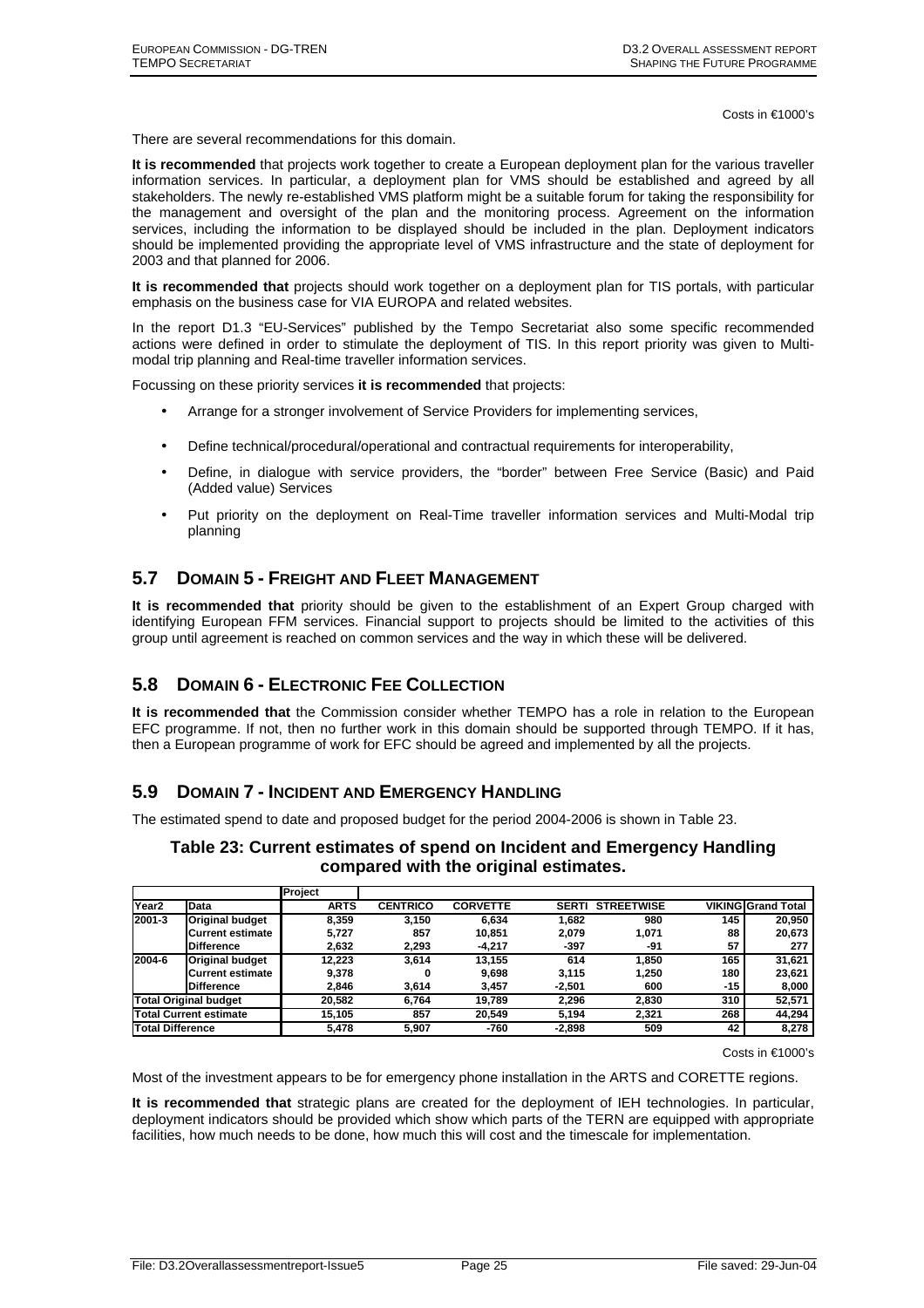There appears to be still no agreement regarding the E112. The development of an EC-resolution/ communication on mobile phone localisation would give an impulse to this process. Emergency handling would highly benefit.

## **5.10 DOMAIN 8: HORIZONTAL ISSUES**

**It is recommended that** the Commission provides continued support to the evaluation work which is on track to deliver evidence of significant user benefits from the programme.

**It is recommended that** the Commission considers the need for some work on cross-border enforcement, particular in view of the need for new charging systems in Germany, Austria and the UK to be able to recover revenue from non-payment of charges by foreign registered vehicles.

In the TEMPO document on European ITS services (D1.3) a specific action was identified regarding Human Machine Interfaces (HMI). It is relevant for all types of services using different technologies like WEB-portals, in-vehicle systems, etc. **It is recommended that** the Commission supports the ERPs to draft guidelines for WEB-services and to develop stronger links with industry regarding in-vehicle systems (which might result in directives).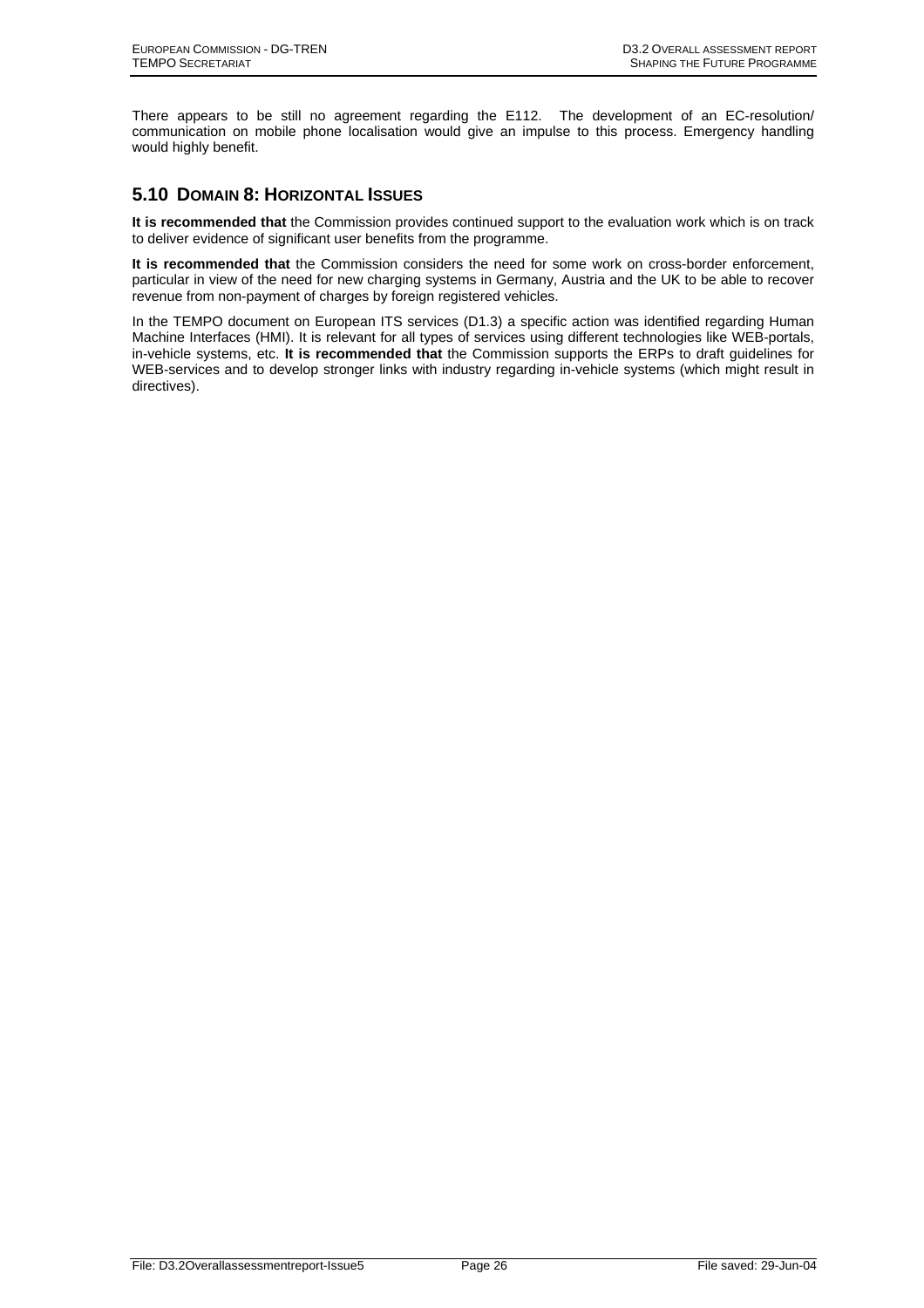## **6 INPUT FROM PROJECTS ON SIMPLIFYING MANAGEMENT OF THE PROGRAMME**

Four of the projects provided suggestions: CENTRICO, CORVETTE, STREETWISE and VIKING.

#### **Improved communication**

**DG-TREN is requested** to provide notification to projects on requirements, timetables and reporting formats well in advance, e.g. at least four months before submission date (CENTRICO, STREETWISE, VIKING)

**DG-TREN is requested** to attend all project Steering Committee meetings to improve communication (especially on requirements and timetables) and reduce misunderstandings (CENTRICO, STREETWISE). It was also suggested that a fully briefed and empowered TEMPO Secretariat representative could attend in place of DG-TREN if necessary.

**DG-TREN is also requested** to respond sooner to input from projects.

#### **Decision process and work plan**

Annual decisions could be replaced with a binding decision for 2004 – 2006. At the start of each year, projects could provide annual status reports which would form the basis of a decision whether to continue, close the project, or continue with a modified programme (VIKING).

The agreed procedure used in VIKING in 2002 - 2003 to manage deviations could be applied throughout the programme and remove the need for annual work plans or at least enable a much simpler work plan to be produced (CENTRICO, VIKING).

#### **Financial reporting**

Two projects pointed out that the EC should bear in mind that Member States have their own rigorous financial approval and auditing processes, with the EC requirements adding an additional and apparently unnecessary burden. One project suggested that the EC could rely on national auditing and for financial management of the projects (VIKING).

Other suggestions concerning financial aspects were:

- Simplifying the template for reporting costs (CORVETTE)
- Flexible handling of budgets to allow budgets to be shifted between years (CENTRICO)
- Tighter co-ordination between the DG-TREN financial and technical units (CORVETTE)
- Raise the level of initial payment to 70% (CENTRICO)
- Hold meeting to deal with project closure, focusing on financial aspects (CORVETTE)

#### **Simplified forms**

One project suggested that the application form could be simplified and tailored to the requirements of the TEMPO programme (CORVETTE).

STREETWISE offered to discuss a revised format for preparing work plans and final reports that would be less onerous to complete but still meet EC requirements.

#### **Improved management tools**

Additional common management and reporting tools based on sound project management principles with common support tools such as maps and databases were suggested by VIKING as a way of ensuring homogeneous and timely reporting. In addition to common maps and databases, CENTRICO suggested a common glossary of technical and organisational terms, to reduce discrepancies and misunderstandings.

CORVETTE suggested using inspections and meetings to verify the implementations and results.

#### **Organisation of work into domains, sub-domains and activities**

One project suggested that three of the domains (5, 6 and 7) involve a relatively small amount of work and could be combined to reduce the workload involved in preparing reports.

VIKING suggested that the division of work into domains and sub-domains is useful for cross-fertilisation, harmonisation and monitoring deployment, but that it is difficult to report work by domains and sub-domains in the work plans because of the large amount of overlap between domains. Instead the activities could be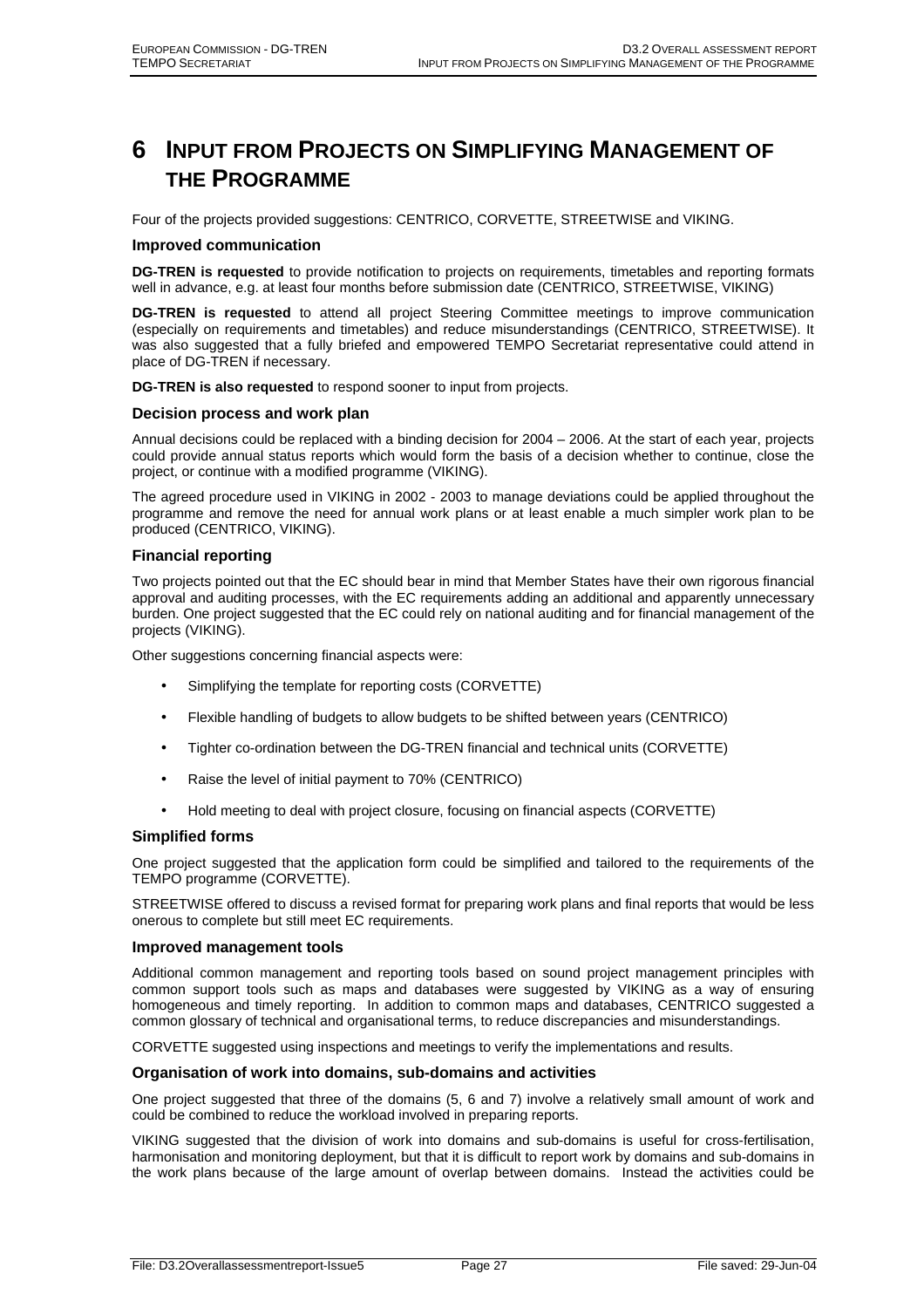described separately, with a table to cross-reference them into the relevant domains and sub-domains; this is seen as an extension to the principle project reporting introduced recently.

#### **Common European tasks**

VIKING suggested the concept of common tasks for cross-fertilisation, extending the work of the European expert groups, with task definitions based on TEMPO D1.3 on European ITS Services.

#### **Support for the TEMPO Programme**

STREETWISE suggested greater involvement of the support contract (successor to TEMPO Secretariat) in future as a point of contact with the EC, and with a more active role than in the past in co-ordinating initiatives between projects (e.g. long distance corridors), disseminating results and best practice and taking a greater lead in expert groups.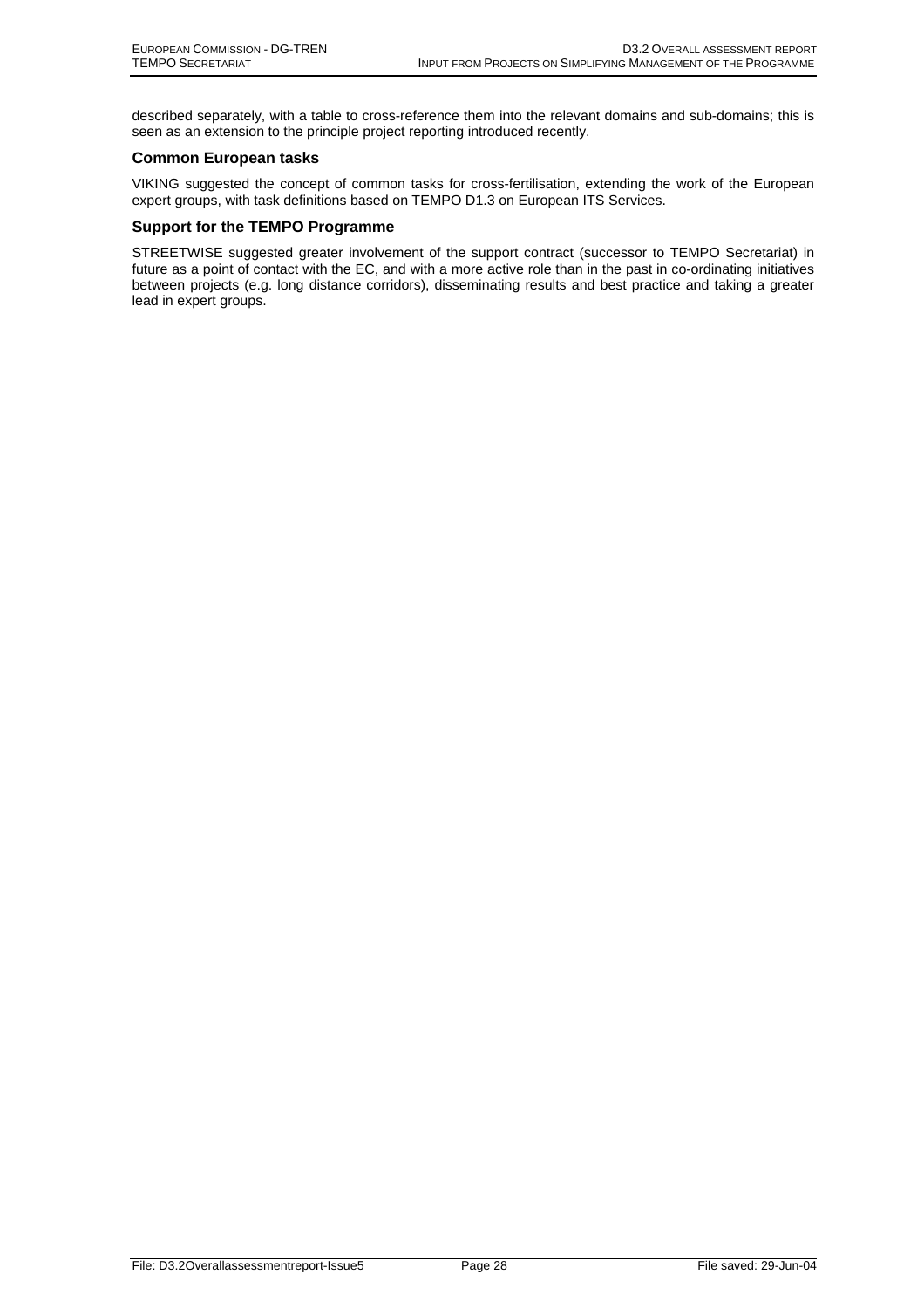## **7 CONCLUSIONS AND PROPOSED IMPLEMENTATION PLAN**

## **7.1 CONCLUSIONS**

After reviewing the TEMPO programme it can be concluded that there is a strong need to simplify the whole programme in order to be able to manage it.

The projects generally focus in their reporting on achievements in isolation. Given the diversity of user and operator needs across the European road network, it is impossible to compare these reported deployments. Over 90% of the programme could be managed in terms of setting target deployments for each road within the TERN and then working towards that target. Everything could then be measured and reported in a consistent manner across the programme. Management reports would be reduced dramatically.

The term "appropriate" service level has been used throughout this report. It is expected that all projects within the programme will work together to achieve a harmonised set of possible service levels within each activity. It is then for each Member State/Operator to decide what service level is appropriate for the operational conditions pertaining to a given length of TERN for which they are responsible. This should be done for all services and form a definitive target deployment. The situation at any particular date (e.g. 2000, 2003, or 2006) can then be estimated. The percentage of the TERN which has the appropriate service level can then be reported. The deployment can be displayed in map form showing where the appropriate level of service has **not** yet been reached. Reporting for the past should emphasise the percentage of the network brought up to the appropriate level and the emphasis for the future should be on bringing the remaining part of the network up to an appropriate level.

The following conclusions can be formulated, supporting the improvement of the TEMPO programme.

- The management task for key domains would be reduced substantially if there were European deployment plans which:
	- o Identify user/operator requirements
	- o Specify what is the appropriate service level for each road within the TERN
	- o Identify the current level of service for each road
	- o Identify what needs to be done to achieve the target service level on each road
	- o Estimate the cost of the programme
	- o Provide schedules of work to achieve the agreed target.
- These deployment plans should be produced for:
	- o Road Monitoring Infrastructure
	- o European Network of Traffic Control Centres
	- o Traffic Management and Control
	- o Traveller Information Services including:
		- Multi-modal trip planning
		- Real-time traveller information (Pre-trip road traffic information, Pre-trip Public Transport Information, On-trip real-time road information, Real-time passenger information)
	- o Incident and Emergency Handling
- These deployment plans should draw concrete borders between public free services (basic) and commercial, paid services (added value).
- The creation of each deployment plan and the management, monitoring and reporting of the process could possibly be assigned to a nominated legal organisation. This will guarantee a strong(er) commitment.
- Deployment indicators should be prepared for each of these services showing for each length of road within the TERN:
	- o Appropriate (target) level of service
	- o Roads with the appropriate (target) level of service as at 2003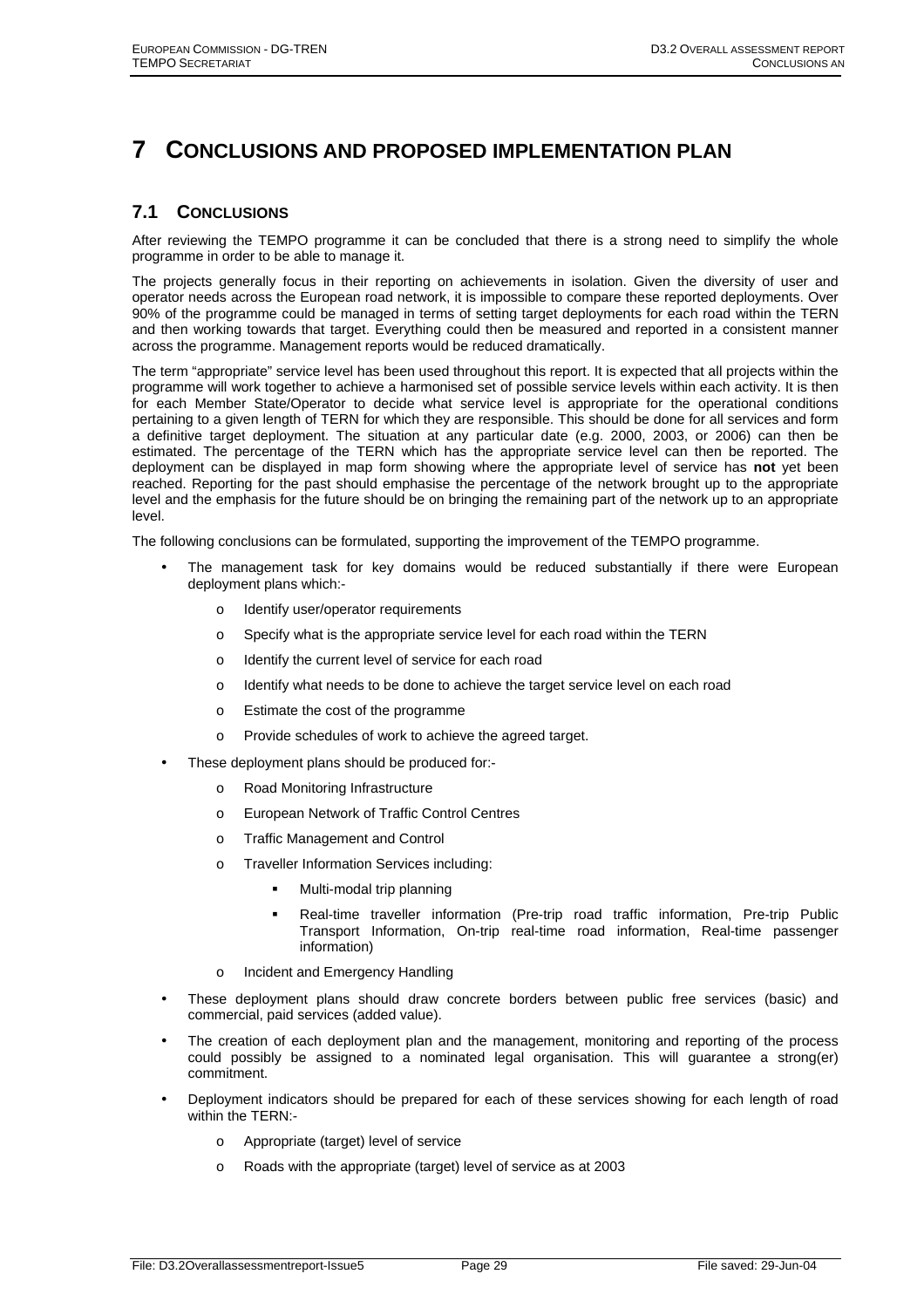- o Roads with the appropriate (target) level of service as at 2006
- o Cost and timescale for remaining implementation.
- EC support for the implementation of RMI, TIC, TMC and TIS domains should be conditional on
	- o Commitment to the deployment plan by each Member States
	- o Satisfactory reporting of actual deployment against targets. Costs should be related to the relevant length of road within the TERN. All other costs should be treated as national infrastructure costs.
- The EC should own and manage the programme of activities on EFC. The programme should be determined by DGTREN and Member States invited to participate. Support for approved European activities only would be given.
- The EC should commission the projects to work together on Freight and Fleet Management to produce an agreed set of services which can form the basis of a deployment plan as described above.
- The EC should accommodate projects related to the urban-interurban interfaces only in case the impact of these projects on the TERN is identified. This could be done by identifying parts of the network relevant from the perspective of Traffic Management but not included in the TERN.
- The EC should continue to work on the identification of further European ITS services for inclusion in the agreed deployment plans.
- The EC should discontinue the requirement for projects to report individually. They should report collectively at the domain level, with subdivisions of cost by project and country. This may mean having a domain "leader" to co-ordinate all the reporting and to distribute the support.
- The EC should take into account the remarks from the projects (chapter 6) especially those regarding the improvement of management tools.
- The EC should take into account the TEMPO document D1.3 "European ITS Services", the in that document proposed actions and the remarks received from the Member States.
- The EC should consider whether ITS deployment should be reported at the project or Member State level. Some projects simply report the deployment within the approved programme. As the ITS deployment nears completion, the reported deployment will appear to decrease. This distorts the overall statistics. It is recommended that all project reporting is done within a national context and that all reporting on ITS deployment is at the national level. All ITS deployment on the TERN should be included in the reported statistics and map displays, with an indication of whether the deployment is within the approved programme..
- The EC should stimulate Public Authorities, Service Providers and Industry to develop HMI's that fulfil the needs of the users and safeguard safety aspects. The EC might reconsider the HMI guidelines produced 4 years ago regarding in-vehicle systems.

## **7.2 IMPLEMENTATION PLAN**

The above recommendations have been assembled into a proposed time-based implementation plan. This takes account of the fact that much of the work is already in hand and 2004 workplans are in preparation. The major policy changes are phased over a three year period to enable Member States to create the necessary institutions to engage with the European Commission in a programme of legislative actions. The changes will place more responsibility for the coordination of ITS deployment on Member States rather than projects and will focus on ITS services rather than infrastructure. The programme management function within the Commission will also be simplified.

The proposed programme is set out in Figure 1 below. The following notes provide some explanation of the steps involved.

#### 1. **2004 Workplans focus on 4 domains (including assessment)**

Projects have already made preliminary plans for the production of workplans for 2004 based on the current practice. These will be produced as planned, but with the following differences:-

- Projects will be asked to incorporate work planned for Domains 5, 6 and 7 into Domain 1-4.
- Domains 8 (Horizontal activities) and 9(Project Management) will remain as at present.
- The planned programme of work will be up to 31st Dec 2004.

This move is aimed at simplifying the assessment process, bearing in mind that Domains 1-4 represent 90% of the total programme cost. It is also aimed at moving to an annual cost reporting cycle which should enable projects to report early in the following year.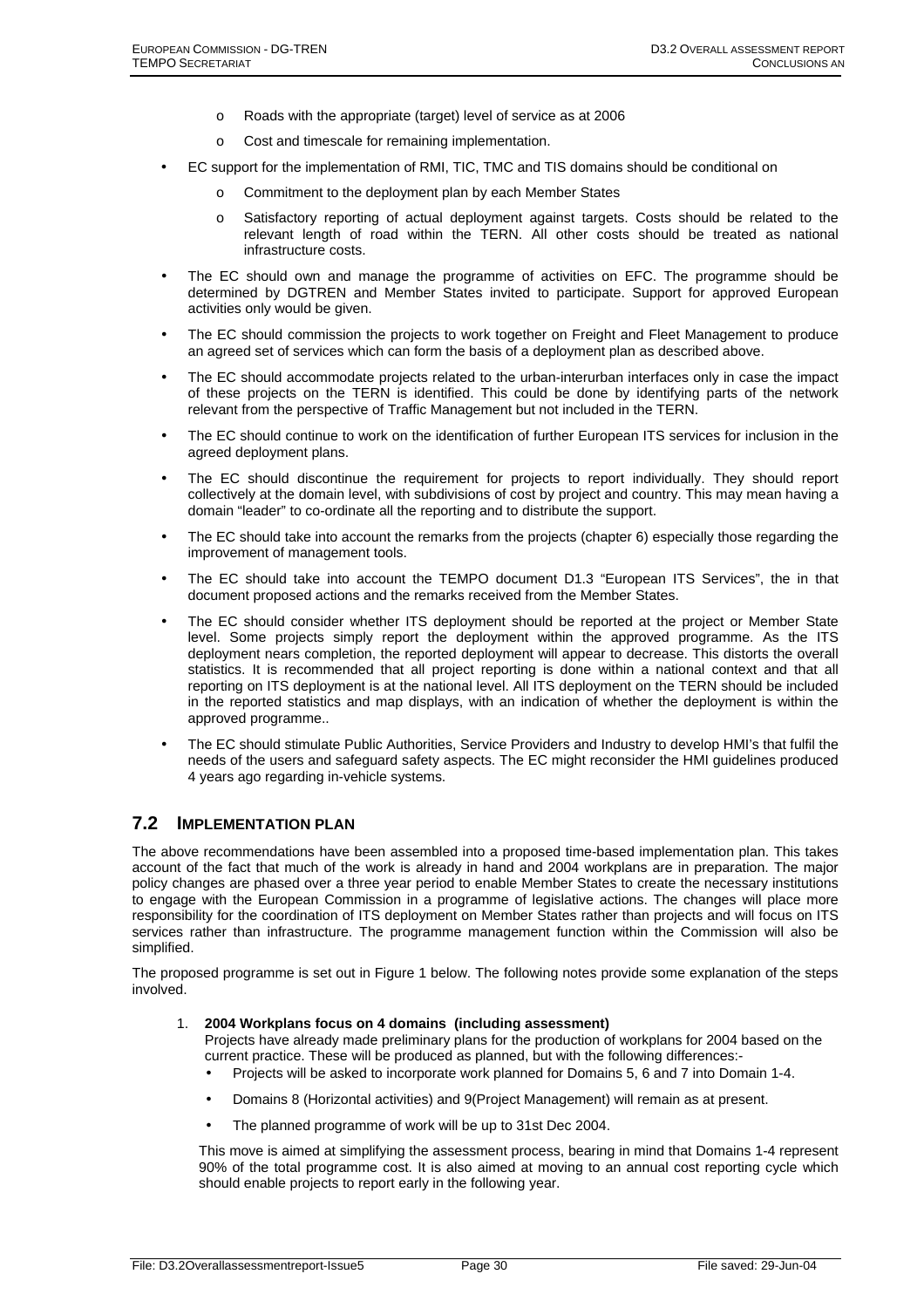#### 2. **2004 - 2006 workplan (including assessment)**

Projects will be asked to prepare a workplan for the three year period 2004-2006. Given the administrative load on projects at the beginning of 2004, this will be done in the second quarter of 2004 and following the submission of the 2004 workplan.

#### 3. **2004 Legal workplan (including assessment)**

The EC decision for funding will be linked to a short version of the workplan, which will form the legal basis for the support.

#### 4. **2004 work programme execution and deviation reporting**

The work programme for 2004 will be executed by projects. Any deviations to the agreed programme must be reported to the EC using a deviation report form. Any work which is planned but not done should be carried over to 2005 and a deviation report submitted to that effect.

#### 5. **Implement Deployment indicators at project level**

During the second quarter of 2004, projects will be asked to implement the deployment indicators as defined by the EC. This will involve:-

- Identifying the relevant road network within the project area (and determining the length of each road within each region/country)
- Identifying the current level of service for each road as at 2003 (and ideally as at 2001)
- Identifying the "appropriate" level of service for each road
- Identifying the roads (and road length) to be brought up to the appropriate level for 2004,2005,2006
- Reporting the statistics and associated maps to the EC

|                |                                                                  | 2004 |  | 2005 |  |  | 2006 |                                                                | 2007 |  |
|----------------|------------------------------------------------------------------|------|--|------|--|--|------|----------------------------------------------------------------|------|--|
| Step           |                                                                  |      |  |      |  |  |      | Q1  Q2  Q3  Q4  Q1  Q2  Q3  Q4  Q1  Q2  Q3  Q4  Q1  Q2  Q3  Q4 |      |  |
| 1.             | 2004 Workplans focus on 4 domains (including assessment)         |      |  |      |  |  |      |                                                                |      |  |
| $\overline{2}$ | 2004 - 2006 workplan (including assessment)                      |      |  |      |  |  |      |                                                                |      |  |
| 3              | 2004 Legal workplan (including assessment)                       |      |  |      |  |  |      |                                                                |      |  |
| 4              | 2004 work programme execution and deviation reporting            |      |  |      |  |  |      |                                                                |      |  |
| 5              | Implement Deployment indicators @ project level                  |      |  |      |  |  |      |                                                                |      |  |
| 6              | <b>Create National ITS Deployment Team</b>                       |      |  |      |  |  |      |                                                                |      |  |
| 7              | <b>Action (Deployment) plans to be developed</b>                 |      |  |      |  |  |      |                                                                |      |  |
| 8              | <b>Identify need for EC Legislation</b>                          |      |  |      |  |  |      |                                                                |      |  |
| 9              | 2004 Project Final reports delivered (based on deployment        |      |  |      |  |  |      |                                                                |      |  |
|                | indicators)                                                      |      |  |      |  |  |      |                                                                |      |  |
| 10             | Assessment of 2004 Final reports (using workplan and deviation   |      |  |      |  |  |      |                                                                |      |  |
|                | reports)                                                         |      |  |      |  |  |      |                                                                |      |  |
| 11             | 2005 Workplans based on deployment indicators and action plans   |      |  |      |  |  |      |                                                                |      |  |
|                | (including assessment)                                           |      |  |      |  |  |      |                                                                |      |  |
| 12             | 2005 Legal workplan (including assessment)                       |      |  |      |  |  |      |                                                                |      |  |
| 13             | 2005 work programme execution and deviation reporting (including |      |  |      |  |  |      |                                                                |      |  |
|                | assessment)                                                      |      |  |      |  |  |      |                                                                |      |  |
| 14             | <b>Create MS ITS Committee (with decision making</b>             |      |  |      |  |  |      |                                                                |      |  |
|                | reponsibility)                                                   |      |  |      |  |  |      |                                                                |      |  |
| 15             | Implement Deployment indicators @ MS level                       |      |  |      |  |  |      |                                                                |      |  |
| 16             | 2005 Project Final reports delivered (based on deployment        |      |  |      |  |  |      |                                                                |      |  |
|                | indicators)                                                      |      |  |      |  |  |      |                                                                |      |  |
| 17             | Assessment of 2005 Final reports (using workplan and deviation   |      |  |      |  |  |      |                                                                |      |  |
|                | reports)                                                         |      |  |      |  |  |      |                                                                |      |  |
| 18             | MS involvement in programme approval process                     |      |  |      |  |  |      |                                                                |      |  |
| 19             | <b>Create Legislation programme</b>                              |      |  |      |  |  |      |                                                                |      |  |
| 20             | Prepare 2006 EU Service delivery plan and reach agreement        |      |  |      |  |  |      |                                                                |      |  |
|                | @ EU level                                                       |      |  |      |  |  |      |                                                                |      |  |
| 21             | 2006 Workplans based on deployment indicators and action plans   |      |  |      |  |  |      |                                                                |      |  |
|                | (including assessment)                                           |      |  |      |  |  |      |                                                                |      |  |
| 22             | 2006 Legal workplan (including assessment)                       |      |  |      |  |  |      |                                                                |      |  |
| 23             | 2006 work programme execution and deviation reporting (including |      |  |      |  |  |      |                                                                |      |  |
|                | assessment)                                                      |      |  |      |  |  |      |                                                                |      |  |
| 24             | 2006 Project Final reports delivered (based on deployment        |      |  |      |  |  |      |                                                                |      |  |
|                | indicators)                                                      |      |  |      |  |  |      |                                                                |      |  |
| 25             | Assessment of 2006 Final reports (using workplan and deviation   |      |  |      |  |  |      |                                                                |      |  |
|                | reports)                                                         |      |  |      |  |  |      |                                                                |      |  |
| 26.            | <b>MIP Monitoring Report</b>                                     |      |  |      |  |  |      |                                                                |      |  |
| 27             | EU ITS Service programme (legislation + delivery)                |      |  |      |  |  |      |                                                                |      |  |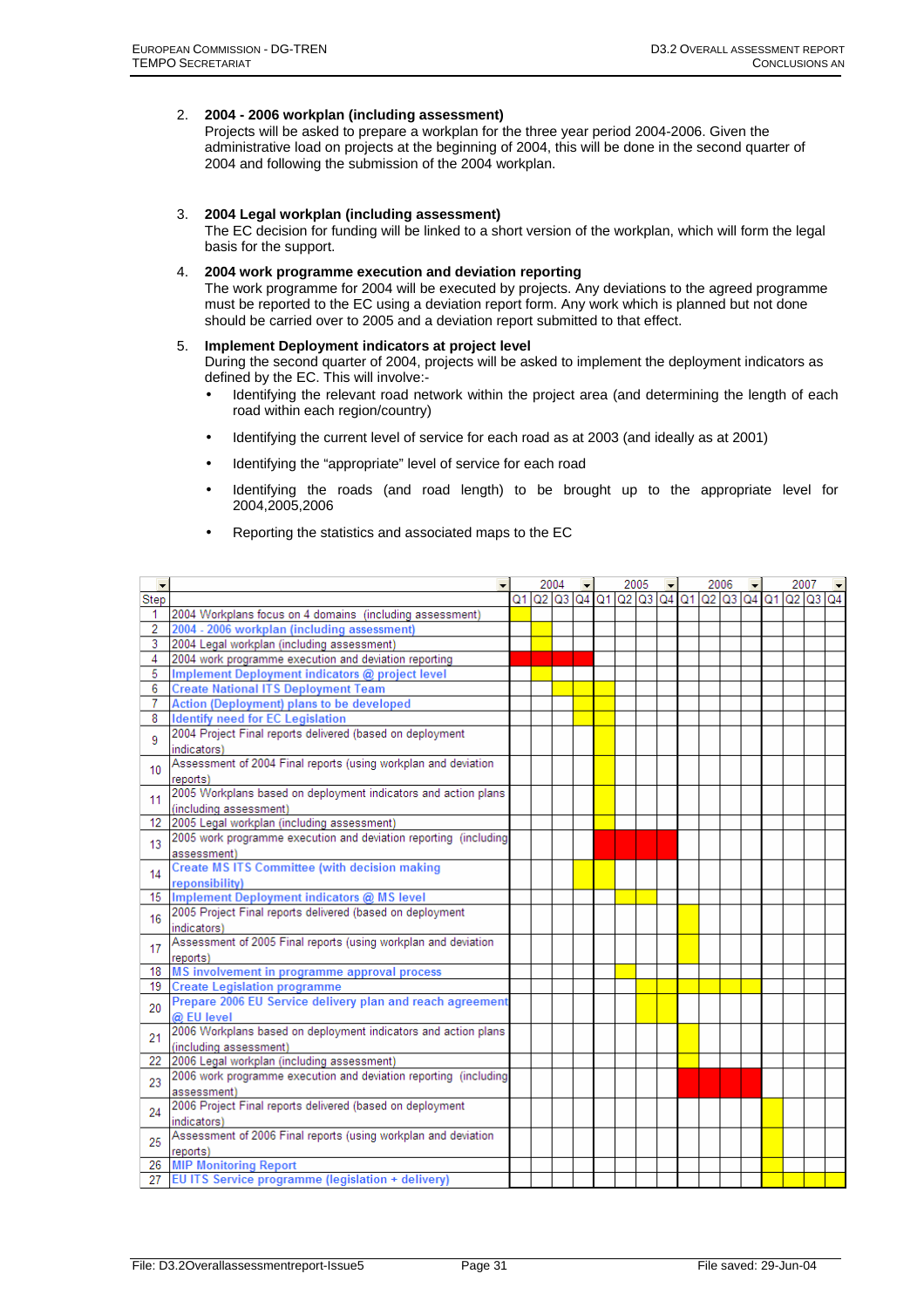## **Figure 1: Proposed implementation plan**

#### 6. **Create National ITS Deployment Teams**

It is expected that Member States will take an increasing role in decision making at the EU level on the deployment of ITS. At present, some Member States have multiple agencies dealing with ITS, with no clear national lead. During the third and fourth quarters of 2004, Member States will be asked to establish clear local arrangements for establishing a single point of contact for ITS matters. In some cases, these points of contact may coincide with current MIP project leaders. Where necessary, Member States may need to create an internal process for harmonising the views of the various regional representatives and for gathering ITS statistics at a national level.

#### 7. **Action (Deployment) plans to be developed**

Once the Member State ITS deployment teams are in place, the Commission will instigate a consultative process which will result in Action Plans being prepared for each of the minimum European services. This will involve all Member States and may require the establishment of specialist technical advisory groups. It is planned that this activity will take place over 6 months, beginning in the 4<sup>th</sup> Quarter of 2004.

#### **8. Identify need for EC Legislation**

In parallel with the development of the ITS Action Plans, the EC will consult with Member States on the need for formal European actions to support the deployment of the agreed services. This might take the form of regulations or directives, or implementation of conditionality requirements in funding of transport infrastructure.

#### 9. **2004 Project Final reports delivered (based on deployment indicators)**

The project reports for work done in 2004 will be expected to be focused on the use of deployment indicators and the progress made during 2004 as shown by the percentage of the network brought up to the appropriate standard. The reports should also reference progress made in the context of the Action Plans. The EC would be less interested in the details of the infrastructure components and design than in the quality of service delivered to end users and to operators. Given that allowed expenditure will be up to 31<sup>st</sup> December 2004, projects will be expected to deliver the final reports by the end of February 2005.

#### **10. Assessment of 2004 Final reports (using workplan and deviation reports)**

The assessment of the 2004 final reports should be more straightforward, given the use of deployment indicators and reporting against an agreed action plan. The assessment will take place in March 2005.

**11. 2005 Workplans based on deployment indicators and action plans (including assessment)**  The 2005 workplans will be simpler than those submitted previously, being focused on the location of roads which will be brought up to the appropriate service level within the year and the cost of this programme.

#### **12. 2005 Legal workplan (including assessment)**

There will be a need for a legal document to be associated with the 2005 decision.

**13. 2005 work programme execution and deviation reporting (including assessment)**  The EC will expect a closer adherence to the proposed plan than has been achieved previously. There will be a need for proper risk management and deviation reporting procedures. Member States will be expected to be closely involved with the workplan and execution of the 2005 approved programme.

#### **14. Create MS ITS Committee (with decision making reponsibility)**

This is a crucial point in the ITS programme. A European ITS Committee would be established with formal representation from each Member State. The Committee would oversee the Deployment programme and be involved in agreeing the associated EC actions. This action is scheduled for the end of 2004 and beginning of 2005.

#### **15. Implement Deployment indicators at MS level**

Projects have performed a valuable role in dealing with bottlenecks and deficiencies in ITS services. Much of the work of the projects has been focused on ensuring continuity of services across internal EU borders. Member States have also invested heavily in ITS services which are not part of the TEMPO programme. In order to reflect the true picture of ITS service deployment, it is necessary for the deployment indicators to be implemented at a national level. The creation of national ITS deployment teams and the ITS Committee should provide the necessary organisational basis to ensure that the necessary statistics can be provided at the national level.

#### **16. 2005 Project Final reports delivered (based on deployment indicators)**

These will be delivered in the first quarter of 2006. They will be based on deployment indicators on a Member State basis.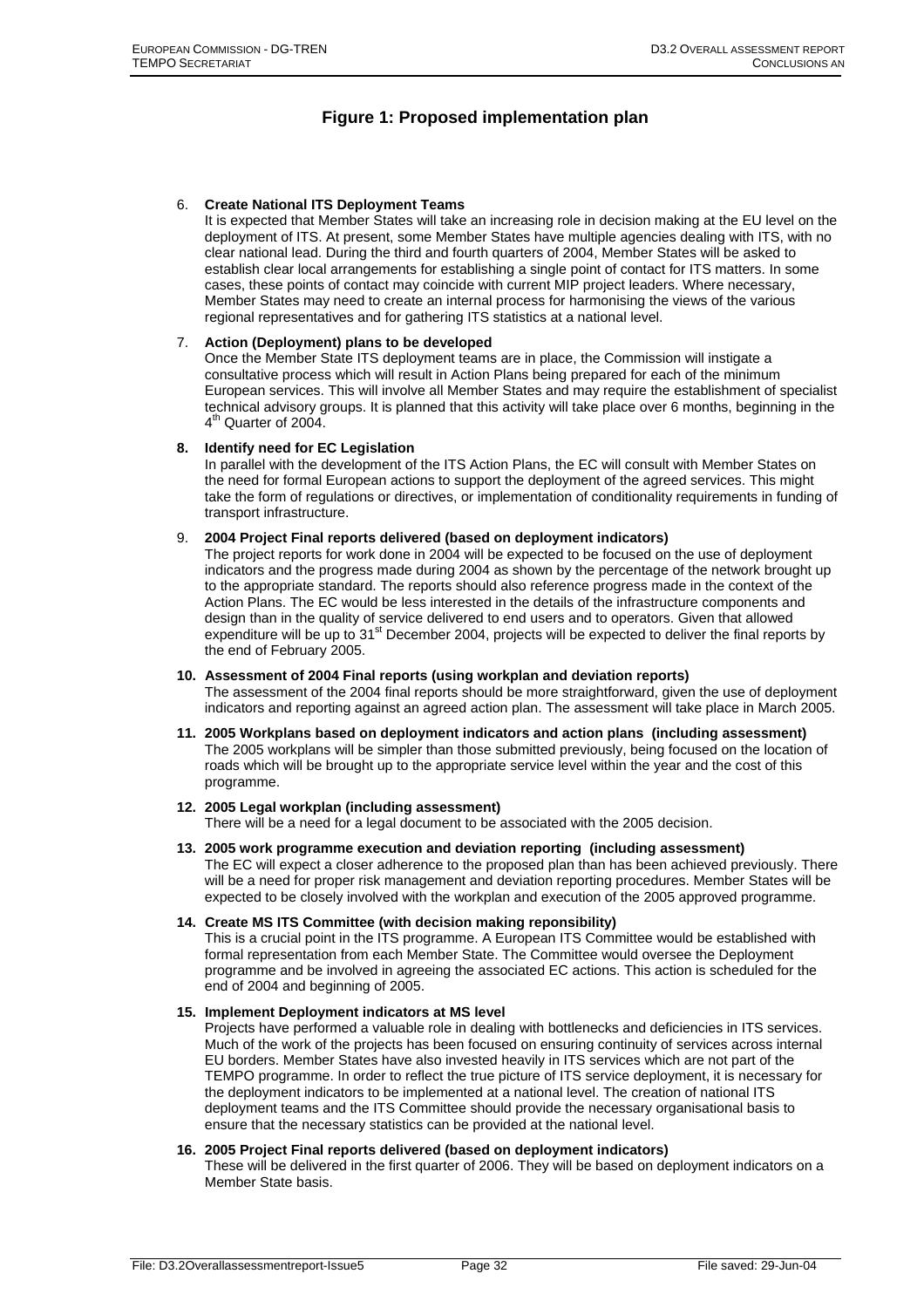**17. Assessment of 2005 Final reports (using workplan and deviation reports)** 

This assessment will be based on the progress made in bringing parts of the network up to the appropriate level of service.

#### **18. MS involvement in programme approval**

By mid-2005, it is expected that Member States will start to become involved, through the ITS Committee in approving the overall action/deployment plans, monitoring progress with deployment and approving annual investment programmes. It is expected that this process will lead to a reduction in the number of schemes being planned by projects that do not subsequent approval from their Member States.

#### **19. Create Legislation programme**

The Member States are expected to have the appropriate organisational structure to participate in the development of the legislative programme from mid-2005 onwards.

#### **20. Prepare 2006 EU Service delivery plans and reach agreement at EU level**

During the second half of 2005, Member States can be more involved in a process of developing the forward workplan for 2006. This will be based on delivery of ITS services. A longer timescale is envisaged to allow for national consensus building processes. The focus of the plans will be on a service by service basis.

- **21. 2006 Workplans based on deployment indicators and action plans (including assessment)**  The 2006 workplans will be expected to be more focused on service delivery across all Member States.
- **22. 2006 Legal workplan (including assessment)**  This will be required to support the EC Decision.
- **23. 2006 work programme execution and deviation reporting (including assessment)**  The 2006 programme will be delivery focused.
- **24. 2006 Project Final reports delivered (based on deployment indicators)**  The 2006 reports will be delivery focused and deal with achievements up to  $31<sup>st</sup>$  December 2006.
- **25. Assessment of 2006 Final reports (using workplan and deviation reports)**  The assessment of the 2006 reports will be based on the progress in delivering ITS services.
- **26. MIP Monitoring Report**  At the beginning of 2007, it will be necessary to review the progress made during the MIP period.
- **27. EU ITS Service programme (legislation + delivery)**  Following the MIP, there may be a further funding programme. This will involve Member States in the programme development and the EC is potential further legislation or regulation where necessary.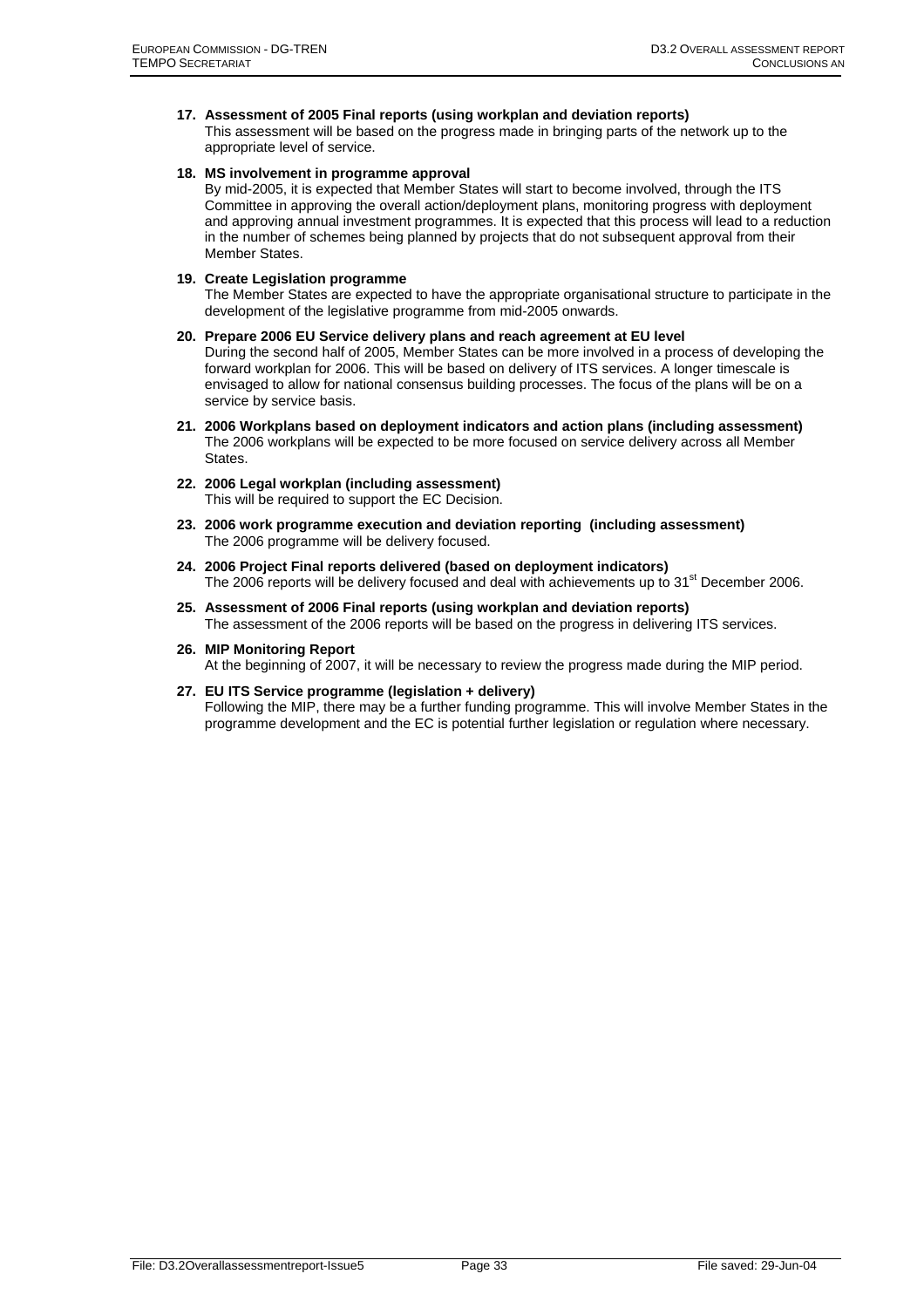## **8 ANNEX 1: ANALYSIS OF PROJECT SUBMISSIONS TO THE MID-TERM REVIEW**

## **8.1 THE EC REQUEST**

Projects were provided with instructions on the requirements for the mid-term review. This annex provides some analysis of the quality of the response from projects.

## **8.2 FORMAT OF RESPONSE**

Projects were asked to provide their submission for the mid-term review in a common format. This was designed to facilitate analysis and reporting across the programme. All projects except SERTI have conformed to the requirements of DG TREN in terms of layout of the submission. The lack of conformity in the SERTI report made analysis more difficult. Perhaps as a result of not following the structure requested, SERTI has not covered some key areas. The SERTI project consistently fails to recognise the need for consistency of reporting across the programme.

## **8.3 REVIEW OF PROGRESS AGAINST 2003 TARGETS**

The review of progress within CORVETTE is extremely brief (three pages) and contains no financial information on budgets and actual costs for the period 2001-2003. The analysis lacks information for the period 2001-2003 for CORVETTE.

The review of progress within CENTRICO during 2001-2003 is three pages in length and no mention is made of 2001-2003 progress in the 2004-2006 workplan. The analysis lacks some information for the period 2001- 2003 for CENTRICO, although the work on the deployment indicators was helpful in providing an appreciation of achievements.

 SERTI provides a good annex on achievements but this is highly selective and reports only on three domains. Information on other domains is missing. SERTI also appears to provide information on a country basis, but does not make this clear in the text. Reported figures differ from the financial submissions, presumably for this reason.

## **8.4 APPLICATION OF DEPLOYMENT INDICATORS**

The section on deployment indicators in CORVETTE is mostly a presentation of various tables gathering together information from different sources. It is poorly processed, poorly presented and is mostly unreadable. CORVETTE seems not to understand the purpose of the mid-term review and perhaps needs a face-to-face briefing from the EC.

## **8.5 REVIEW OF BUDGET 2001-2006**

The review in CORVETTE is a single page. There are no figures at all for 2001-2003! All figures relate to 2004-2006. The figures are not broken down by Domain as requested. Budget and cost figures were obtained following some additional requests from the review team.

ARTS provided detailed tables for 2001-2006 broken down by domain, country and study/implementation as requested. However, it is not easy to obtain a summary at the country level. The missing information was provided on request.

The SERTI review of 2001-2006 contains no financial information for 2001-2003. There were just two pie charts showing 2004-2006 allocation by domain and country. There is no breakdown by year, country, domain, study and implementation as requested. The spreadsheet provided deals only with 2004-6. The missing figures were obtained following requests by the review team.

## **8.6 DETAILED PLAN FOR 2004-2006**

As one might expect, all projects have addressed this aspect. In fact some of them appear to have forgotten the Mid-term review and just submitted a plan for 2004-2006.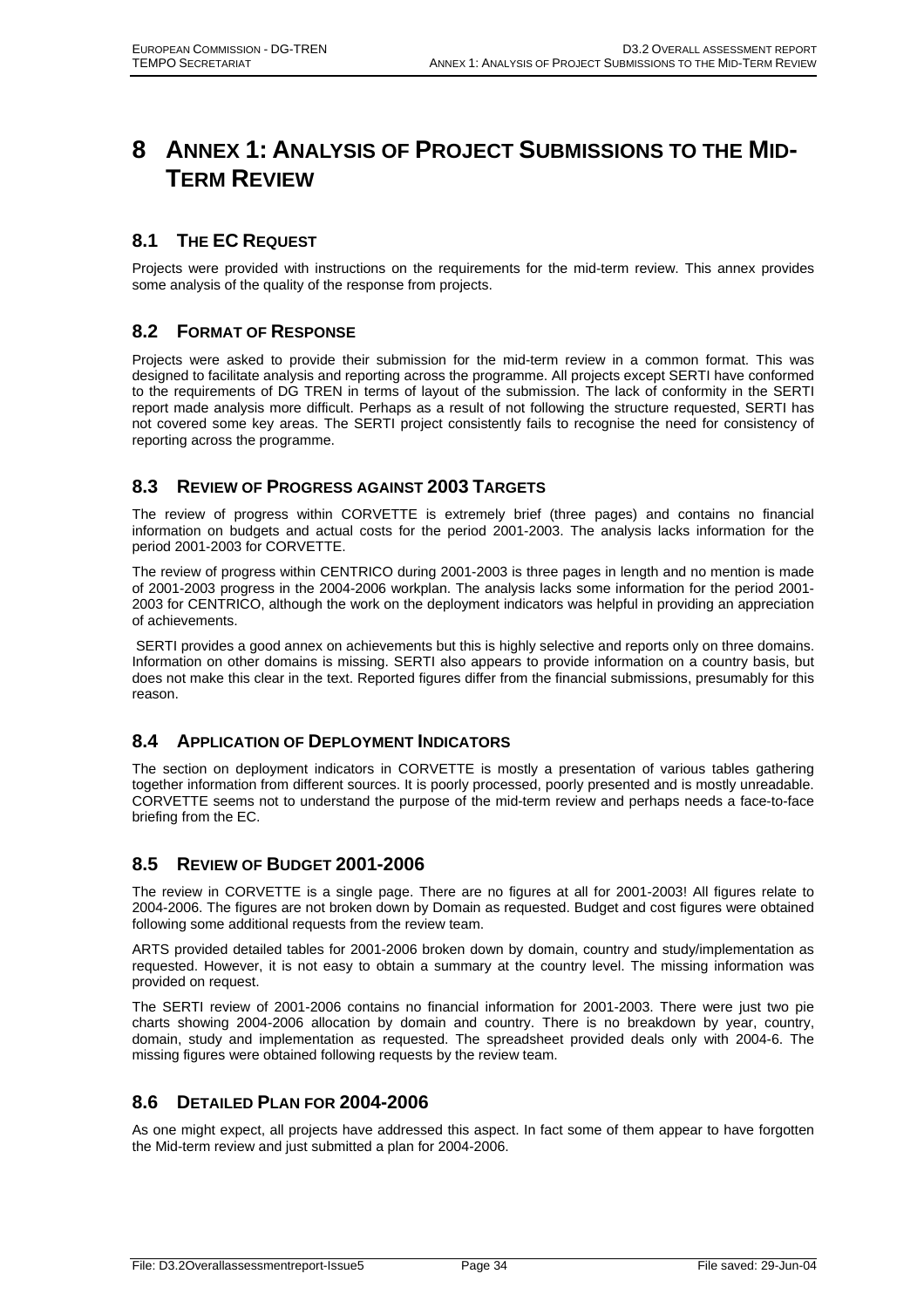## **8.7 DATA CATALOGUE**

ARTS, CORVETTE and VIKING did not provide a data catalogue.

## **8.8 WAYS TO SIMPLIFY THE PROGRAMME**

ARTS and SERTI did not provide any information, but this is not considered vital.

## **8.9 PROJECT PROPOSALS FOR AFTER 2006**

ARTS and SERTI did not provide any information, but this is not considered vital.

## **8.10 APPLICATION FORMS**

There were substantial discrepancies between the information submitted by projects in their mid-term review and the formal application forms. STREETWISE has since submitted a revised set of application forms which are reflected in this table. The figures for ARTS and CENTRICO need further explanation from the projects.

#### **Table 24: Comparison of review figures with application forms (figures in €1000)**

|                   | ARTS    |         | CENTRICO   CORVETTE   SERTI |         | I STREETWISE | <b>VIKING</b> |
|-------------------|---------|---------|-----------------------------|---------|--------------|---------------|
| Review submission | 179.051 | 403,352 | 234.147                     | 180.079 | 80.085       | 200.977       |
| Application forms | 169.670 | 413.547 | 231,805                     | 181.110 | 80.083       | 200.975       |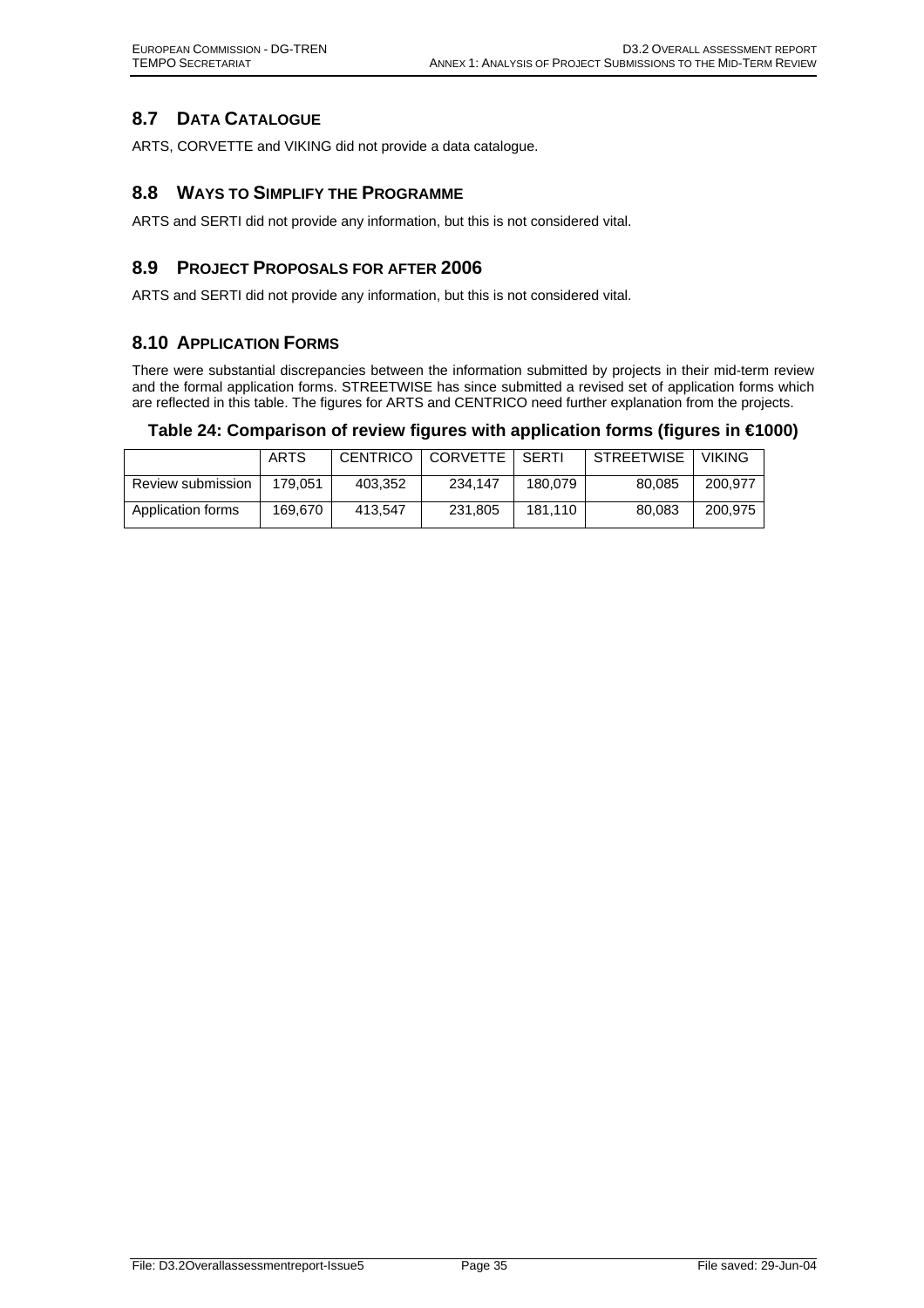## **9 ANNEX 2: DETAILED NOTES ON INDIVIDUAL PROJECTS BY DOMAIN**

## **9.1 D1 - ROAD MONITORING**

## **Table 25: Summary of estimated spend 2001-2003 and budget for 2004-2006 for Road Monitoring**

|                   |                        | <b>Project</b> |                 |                 |              |                   |        |                           |
|-------------------|------------------------|----------------|-----------------|-----------------|--------------|-------------------|--------|---------------------------|
| Year <sub>2</sub> | Data                   | <b>ARTS</b>    | <b>CENTRICO</b> | <b>CORVETTE</b> | <b>SERTI</b> | <b>STREETWISE</b> |        | <b>VIKING Grand Total</b> |
| 2001-3            | <b>Original budget</b> | 24.322         | 42.777          | 20.210          | 31.989       | 3.525             | 13.280 | 136.103                   |
|                   | Current estimate       | 31.980         | 41.179          | 24.231          | 25.872       | 8.788             | 11.398 | 143.448                   |
|                   | <b>Difference</b>      | -7.658         | .598            | -4.021          | 6.117        | -5.263            | 1.882  | $-7.344$                  |
| 2004-6            | <b>Original budget</b> | 31.692         | 38.564          | 33.023          | 26.296       | 2.050             | 14.835 | 146.460                   |
|                   | Current estimate       | 39.510         | 42.858          | 33.426          | 27.515       | 4.256             | 13.850 | 161.416                   |
|                   | <b>Difference</b>      | $-7.818$       | -4.294          | -403            | $-1.219$     | $-2.206$          | 985    | -14,955                   |

Costs in €1000's

#### **ARTS 2001-2003**

Spent €32 million, mostly on data capture stations, CCTV cameras, weather stations, optical fibre in Spain, France and Portugal. Spain spent 2/3 of the total. Portugal spent around half of the €6.6 million budget due to organisational delays. Good deployment maps, but no information on "appropriate level" of monitoring.

#### **ARTS 2004-2006**

The project considers that the original aim of "full installation of the monitoring infrastructure in the ARTS network" by 2006 to no longer be possible. It mentions that the Portuguese operators are keen to join the project and proposes to spend €39.5 million on the continuation of activities in this domain, with around €8 million for Portugal. The programme consists of installation of fixed data capture stations (loops, video cameras, weather data collection and data communication equipment. ARTS expects to continue with studies of new monitoring technologies, such as looking at different systems for speed measurement. The use of mobile data capture will also be explored.

There is no indication of how much more work is to be done and how near the original target the project will be by 2006. There is a need for a systematic approach to the need for appropriate monitoring equipment and the creation of a monitoring plan with estimation of the work to be done and progress towards completion. ARTS needs to implement the recommendations given above in Section 5.2.

#### **CENTRICO 2001-2003**

CENTRICO has spent €41 million on road monitoring infrastructure in the period 2001-2003. The partners have defined four levels of traffic monitoring for the TERN network within the project area. There has been a significant improvement in the period 2001-2003. For example, level 1 monitoring covered 1821 kilometres in 2000 and 2353 km in 2003. The expected figure for 2006 is 3159 km. However, there was no evidence of a plan of the "appropriate level" against which one could assess the deployment.

#### **CENTRICO 2004-2006**

The proposed budget has increased by €4 million to €43 million. It is good to see a plan for Belgium proposed. There is mention of the Monitoring Implementation Plan for Netherlands, but this did not feature in the deployment indicators. There is a clear goal of completing the monitoring of the Dutch motorways. The plans in France and Germany seem less well developed. The deployment map did not show the network with **appropriate** traffic monitoring, just the different levels. These maps should be produced. CENTRICO needs to implement the recommendations given above in Section 5.2.

#### **CORVETTE 2001-2003**

CORVETTE has provided no information on "appropriate level" of monitoring. There is a mass of statistics presented in the review, none of which address the Commission requirement. The deployment maps and tables were unreadable. There is a focus on the number of deployments in each country. More attention should be given to assessing the requirements for monitoring and producing a strategic plan and target deployment.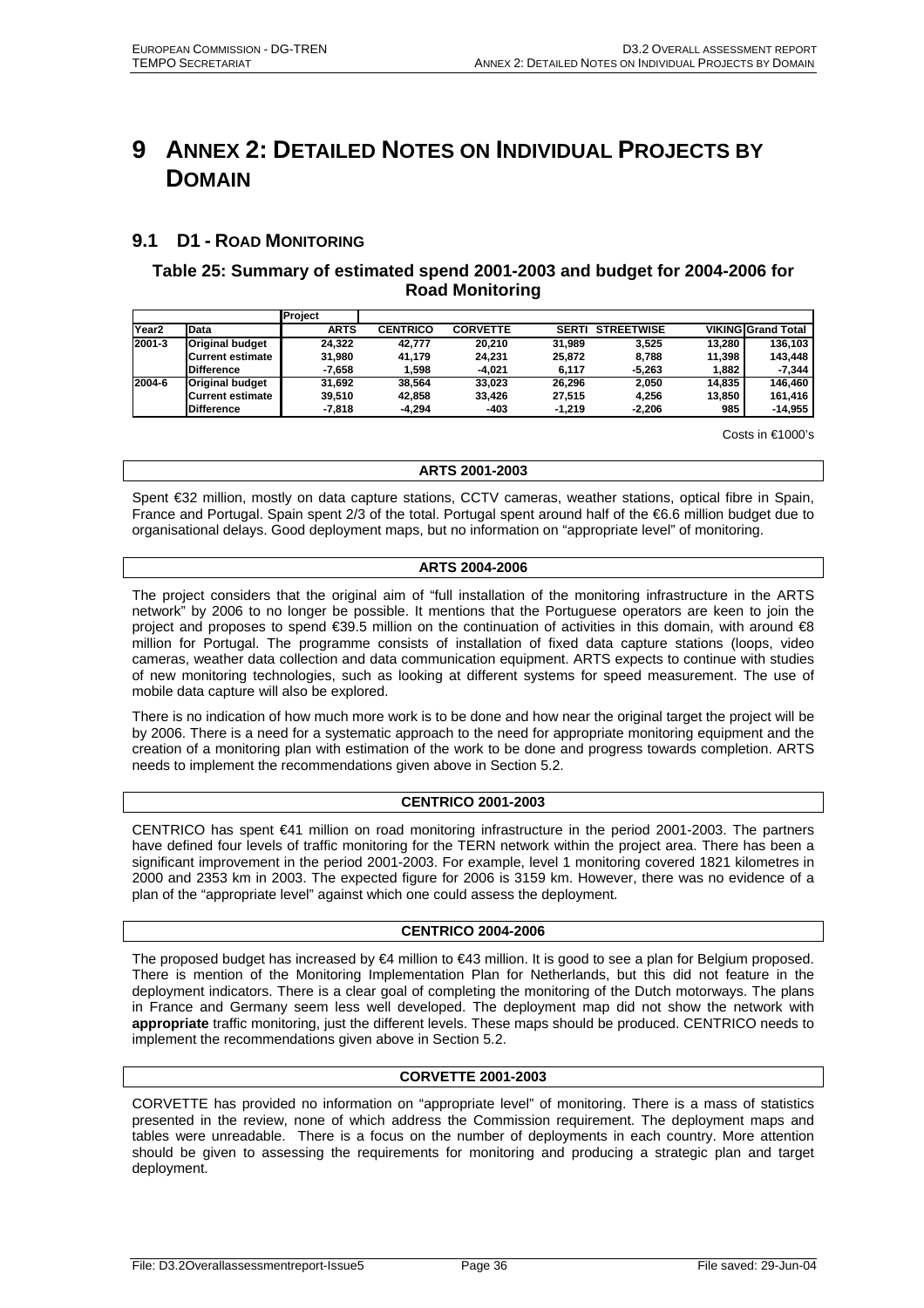|                                    |    |     | Austria   Italy   Germany |
|------------------------------------|----|-----|---------------------------|
| Traffic monitoring infrastructures | 42 | 130 | 125                       |
| Weather stations                   |    | 180 | 21                        |
| Camera installations               | 42 | 227 | 15                        |

#### **CORVETTE 2004-2006**

The review states that activities are planned for activity 1.1(Developing monitoring plans), but there is no text or budget. There is text for 1.2 although no budget is proposed is proposed. There is adherence to the concept of completing the required installations by 2006. This implies that there is an overall strategic plan. However, there is no reference to such a plan. New activities appear to be starting up which are not foreseen. CORVETTE should analyse what needs to be done and to develop the necessary deployment indicators to assess how much progress has been made. The planned expenditure in the period 2004-2006 is €33 million. CORVETTE should implement the recommendations given above in Section 5.2.

#### **SERTI 2001-2003**

The SERTI review states that €45 million has been invested. This seems not to accord with the budget spent which is €26m. The report is not clear on the scope of the report, i.e. is the report for the SERTI area or for the countries involved. There is no information on the appropriate level of monitoring and the progress towards a target implementation.

#### **SERTI 2004-2006**

The programme for 2004-2006 is brief and incomplete. Budget figures are missing from the text. The text is general and non-specific although it includes "filling the remaining gaps". Where are these gaps? The project should develop a plan for the area and utilise the deployment indicators to show how progress is being made. SERTI needs to implement the recommendations given above in Section 5.2.

#### **STREETWISE 2001-2003**

STREETWISE spent around <9 million. The work done includes assessing levels of monitoring to meet user/data requirements and analysis of gaps in the current monitoring infrastructure. There is mention in the review of national monitoring strategies. The maps showing existing deployment are good quality, but do not show the **appropriate** traffic monitoring. The maps should show what is to be done, not what has been done.

#### **STREETWISE 2004-2006**

STREETWISE has developed the strategic plans for the various partners and expects to complete the monitoring infrastructure to meet the perceived needs by 2006. Although the budget has doubled to €4 million, this figure seems rather low in view of the late start. STREETWISE should provide more details of the user requirements and plan to complete the required work. STREETWISE should implement the recommendations given above in Section 5.2.

#### **VIKING 2001-2003**

The project spent just over €11 million. The VIKING Monitoring Plan and National Monitoring Plans are a model of good practice and should be adopted by all projects. Guidelines have been produced for traffic information, incident detection, weather monitoring and CCTV camera installation. There is a process for managing the guidelines and overseeing the deployment plans. Tables were provided of road lengths by operating environment, with percentage covered by appropriate traffic status, incident detection, travel time monitoring and road weather monitoring equipment. This was the only project which fully complied with the request.

#### **VIKING 2004-2006**

The countries in VIKING have a management process to oversee the implementation and have proposed €14 million expenditure. The text is well structured and provides a good approach to the completion of the plans.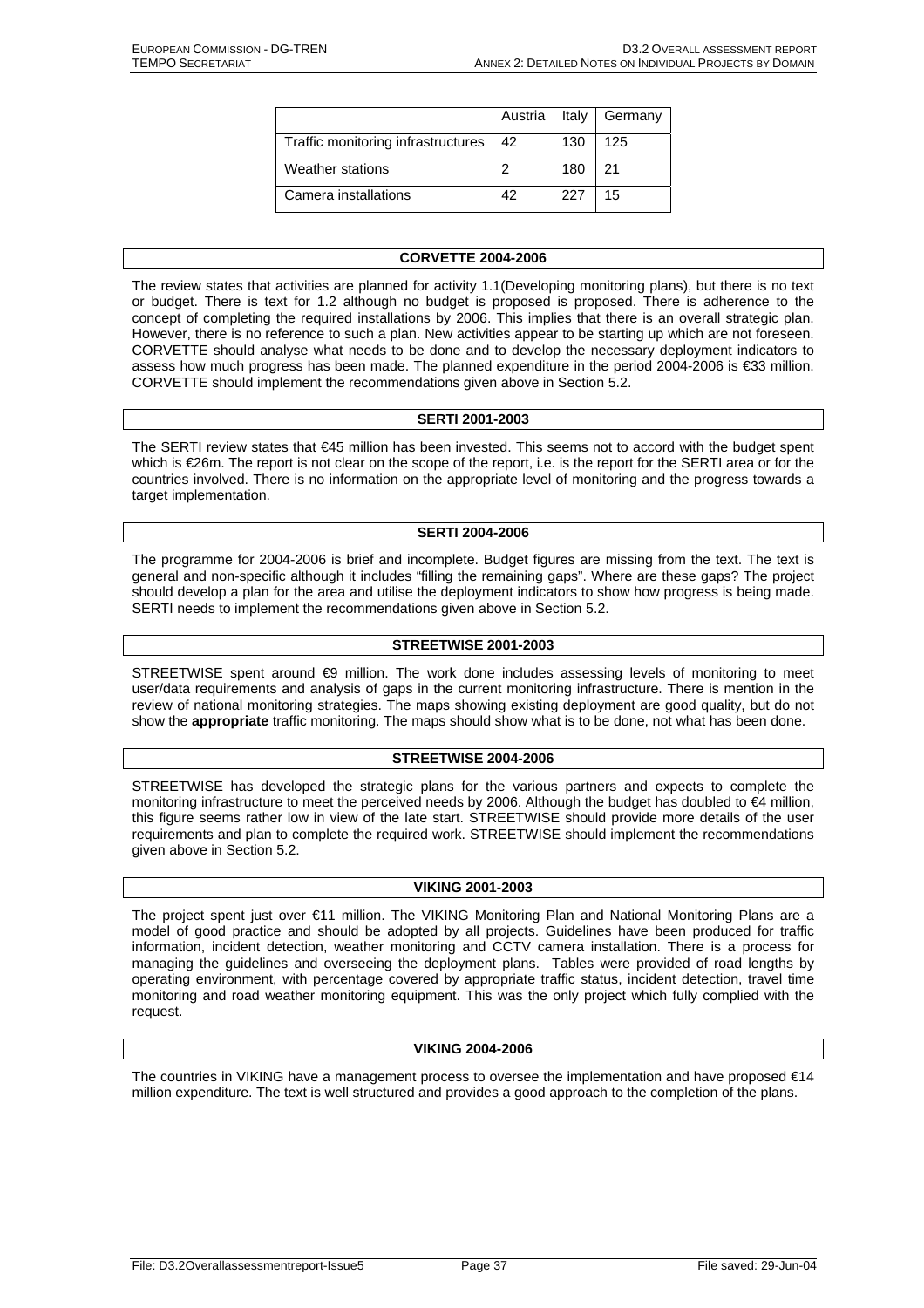## **9.2 D2 - EUROPEAN NETWORK OF TRAFFIC CONTROL CENTRES**

## **Table 26: Summary of estimated spend 2001-2003 and budget for 2004-2006 for Traffic Control Centres**

|                   |                         | Project     |                 |                 |              |                   |        |                           |
|-------------------|-------------------------|-------------|-----------------|-----------------|--------------|-------------------|--------|---------------------------|
| Year <sub>2</sub> | Data                    | <b>ARTS</b> | <b>CENTRICO</b> | <b>CORVETTE</b> | <b>SERTI</b> | <b>STREETWISE</b> |        | <b>VIKING Grand Total</b> |
| 2001-3            | <b>Original budget</b>  | 18.052      | 52.712          | 20.377          | 13.549       | 2.945             | 23.913 | 131.548                   |
|                   | <b>Current estimate</b> | 15.690      | 36.853          | 18.964          | 13.093       | 2.242             | 21.223 | 108.065                   |
|                   | <b>Difference</b>       | 2.362       | 15.859          | 1.413           | 456          | 703               | 2,690  | 23,483                    |
| 2004-6            | <b>Original budget</b>  | 13.342      | 28.484          | 14.238          | 12.208       | 3.900             | 28.930 | 101,102                   |
|                   | Current estimate        | 11.609      | 47.195          | 17.281          | 17.970       | 5.275             | 17.715 | 117.046                   |
|                   | <b>Difference</b>       | 1,733       | $-18.711$       | $-3.043$        | -5.762       | $-1,375$          | 11.215 | $-15,944$                 |

Costs in €1000's

#### **ARTS 2001 - 2003**

Submitted report(s) is not sufficiently detailed for a full analysis of the achievements. Maps are only provided for the current situation but not for the required 2006 situation. The achievements mentioned include the following:-

- Promotion and enhancement of DATEX actions
- Updating and improvement of DATEX Nodes
- Development of TCC/TIC systems
- Datex Connection between Spain and France (Madrid Bordeaux)
- Test Datex link ES-P (Madrid-Lisbon), disconnected due to high communication costs

**Spending 2001 - 2003:** 15,6M€

#### **ARTS 2004 - 2006**

The topics mentioned are as follows:-

- Improve data exchange, including investigation of new technologies such as XML
- TIC/TCC upgrading, upgrading of DATEX nodes
- Development of TCC/TIC databases
- Overview of status/existing TCC/TIC
- Development of coming Location referencing system
- Continuation of work in TC, SMC and UF

#### **Budget:** 11,6M€

All of these items are general in nature and not specific enough for the proper management of the programme. ARTS should work with all the other projects to establish a European Deployment Plan for traffic information is accordance with the recommendations given in 5.4. The proposals for work in the project within the period 2004-2006 should be set within the context of that deployment plan and managed as part of the European programme. Financial approval should depend on the Commission approval of this plan.

#### **CENTRICO 2001 - 2003**

The maps provided are of high quality and give a clear picture on the status in 2003 and expectation for 2006. The document gives a clear straightforward overview of the milestones planned and the status of these milestones. A data-catalogue is submitted providing details on the existing Traffic Centre (Coverage, Type of data, technologies etc.)

- TCC Belgium and Germany operational (including Brussels, Antwerp-upgraded and Nordrhein-Westfalen upgraded)
- New TCC in Netherlands to be established Noord&Oost NL
- English TCC to be made operational
- Improvement of links between England, France and Flanders
- Cross-border data exchange on about 80% of TERN routes
	- $\circ$  NL B (Antwerp)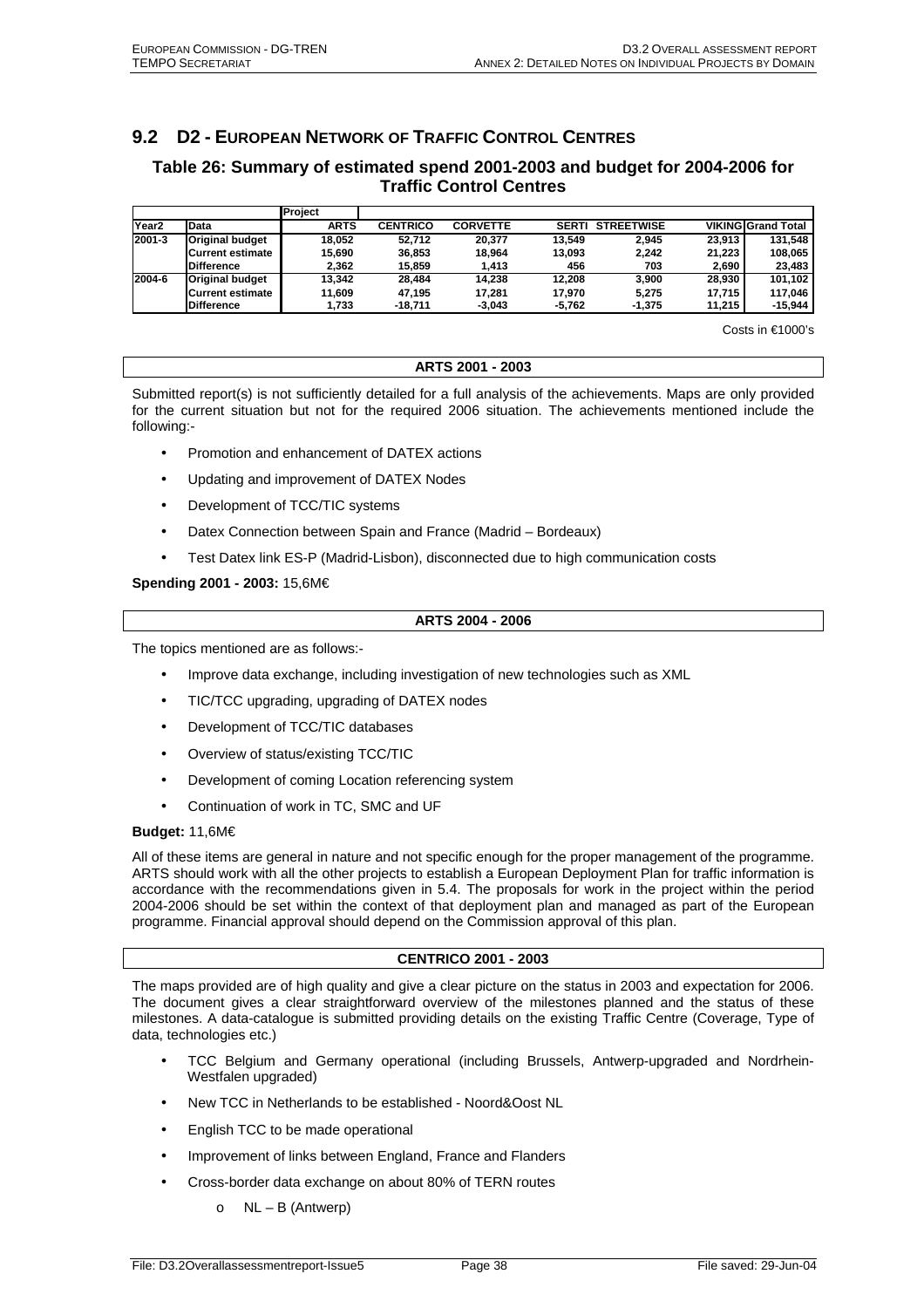- o NL DE (Köln)
- o B (Antwerp) DE (Köln)
- $\circ$  England F (Bordeaux)
- o DE (Köln) F (Bordeaux)
- o Luxemburg F (Bordeaux)
- International datex links between:
	- o CENTRICO (Nordrhein-Westfalen ) VIKING (Lower Saxony)
	- o CENTRICO (Hessen) CORVETTE (Bavaria)
	- o English TCC TIC/TCC Lille
	- o Digital Map for Germany
- Start of OTAP initiative in order to make traffic data easy available and accessible for Service-Providers.

**Spending 2001 - 2003:** 36,8M€

#### **CENTRICO 2004 - 2006**

The maps provided are of high quality and give a clear picture on the status in 2003 and expectation for 2006! The document gives a clear straightforward overview of the milestones and the planned process to reach these milestones.

- Links between:
	- o CENTRICO ( S-England & Midlands) Streetwise (Celtic Countries)
	- o CENTRICO SERTI
	- o Between all regions within CENTRICO including
		- NL England
		- Antwerp England
		- Luxemburg Namur
		- DE (Köln) Namur
		- Etc.
- Digital map for CENTRICO area (CentroMap)
- Links between French TICs/TCCs
- German TICs operational and connected
- Further development and testing of OTAP
- *(Continuation of work in TC, SMC and UF) not mentioned concretely*

#### **Budget:** 47,2M€

CENTRICO should work with all the other projects to establish a European Deployment Plan for traffic information is accordance with the recommendations given in 5.4. The proposals for work in the project within the period 2004-2006 should be set within the context of that deployment plan and managed as part of the European programme. Financial approval should depend on the Commission approval of this plan.

#### **CORVETTE 2001 - 2003**

General remark on the report(s) submitted: Reporting quality on the progress is of poor quality. The Maps provided do not give the requested details. It is not clear from the report what has been performed until 2003 and what is planned concretely for 2004-2006? There also seems to be no consistency between the map and the text submitted.

- Data-exchange agreement between:
	- o Austria (Vienna) DE (Bavaria)
	- o Italy (Rome) DE (Bavaria)
- 3 links operational between Germany (Munich) Italy and Austria
- Test link between Rome Bordeaux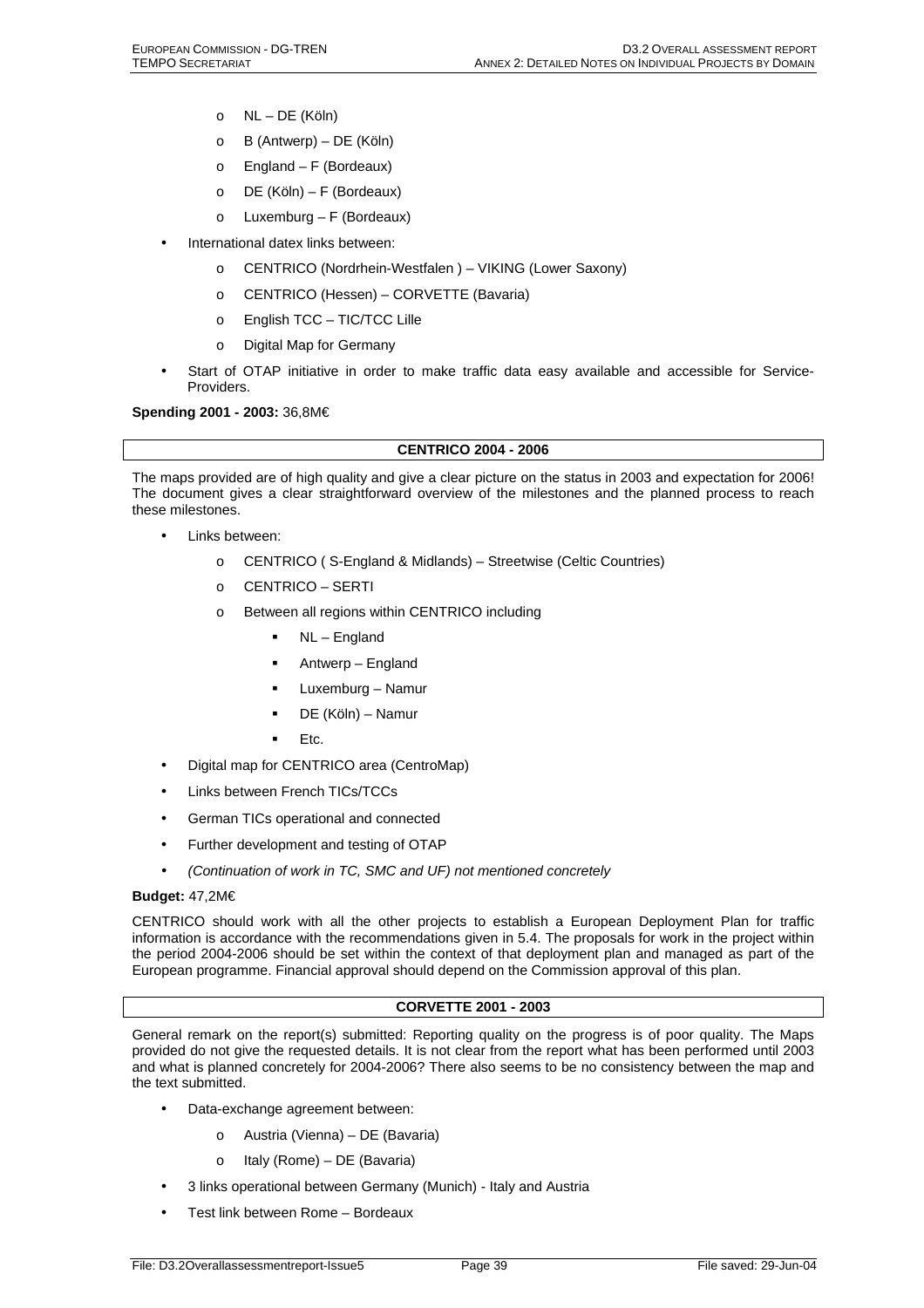#### **Spending 2001 - 2003:** 18.9 M€

#### **CORVETTE 2004 - 2006**

The proposed work covers:-

- Links and interchange agreements between all TICs within the region of CORVETTE
- Implementation of TIC and TCC equipment
- Continuation of work in TC, SMC and UF

#### **Budget:** 17,2M€

The approach of CORVETTE is to manage the individual expectations and proposals of the individual road operators. This approach must be harmonised with the need to develop

CORVETTE needs to work with all the other projects to establish a European Deployment Plan for traffic information is accordance with the recommendations given in 5.4. The proposals for work in the project within the period 2004-2006 should be set within the context of that deployment plan and managed as part of the European programme. Financial approval should depend on the Commission approval of this plan.

#### **SERTI 2001 - 2003**

The report submitted by SERTI is of poor quality. It does not adhere to the content requested and does not give the required details on the achievements. It remains on general level. A data-catalogue is submitted providing details on the existing Traffic Centre (Coverage, Type of data, technologies etc.)

- Deployment of DATEX nodes
- Upgrade of 17 TCCs/TICs
- Installation of 7 new TICs/TCCs
- Bordeaux new international TIC of France for international data-exchange connected to all national TICs
- Cross-border exchange ES-F (Madrid-Bordeaux), F-UK (CENTRICO)
- Tests with cross border exchange between F-I

**Spending 2001-2003:** 13 M€ (within TEMPO Programme, 35M€ in total by all partners)

#### **SERTI 2004 - 2006**

SERTI provides only a high level description which is far less detailed than the submission from other projects. The topics mentioned include

- Improve cross-border data-exchange at local/regional level
- Improve data-exchange between F-I
- Installation of (more) new datex nodes
- Development of XML (Virtual Private Network)
- Upgrading TICs
- Upgrading databases
- Finalisation of procedures and agreements between operators
- Continuation of work in TC, SMC and UF
- Study regarding connectivity with SP's

#### **Budget:** 17,9M€

There is insufficient detail here to be able to approve a budget of €18m. SERTI should work with all the other projects to establish a European Deployment Plan for traffic information is accordance with the recommendations given in 5.4. The proposals for work in the project within the period 2004-2006 should be set within the context of that deployment plan and managed as part of the European programme. Financial approval should depend on the Commission approval of this plan.

#### **STREETWISE 2001 - 2003**

The submitted report provides good analyses and definition of strategy per partner. Good, clear maps are provided of the current situation. The description of the work performed is however of poor quality, lacking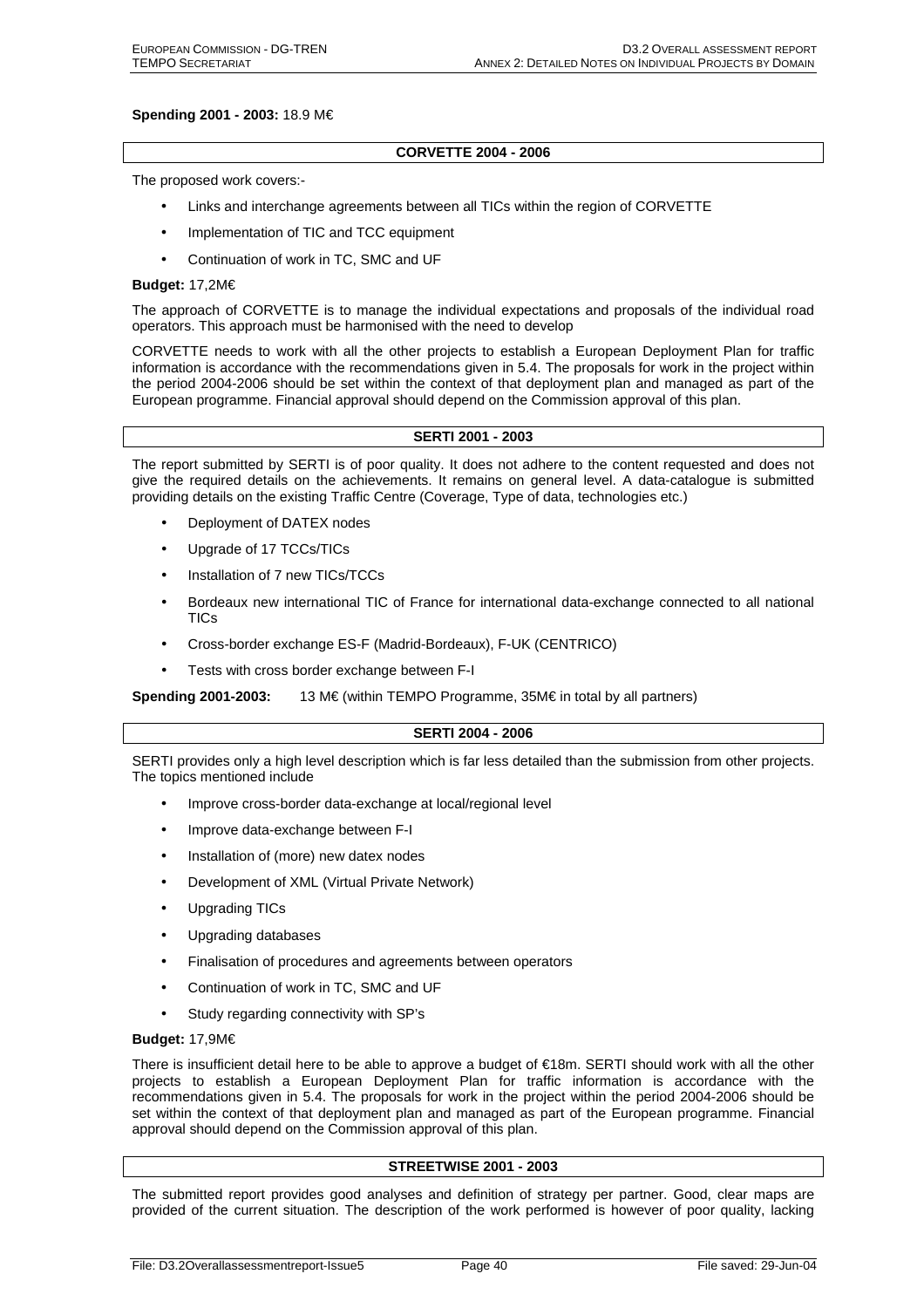details and concreteness. A data-catalogue is submitted providing details on the existing Traffic Centre (Coverage, Type of data, technologies etc.). The achievements include:-

- Start of development of OTAP
- Datex link between England France
- Internet link between England Wales (TIH)

**Spending 2001 - 2003:** 2.2 M€

#### **STREETWISE 2004 - 2006**

For the work planned for the coming year's good analysis of strategy per partner is given. The proposed tasks include:-

- Development and demonstration of OTAP
- Upgrading of TICs
- Connection between all national TICs
- (upgrade) Connection with Mainland of Europe
- Digital mapping: inclusion of Streetwise in CentroMap
- Continuation of work in TC, SMC and UF

#### **Budget:** 5,3M€

STREETWISE is of a smaller scale than most of the projects. It has developed the proposed model of deployment on a smaller scale to cover the countries within the UK and Ireland. There is a strategic approach and a common understanding of the work to be done to achieve the necessary interchange of traffic information. STREETWISE is well placed to work with all the other projects to establish a European Deployment Plan for traffic information is accordance with the recommendations given in 5.4. The proposals for work in the project within the period 2004-2006 should be set within the context of that deployment plan and managed as part of the European programme. Financial approval should depend on the Commission approval of this plan.

#### **VIKING 2001- 2003**

The documents do not provide a clear picture of the current status and the plans. The text is mixed throughout the documents. The map provided only explains whether a specific TIC is in operation or not. No planning details are included, nor the status/plans for the links indicated.

- 4 TCCs are connected
- DATEX based systems operate in 3 countries (Denmark, Sweden, Finland)
- DATEX connection tested between Sweden and Finland
- No pilot Datex node in Germany due to organisational problems
- 1 DATEX connection between VIKING and rest of Europe
- Define 2 national system architectures
- Integrated road network databases in all 5 countries

#### **Spending 2001- 2003:** 21 M€

#### **VIKING 2004 - 2006**

The map provided only explains whether a specific TIC is in operation or not. No planning details are included, nor the status/plans for the links indicated.

- Establishment of TMCs and TICs
- Establishment of DATEX network within VIKING area 5 centres to be connected (now 4 connected)
- Cross-border connection to be achieved Sweden <-> Finland and Germany <-> Denmark.
- DATEX based systems to be established in all 5 countries, including Germany
- Combined information systems for all transport modes
- Continuation of work in Technical Committee, Senior Management Committee and User Forum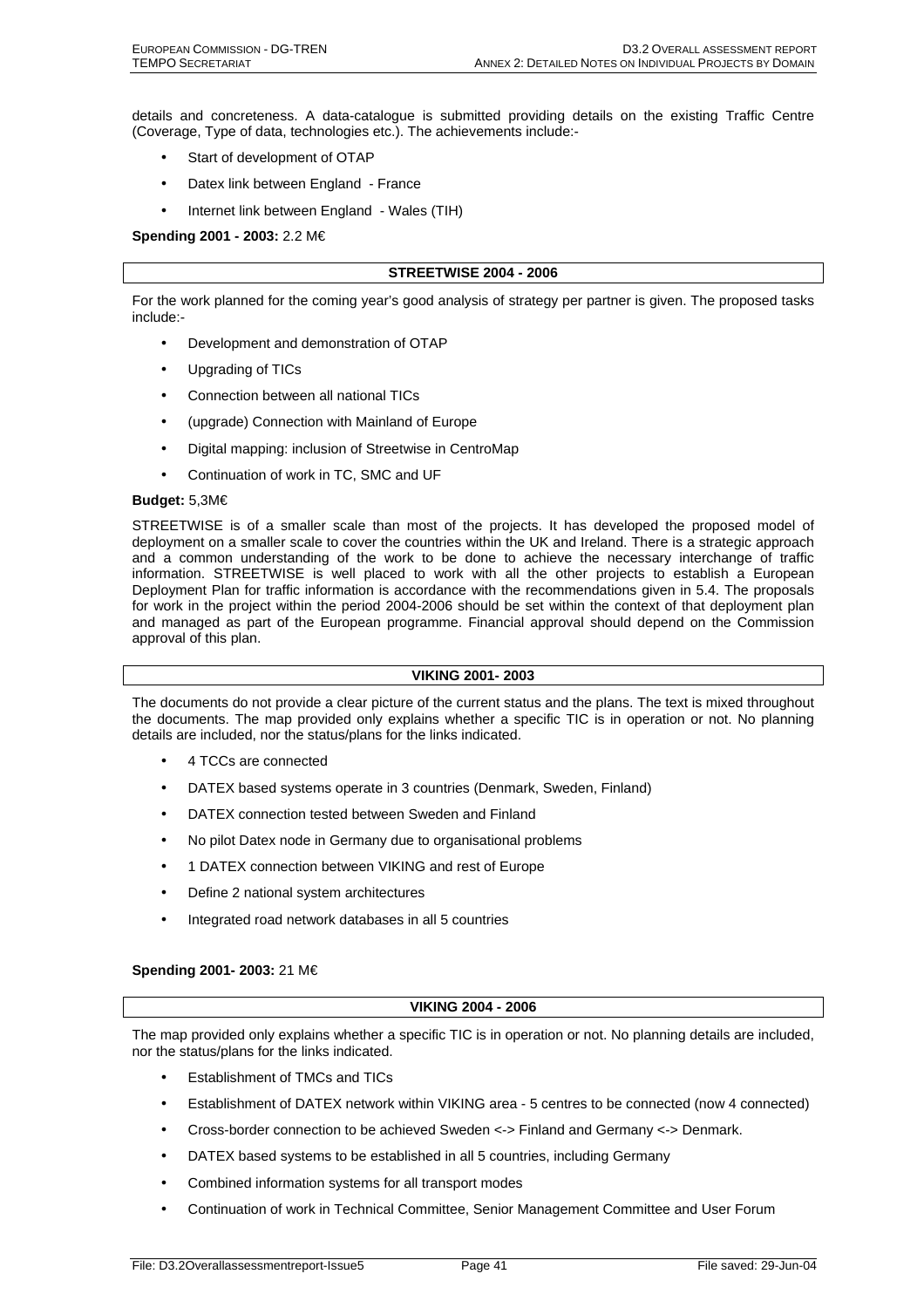**Budget:** 17.7 M€ which is 11.2 M€ less than originally planned

VIKING should work with all the other projects to establish a European Deployment Plan for traffic information is accordance with the recommendations given in 5.4. The proposals for work in the project within the period 2004-2006 should be set within the context of that deployment plan and managed as part of the European programme. Financial approval should depend on the Commission approval of this plan.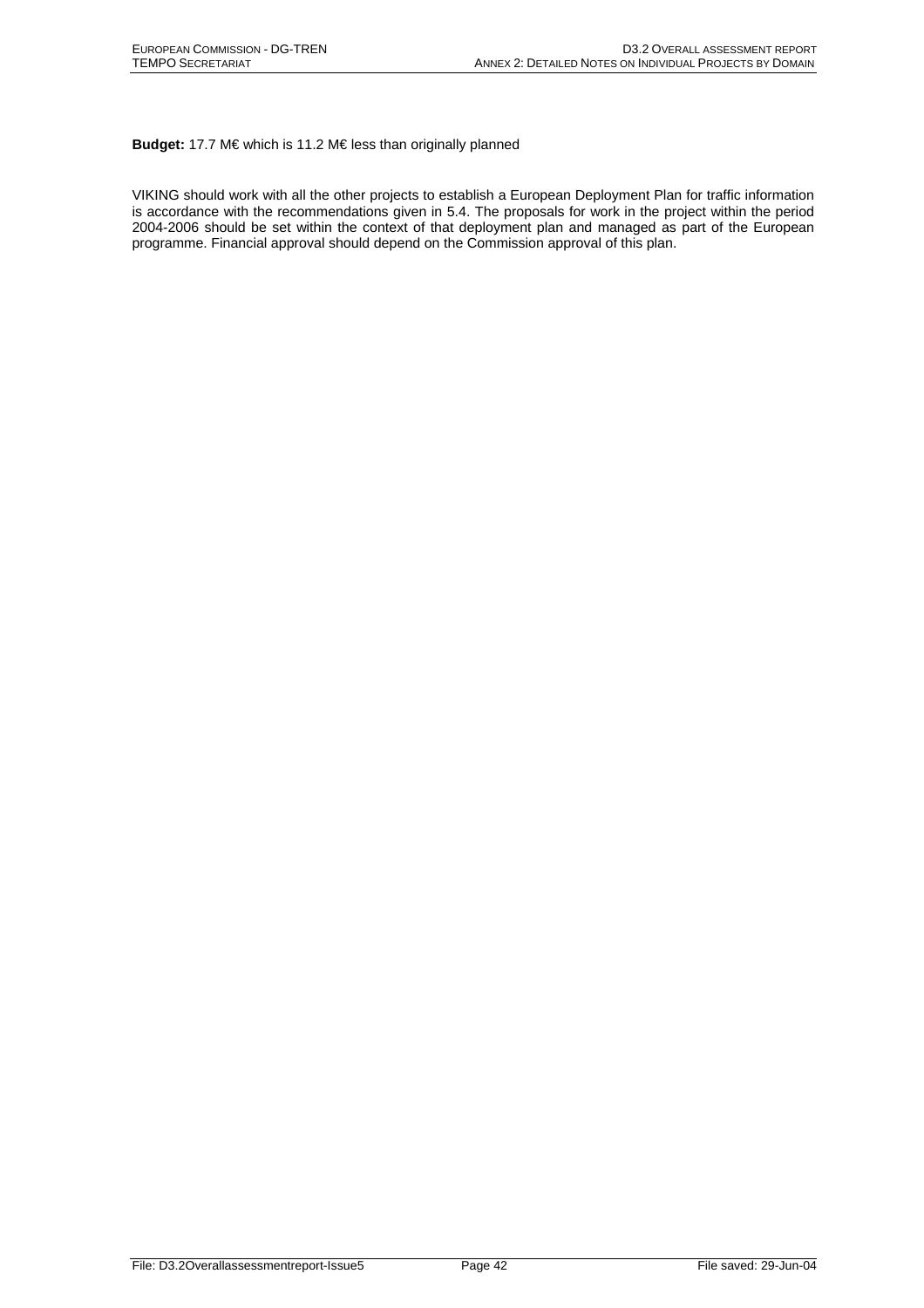## **9.3 D3 - TRAFFIC MANAGEMENT SYSTEMS**

Table 27 provides a summary of the expected spend in the period 2001-2003 and revised budgets for 2004- 2006. Projects expect to spend €185m in the period 2001-2003, an increase of €25.5m over the budget. They propose to spend a further €206m in the period 2004-2006, an increase of €43m over the budget. Some restrictions in the eligible expenditure in this domain are recommended.

## **Table 27: Summary of estimated spend 2001-2003 and budget for 2004-2006 for Traffic Management Systems**

|                         |                               | Project     |                 |                 |              |                   |           |                           |
|-------------------------|-------------------------------|-------------|-----------------|-----------------|--------------|-------------------|-----------|---------------------------|
| Year <sub>2</sub>       | Data                          | <b>ARTS</b> | <b>CENTRICO</b> | <b>CORVETTE</b> | <b>SERTI</b> | <b>STREETWISE</b> |           | <b>VIKING Grand Total</b> |
| 2001-3                  | <b>Original budget</b>        | 1.236       | 70.067          | 26.247          | 3.537        | 19.625            | 38.870    | 159.582                   |
|                         | Current estimate              | 873         | 76,845          | 32.580          | 2.342        | 31.285            | 41,197    | 185,123                   |
|                         | <b>Difference</b>             | 363         | $-6,778$        | $-6,333$        | 1.195        | -11.660           | $-2,327$  | -25,541                   |
| 2004-6                  | <b>Original budget</b>        | 1.823       | 69.956          | 40.407          | 1.928        | 7.550             | 41.425    | 163.089                   |
|                         | Current estimate              | 1,452       | 92,355          | 42.017          | 2.987        | 10.639            | 56,645    | 206,095                   |
|                         | <b>Difference</b>             | 370         | $-22.399$       | $-1.610$        | $-1,059$     | -3.089            | -15,220   | -43,007                   |
|                         | <b>Total Original budget</b>  | 3.059       | 140.023         | 66.654          | 5.465        | 27.175            | 80.295    | 322,671                   |
|                         | <b>Total Current estimate</b> | 2.325       | 169.200         | 74.597          | 5,329        | 41.924            | 97.842    | 391,218                   |
| <b>Total Difference</b> |                               | 734         | $-29,177$       | $-7,943$        | 136          | $-14.749$         | $-17,547$ | $-68,547$                 |

Costs in €1000's

Several options have been provided to DGTREN on ways to limit the eligible expenditure in this domain. The feedback to projects depends on whether the Commission decides to apply one of these options.

#### **ARTS 2001 - 2003**

The submitted report(s) is not very detailed. Maps are only provided for the current situation but not for the required 2006 situation. The activities include:-

- Study on user needs for TMPs in order to improve the guidelines for TMPs
- Development, evaluation and upgrading of TMPs
- Operational TMPs for Sevilla area, France part of ARTS, border area F ES
- Cross-border coordination Spain-France
- Development of common Database for TMPs
- No TMPs developed for Portugal!

#### **Spending 2001 - 2003:** 873 K€

#### **ARTS 2004 - 2006**

- Development of common framework for the creation and validation of TMPs, in cooperation with SERTI and CORVETTE.
- Computerisation of existing TMPs
- Development of new TMPs and required coordination with a special focus on the border-crossings (F-ES, ES-P).
- Evaluation of TMPs and updating of guidelines
- Development of training tools and simulation exercises

#### **Budget:** 1.5M€

#### **CENTRICO 2001 - 2003**

CENTRICO provided detailed maps showing the current status of TMC and expected status for 2006. Separate maps are provided for the different systems: Line control, VMS, Ramp Metering, Hard shoulder use and TMPs. Unfortunately the legend is not uniform throughout the different maps and the printing quality is not high enough.

- Operational (cross-border) re-routing corridor: Köln-Eindhoven, airport corridor Hessen, Aachen Brussels, Antwerp - Rotterdam
- Development of TMPs on several corridors, including installation of systems: Paris Brussels, Mosel Saar
- Operational corridor including installation of systems: Nancy Brussels, Rotterdam -Antwerp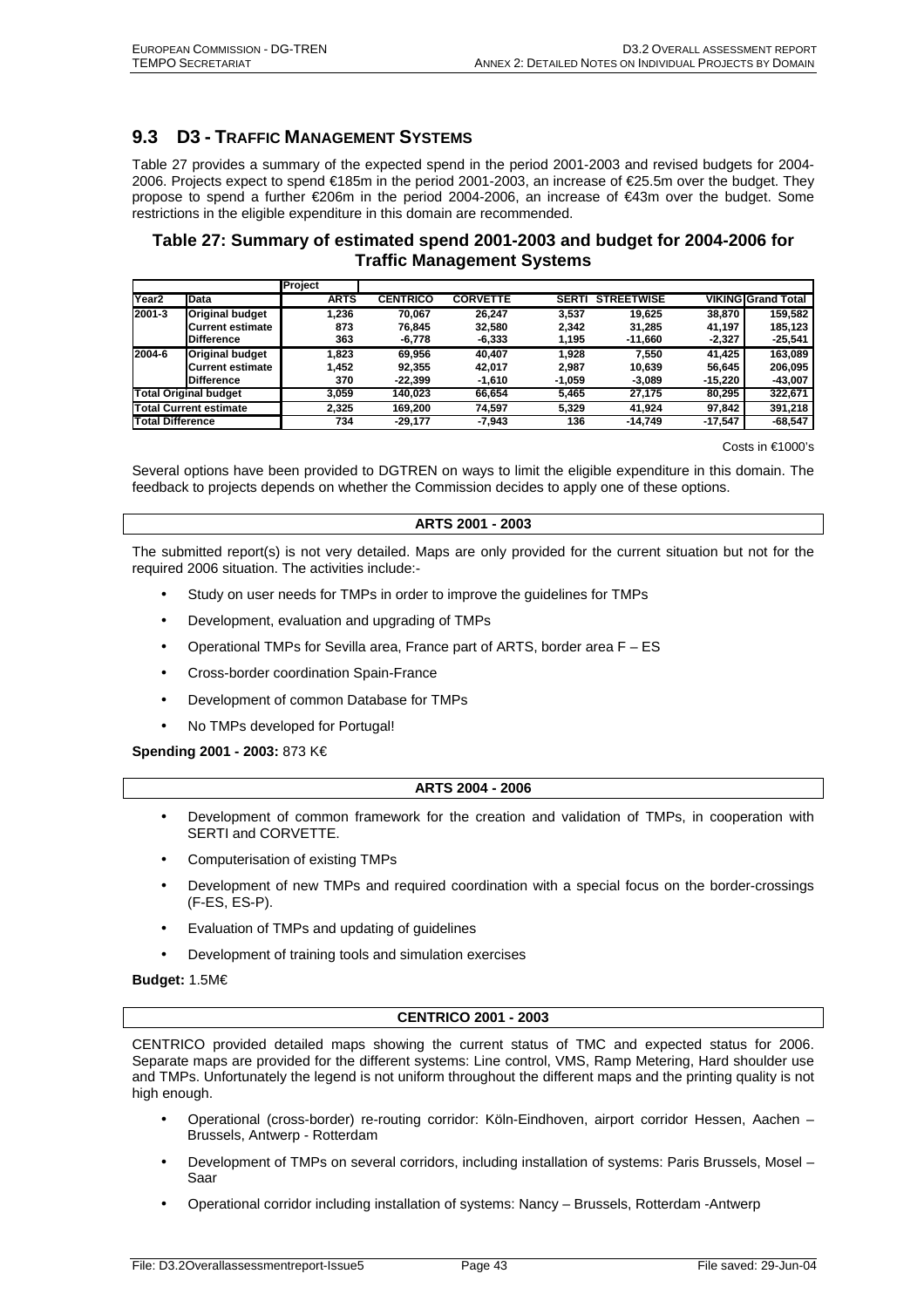- Feasibility study on Long Distance Corridors
- Implementation of line control systems NL and DE (Hessen areas)
- Implementation of VMS: NL, F, England
- Implementation of Ramp Metering (NL, DE-Hessen area)
- Implementation of systems for the temporarily use (during rush-hour) of hard-shoulders (NL, DE)

#### **Spending 2001 - 2003:** 76,8M€

#### **CENTRICO 2004 - 2006**

- (further) Automation of re-routing corridor: Köln Eindhoven, Aachen Brussels
- Operational (cross-border) re-routing corridor: Arnhem Oberhausen, Köln Koblenz
- Extension of the number of operational corridors, including installation of systems: Paris Brussels, Mosel – Saar
- Operation of a Long Distance Corridor demonstration (Ireland North-Italy)
- Further extension of network equipped with Line control systems: B (Antwerp), NL, DE (Mainz Frankfurt area)
- Further extension of network equipped with VMS: DE, F, England (all motorways in CENTRICO area)
- Further extension of network equipped with Ramp Metering (NL, DE-Hessen & Köln)
- Further extension of network equipped with systems for the temporarily use (during rush-hour) of hard-shoulders (NL, DE)

#### **Budget:** 92,4M€

#### **CORVETTE 2001 - 2003**

General remark on the report(s) submitted: Reporting quality on the progress is of poor quality. The maps provided are not giving the requested details (nothing on deployment of traffic management systems). It is not clear from the report what has been performed in the period 2001-2003 and what's planned concretely for 2004-2006? The achievements are mixed with the new plans. There also seems to be no consistency between the map and the text submitted.

- Update and validation of Traffic Management Plans
- Support to the Long Distance Corridor study (CENTRICO, STREETWISE)
- Development of strategy on cross-border management for heavy goods transport on the transalpine **TERN**
- Studies and deployment of tactical control systems on various parts of the TERN
- Assessment of safety impact of telematics and measures to enhance safety
- Implementation of several Traffic Management systems (no maps available) like LCS and VMS (details are lacking)
- Studies on safety in tunnels
- Implementation of "emergency-exit-navigation-lights" in Ganzsteintunnel and Pfändertunnel

#### **Spending 2001 - 2003:** 27,4M€

#### **CORVETTE 2004 - 2006**

- Traffic Management Plans
- Extension, validation and updating of TMPs, especially for the North-South transit routes
- Analysing multi-cross border scenario's (Italy, Austria, Germany, Switzerland)
- Operate pilots with TMPs
- Demonstration of Long Distance Corridor measures in coordination with CENTRICO and **STREETWISE**
- Prepare TMPs to be implemented in the Alpine region (to be implemented in 2006)
- Urban/interurban interfaces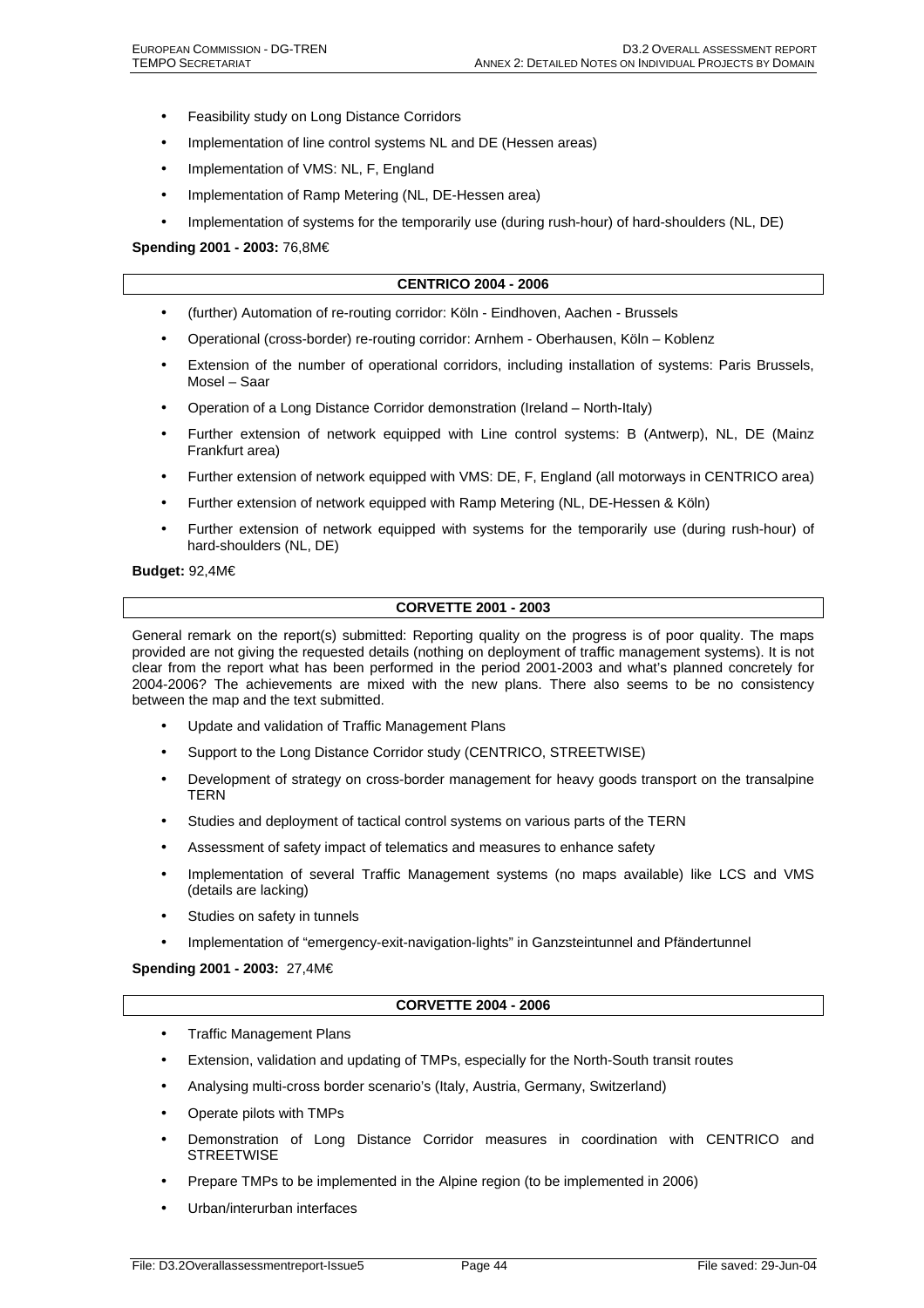- o Development of Traffic Management strategies taking into account urban/interurban dependencies
- o Coordination between motorway control centres and urban control centres
- o Implementation of forecast devices
- Tactical Management and Control
	- o Further implementation of Traffic Management systems (no maps available) like LCS and VMS (details are lacking)
- Safety issues
	- o Further studies on safety in tunnels
	- o Renew and upgrade of tunnel infrastructure

#### **Budget:** 42M€

#### **SERTI 2001 - 2003**

General remarks on the report(s) submitted: Poor quality of description, vague. No distinction between implementation and studies is made. The table in chapter 6 of the report is useful. It gives a clear summary/overview of the main results and plans.

- Operational TMPs for weather problems (2, including border France <-> Spain) and seasonal events (2)
- Computerisation of TMPs and integration in TCCs

#### **Spending 2001 - 2003:** 2,3M€

#### **SERTI 2004 - 2006**

- Further develop and improve TMPs
- Fostering Cross-border coordination and information exchange between:
	- o Spain <-> Andorra
	- o France <-> Italy
	- o Germany <-> France
	- o Italy <-> Switzerland
	- o Germany <-> Switzerland
- Further computerisation of TMPs
- Annual exercises for important TMPs (like Alp crossing)
- Development of computerised training tool
- Organise training for road operators

#### **Budget:** 3M€

#### **STREETWISE 2001 - 2003**

High quality maps are provided but description of the work done is limited lacking concrete measurable issues.

- 3 TMPs in operation (Wales England: Cardiff, Liverpool)
- Development of data exchange across the urban and inter-urban interfaces
- Enhanced coverage of traffic management systems (high quality maps are provided)

#### **Spending 2001 - 2003:** 31,3M€

#### **STREETWISE 2004 - 2006**

For the work planned for the coming years good analysis of strategy per partner is given however from the description is becomes not clear what actually will be performed within the scope of STREETWISE especially within the area of Urban-interurban interfaces.

STREETWISE has included VMS work in this domain. STREETWISE will actively contribute to the VMS Platform in which all ER projects will participate, future work in the MIP will see improvements in European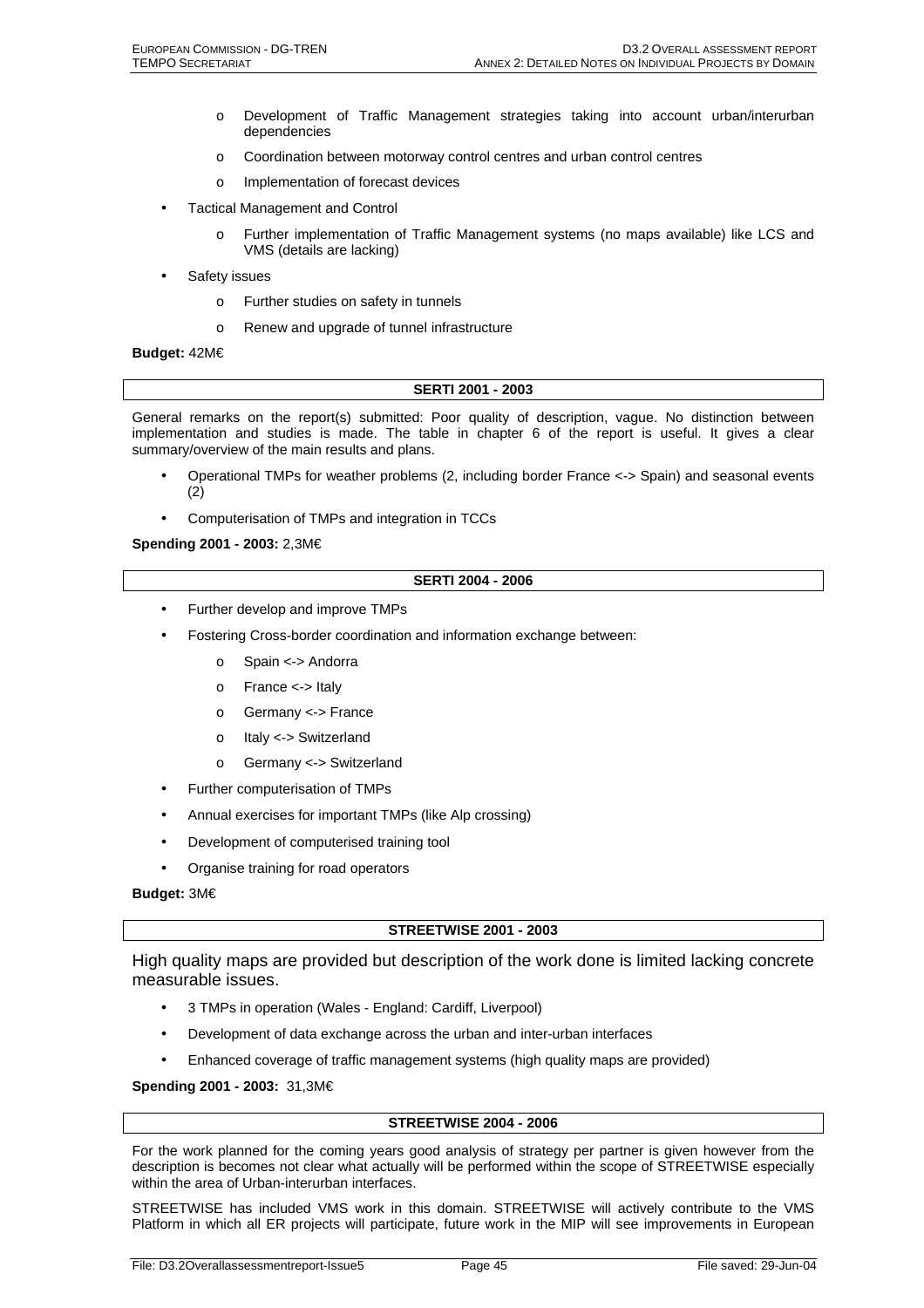VMS harmonisation. The project focus will be towards pictogram harmonisation, the development of Graphical Information Panels (GRIP), and a European VMS deployment strategy for the TERN. Other main activities:

- Extension of number of cross-border TMPs with 4 (6 in total), Northern Ireland <-> Ireland, Northern Ireland <-> Scotland, Scotland <-> England (2)
- Development of systems for estimation of reliable journey times
- Further development of data exchange across the urban and inter-urban interfaces
- Investments in the urban traffic management & control systems focussing on the approaches to the TERN
- Further implementation of traffic management systems, maps included with target for 2006
- Expand the network being controlled by a TCC, maps included with target for 2006

#### **Budget:** 10,6M€

#### **VIKING 2001- 2003**

General remarks on the report(s) submitted. In the documents the current status and the plans are mixed in the text. This makes it difficult to get a clear picture and requires intense study/reading of the document. The maps provided are not detailed enough (city names are lacking) and lack a legend making it impossible to read. Especially the maps showing the area covered by operational traffic management plans are not readable and do not provide the relevant information.

- Implementation of traffic management systems, Motorway Control Systems with integrated use of VMS, lane control, ramp metering, queue warning systems, dynamic speed limit systems (legend for the maps is lacking therefore making it difficult to understand). There is no reference made on what type of systems are/need to be installed and what the required quality should be (where what?)
- Development and operation of TMPs (maps lack details, see remarks above)
- Development and operation of re-routing strategies
- Study, assess and implement traffic management and control systems in tunnels

**Spending 2001- 2003:** 41M€

#### **VIKING 2004 - 2006**

- Further developments of TMPs with special focus to events and multi-modal aspects
- Further implementation of traffic management systems, Motorway Control Systems with integrated use of VMS, lane control, ramp metering, queue warning systems, dynamic speed limit systems (legend for the maps is lacking therefore making it difficult to understand). There is no reference made on what type of systems are/need to be installed and what the required quality should be (where what?)
- Further study, assess and implement traffic management and control systems in tunnels
- Study, assess and deploy decision support systems (like simulation and prediction models)

**Budget:** 56.6 M€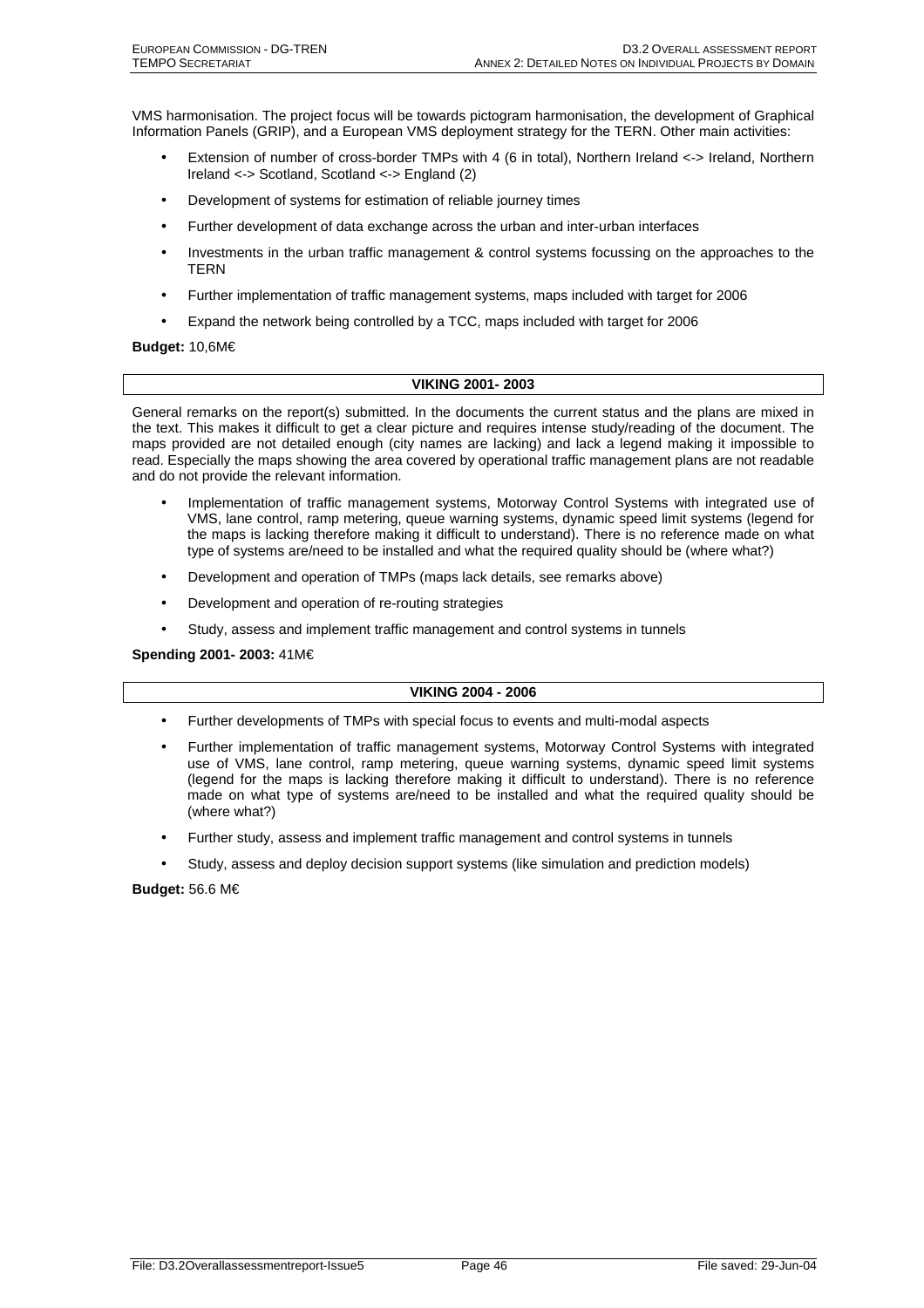## **9.4 D4 - TRAVELLER INFORMATION SERVICES**

Projects aim to increase the spending on TIS in the period 2004-2006 by €24m compared with the approved budget.

## **Table 28: Summary of estimated spend 2001-2003 and budget for 2004-2006 for Traveller Information Services**

|                               |                         | Project     |                 |                 |              |                   |        |                           |
|-------------------------------|-------------------------|-------------|-----------------|-----------------|--------------|-------------------|--------|---------------------------|
| Year <sub>2</sub>             | <b>Data</b>             | <b>ARTS</b> | <b>CENTRICO</b> | <b>CORVETTE</b> | <b>SERTI</b> | <b>STREETWISE</b> |        | <b>VIKING Grand Total</b> |
| 2001-3                        | <b>Original budget</b>  | 28,930      | 21.395          | 10.682          | 30.730       | 4.700             | 12.959 | 109.396                   |
|                               | <b>Current estimate</b> | 24.620      | 22.967          | 7.409           | 33.363       | 4.410             | 13.852 | 106.621                   |
|                               | <b>Difference</b>       | 4.310       | -1,572          | 3.273           | $-2,633$     | 290               | -893   | 2,775                     |
| 2004-6                        | <b>Original budget</b>  | 36.271      | 22.527          | 13.168          | 26.430       | 5,050             | 14.965 | 118.411                   |
|                               | <b>Current estimate</b> | 32.889      | 28.280          | 19.429          | 42.914       | 5.267             | 13.840 | 142.619                   |
|                               | <b>Difference</b>       | 3.382       | $-5,753$        | $-6.261$        | $-16.484$    | $-217$            | 1,125  | $-24,208$                 |
| <b>Total Original budget</b>  |                         | 65.201      | 43.922          | 23,850          | 57.160       | 9.750             | 27.924 | 227,807                   |
| <b>Total Current estimate</b> |                         | 57.509      | 51.247          | 26.838          | 76.277       | 9.677             | 27.692 | 249.240                   |
| <b>Total Difference</b>       |                         | 7.691       | $-7,325$        | $-2.988$        | $-19.117$    | 73                | 232    | $-21,433$                 |

Costs in €1000's

There are recommendations for action by the Commission in organising the investment in TIS. The feedback to projects depends to a large extent on the outcome of the consideration of these recommendations.

#### **ARTS 2001-2003**

ARTS has spend 24,6M€ in domain over the period 2001-2003. The report(s) and maps submitted give a clear overview of what has been reached so far. The main emphases seem to have been on the deployment of VMS and travel time information services. Travel time calculation systems are being developed using new technologies like floating car data. Web-sites and portals are being developed and improved (including ViaEuropa). RDS-TMC is not available in Portugal and no details are given on the strategy of Portugal for implementing the service.

#### **ARTS 2004-2006**

For the period 2004-2006 ARTS request more budget than for the previous phase 33M€. Although the description of work to be done is long it lacks concreteness. No maps are performed showing the deployment plans until 2006. Still a lot of work is planned in the field of VMS. The added value of the user acceptance studies planned can be doubtful taking into account the amount of studies already performed in this field. ARTS will contribute to the VMS platform through which harmonisation will be reached. Some other major activities planned:

- Further development of travel time services including experimentation of co-ordinated travel time information services between national road operators and integration between urban and interurban providers
- Full scale demonstration of S-DSB technology (radio broadcasting via satellite). The public radio broadcasters from Spain, France and Portugal and the company Worldspace have been incorporated to the project as new partners in order to improve the activities in S-DSB.

#### **CENTRICO 2001-2003**

CENTRICO expects to spend 23M€ in the period 2001-2003, which is slightly more than planned (21,4M€). The maps provided give a clear picture of the status of the different systems/services and the planned coverage for 2006. Unfortunately the chosen colours for the different years are not always as clear (Real-time pre-trip information on traffic conditions). The information on the actual work performed is limited.

Travel time information services are currently available in The Netherlands, the southern part of the French region and the London ring. Already a large part of the CENTRICO network is covered with services for realtime pre-trip information on traffic conditions. By 2006 most part of the network will be covered. The whole network is already covered with RDS-TMC.

Several websites are installed by the different partners (like Hessen, Belium sites, and SANEF) all referred to through the CENTRICO Mother-Mother Homepage.

CENTRICO has actively promoted the concept of open access to traffic data for Service Providers. A TIS positioning paper was published and discussed with the other Euro-Regional projects during a Workshop in Liège (May 2002). As follow-up of the positioning paper the OTAP (Open TIS Access Point) initiative has been launched (domain 2) in close cooperation with STREETWISE.

No concrete activities have been taken place in the field of POI. The SANEF project (website access at rest areas) was put on hold.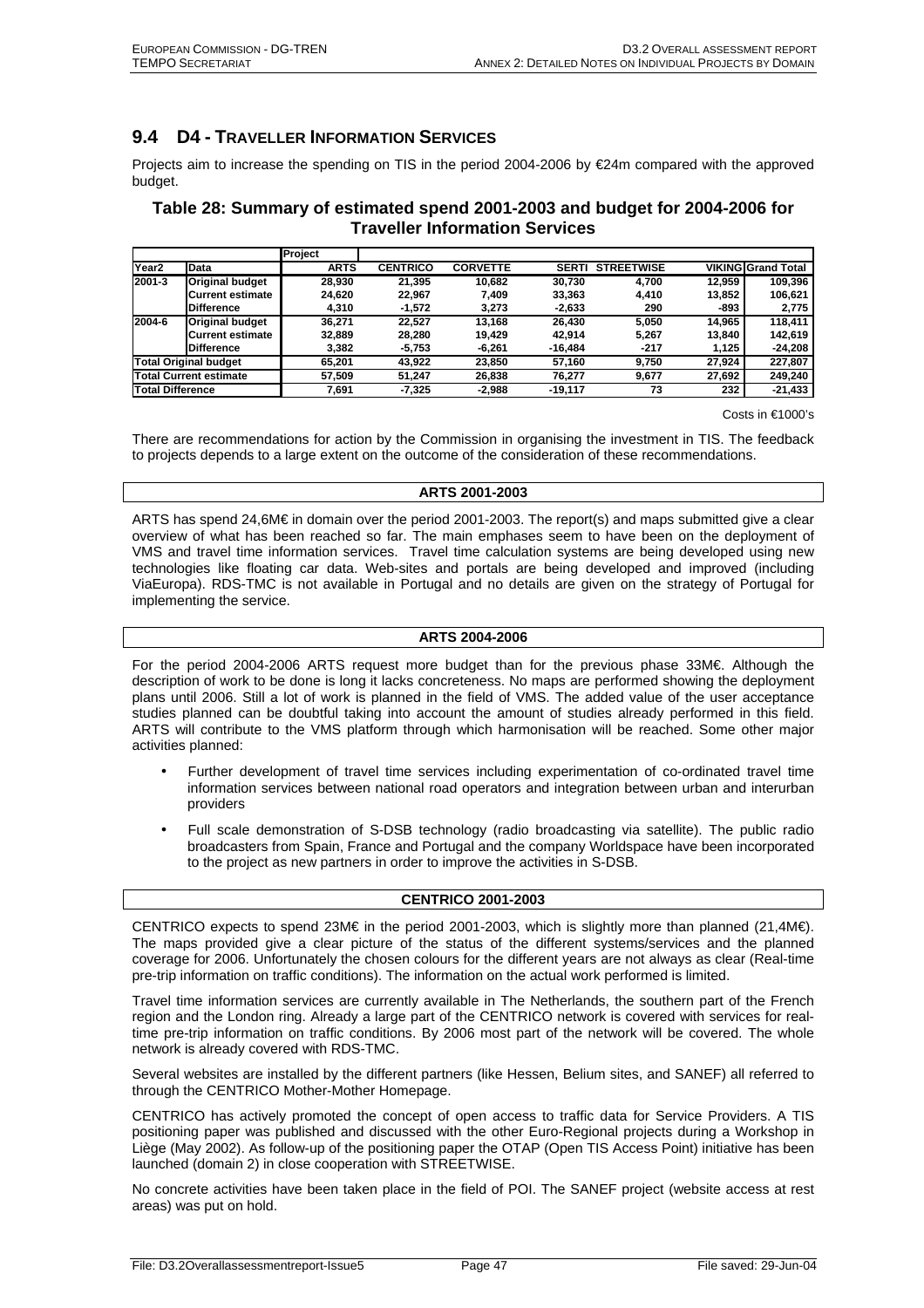#### **CENTRICO 2004-2006**

CENTRICO has requested a budget of 28.3 M€ for the period 2001-2006. The document(s) provided give a good, general overview of what will be done for that budget. By the end of this period

Travel time service will be available for the whole CENTRICO network. The submitted maps provide good quality information on that.

Actions are foreseen to improve the quality of the data like studies and pilots with floating car data (B). Travel time services will emerge in most of the CENTRICO countries. Especially France has already large-scale deployment plans.

Regarding the POIs France will further develop the freight community portal (Freight and fleet management?). Belgium will start working on Mobility management and multi-modal services aiming at door-to-door information. A clear description of the work/activities planned is lacking.

#### **CORVETTE 2001-2003**

CORVETTE has spent €7.4m in the period 2001-2003.

The report contains map showing the status and expectations of deployment. The maps are unfortunately of poor quality (too low resolution). RDS-TMC is now available on the whole CORVETTE network (including Austria and Switzerland). The information provided about the implementation of Travel Time service is somewhat curious. It shows that Italy was already covered 100% in 2000 and no information is included on the other countries involved.

| <b>Travel Time Information</b> | 2000          | 2003          | 2006 (forecast) |
|--------------------------------|---------------|---------------|-----------------|
| Austria                        | Not Available | Not Available | Not Available   |
| Germany                        | Not Available | Not Available | Not Available   |
| Italy                          | 100%          | 100%          | 100%            |
| Switzerland                    | Not Available | Not Available | Not Available   |

There has been a large scale implementation of VMS which will continue in the coming period.

| <b>Number VMS</b> | 2001          | 2003          | 2006 (forecast) |
|-------------------|---------------|---------------|-----------------|
| Austria           |               | 59            | 121             |
| Germany           | 412           | 505           | 806             |
| Italy             | 126           | 498           | 751             |
| Switzerland       | Not Available | Not Available | Not Available   |

Apart from the maps, not much detail is provided on the actual work performed.

#### **CORVETTE 2004-2006**

CORVETTE plans to spend €19,4m in the period 2004-2006. The submitted document provides enough information on the strategy and activities planned. Development of reliable travel time models and services and the further deployment of VMS are the major activities. Other activities planned:

- POI; Operation of Swiss info kiosks.
- Operation of the TIS in-vehicle information and navigation systems
- Operation of the CORVETTE TIS via Internet and telecommunication based systems

#### **SERTI 2001-2003**

Within the period 2001-2003 SERTI has spend 33M€. The reporting on the achievements is not very concrete. Maps (Availability of travel time prediction, Density of VMS, Coverage by RDS-TMC and Iso-radio, Availability of traffic information through Internet services) are provided visualising the current status of deployment. However no maps are submitted regarding the required situation for 2006. Some statistics are provided on the current status:

- around 1800 km of motorways have been covered by Iso-radio,
- the overall French and Spanish territories, North-East of Italy and Baden-Württemberg and Switzerland have been covered by RDS-TMC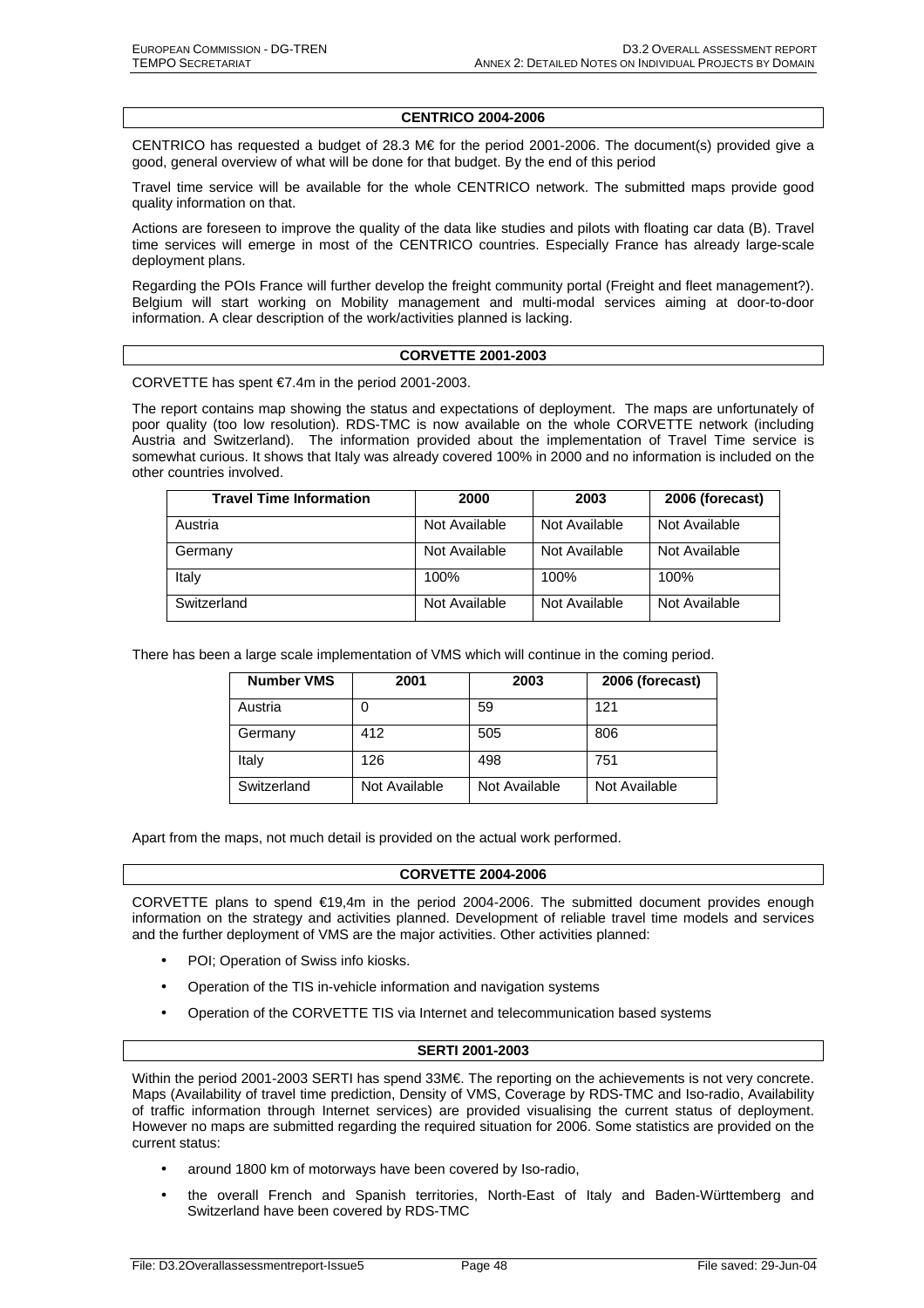- About 900 km of network provides travel time prediction,
- Real-time traffic information is available on the web for the SERTI network in France, Spain, Italy, Baden-Württemberg, Switzerland and Andorra.

Some first studies were performed for coordinated travel times between national operators. The density of VMS has been improved and studies were launched on new types of VMS. Also a lot of work has been performed in (further) development of the different websites.

#### **SERTI 2004-2006**

The new proposed budget fro the period 2004-2006 is 43M€, this is substantial higher than the originally planned budget (26M€). The description of work planned is long but lacking concreteness. Maps showing the planned situation for 2006 are not submitted. Main activities planned by SERTI:

- Increase of the travel-time coverage and studies and experimentation of different technologies to provide travel time prediction in real- time
- Further development of coordinated travel time between different national road operators, resulting in first tests of coordinated travel time between cross-border road operators (South of France and Catalonia)
- Extension of the VMS coverage and harmonisation of VMS display of traffic information. Including experimentation of alternative or new kind of VMS (e.g. access VMS)
- Further development of websites and active participation in the evolution of the Via-Europa portal.
- Improvement of RDS-TMC quality

#### **STREETWISE 2001-2003**

STREETWISE spent 4.4M€ in the past period. The maps provided give a clear overview of the status of deployment of systems and services and expected status for 2006. The description of the work performed is however of poor quality. Real-time pre-trip information on traffic conditions is available for most of the STREETWISE network (except for Ireland). VMS is being deployed widely but a clear strategy seems to be lacking. STREETWISE has been active in (re-)installation of the VMS platform through which harmonisation will be reached.

The strategic road network for England, Scotland and Wales is covered by RDS-TMC provided by ITIS, a private sector service provider. There is currently no RDS-TMC for Northern Ireland or the Republic of Ireland.

#### **STREETWISE 2004-2006**

STREETWISE plans to spend 5.3 M€ in the coming period. The maps submitted give a good picture of the deployment of systems expected by 2006. However the strategy behind the plans is mostly lacking. As an example: Scotland plans to install 6 VMS per year but the locations are not decided yet. Same for NI (3 per year). STREETWISE will continue the work as started in the previous phase.

Some other main activities:

- Provide one-stop shop services for information across modes, across networks and across borders
- Develop a clear strategy exploiting Galileo
- Improvements will be made to the quality of the data in order to improve the quality of the different services. The work will be undertaken to fulfil national objectives and to support the Long Distance Corridor.

#### **VIKING 2001-2003**

Viking has spent about 14M€ over the period 2001-2003 on this domain. The maps (POI, VMS), provided give a clear indication of the current status and plans towards 2006. VIKING has developed and installed a TTIS website providing a Travel and Transport information service for Northern Europe (www.travel-andtransport.com). Route planning (internet) is available for the whole VIKING Network. In Germany a system for comparison of travel times by different modes of transport has been launched in 2002. A large spread of POI and dynamic Passenger information systems have been implemented.

The whole VIKING area is covered with RDS-TMC. The number of receivers in use is not known. Lot of test with other technologies like SMS and WAB. Several tests have been held with multi-modal services. It is however not clear how many, where and the coverage the pilots had.

All countries involved have internet services in operation: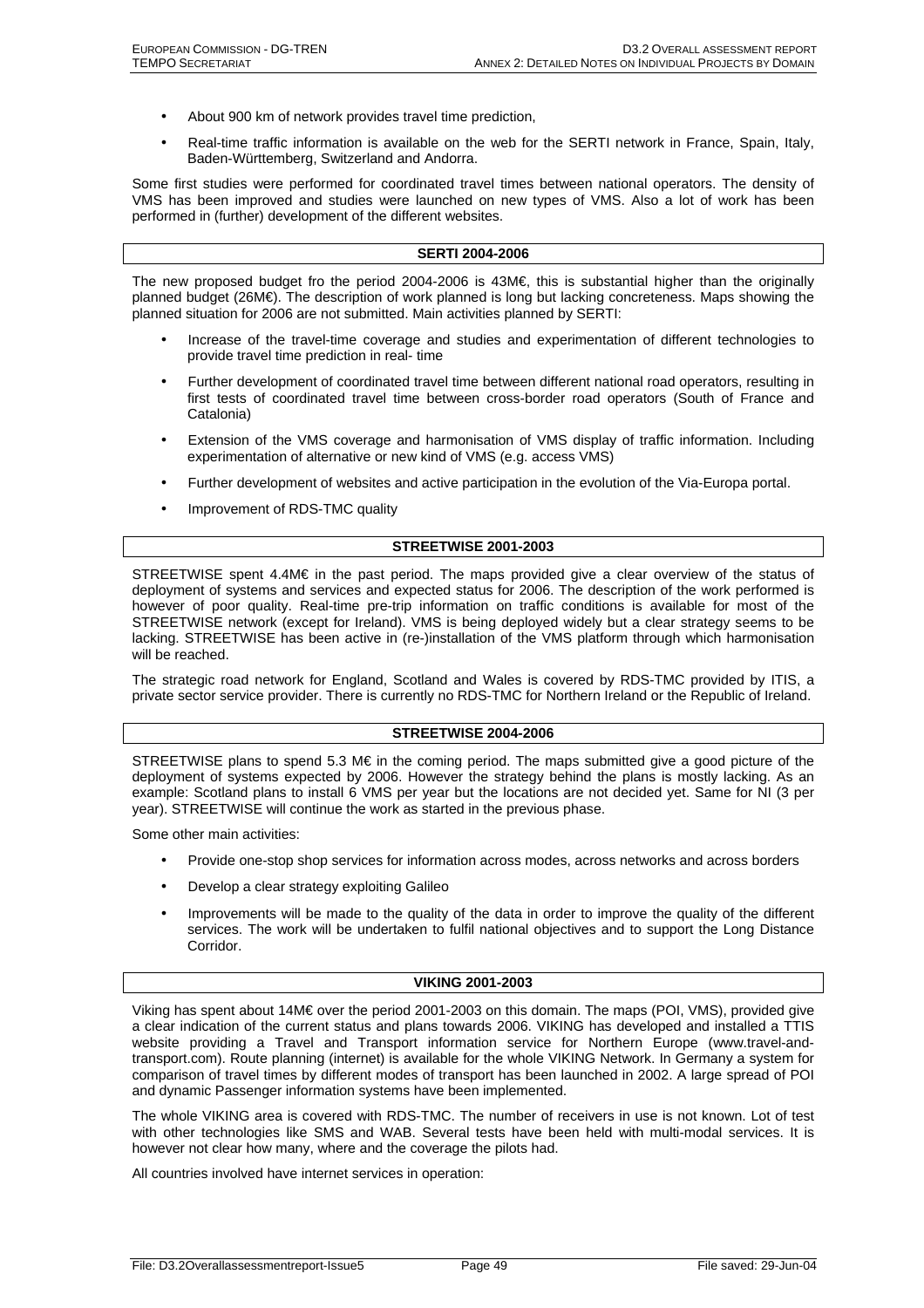| <b>Service</b>                                             | Monthly visitors in year<br>2000 | <b>Monthly visitors in</b><br><b>vear 2003</b> |
|------------------------------------------------------------|----------------------------------|------------------------------------------------|
| National portal Denmark                                    | 0                                | 117,000                                        |
| www.trafikken.dk                                           |                                  |                                                |
| National Portal Finland<br>http://www.tieh.fi/alk/english/ | 70.000                           | 250,000                                        |
| Hamburg metropolitan area                                  | 2,500                            | 20,000                                         |
| www.verkehrsinfo-hamburg.de                                |                                  |                                                |
| National portal Sweden                                     | 18,000                           | 60,000                                         |
| www.vv.se                                                  |                                  |                                                |
| Regional portal South Sweden                               | 0                                | 25,000                                         |
| www.trafiken.nu                                            |                                  |                                                |

#### **VIKING 2004-2006**

Budget for 2004-2006 is close to14M€. VIKING in general plans to continue in the same line as the past view years. Maps are submitted which show the planned coverage of the different services and systems for 2006. Some main developments:

- Continuation of the VIKING Website(s)/portal(s)
- Further development of travel time estimation services
- Further develop and implementation of a multi-modal information system for VIKING network
- Development of multi-modal travel planners, Finland it is planned to include information for public transport interchanges.
- Tests with traffic information through DAB
- In Germany pilots will be launched with Public Mobility Stations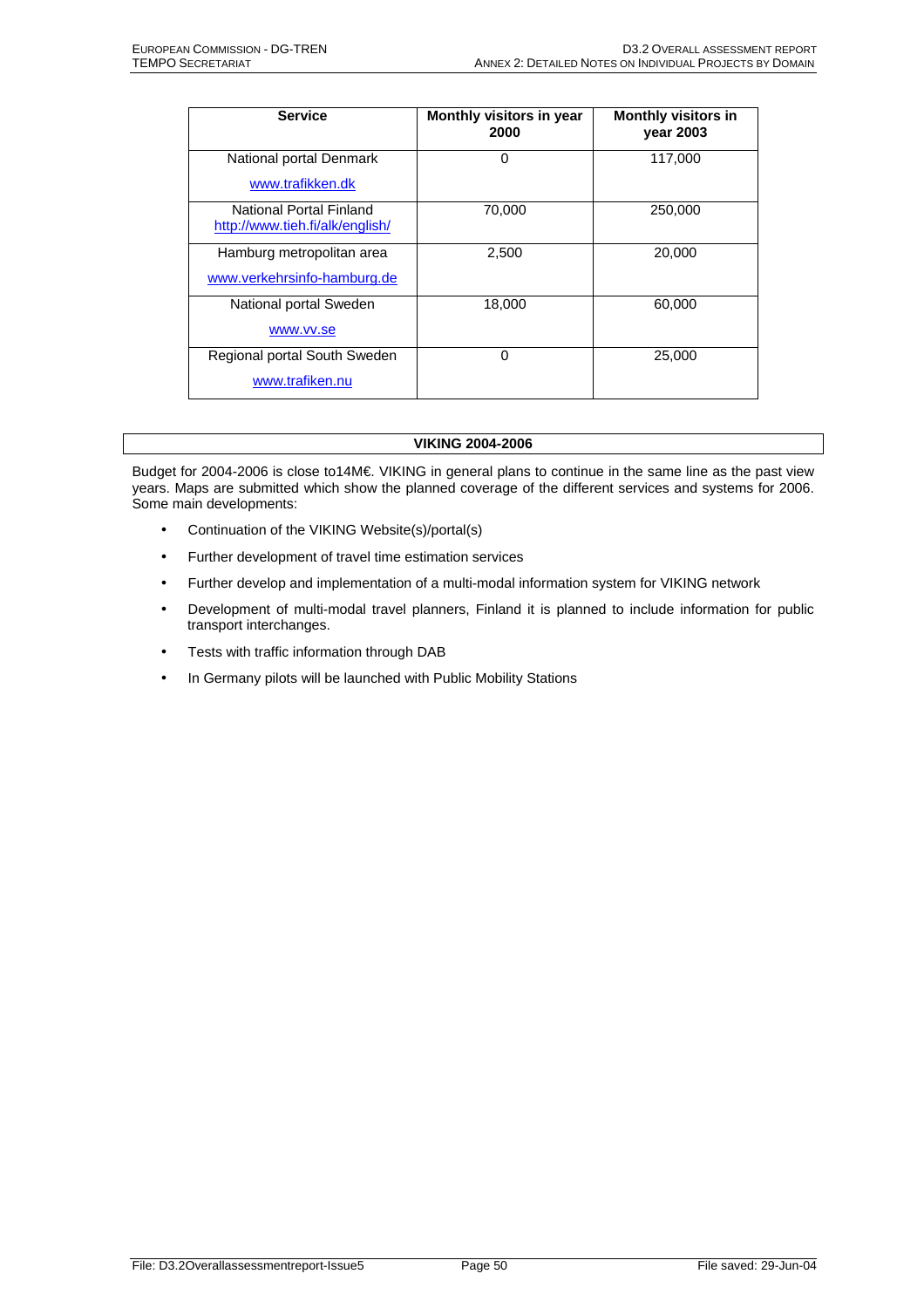## **9.5 D5 - FREIGHT AND FLEET MANAGEMENT**

Table 29 shows the estimated spend for the period 2001-2003, and the proposed budget for work for 2004- 2006 on Freight and Fleet management. There appears to be a decrease in spending of over €13m which is significant compared to the original budget of nearly €30m.

## **Table 29: Summary of estimated spend 2001-2003 and budget for 2004-2006 for Freight and Fleet Management**

|                               |                         | Project     |                 |                 |              |                   |       |                           |
|-------------------------------|-------------------------|-------------|-----------------|-----------------|--------------|-------------------|-------|---------------------------|
| Year <sub>2</sub>             | <b>Data</b>             | <b>ARTS</b> | <b>CENTRICO</b> | <b>CORVETTE</b> | <b>SERTI</b> | <b>STREETWISE</b> |       | <b>VIKING Grand Total</b> |
| 2001-3                        | <b>Original budget</b>  | 1.068       | 218             | 3.694           | 1.257        | 250               | 1,810 | 8.297                     |
|                               | Current estimate        | 883         | 131             | 2.252           | 0            | 169               | 1,584 | 5,019                     |
|                               | <b>Difference</b>       | 186         | 87              | 1.442           | 1.257        | 81                | 226   | 3,278                     |
| 2004-6                        | <b>Original budget</b>  | 1.330       | 265             | 13.354          | 2.449        | 120               | 4,030 | 21,548                    |
|                               | <b>Current estimate</b> | 1,262       | 0               | 6.262           | o            | 1.704             | 2,135 | 11,363                    |
|                               | <b>Difference</b>       | 67          | 265             | 7.092           | 2.449        | $-1,584$          | 1,895 | 10,184                    |
| <b>Total Original budget</b>  |                         | 2.398       | 483             | 17.048          | 3,706        | 370               | 5,840 | 29,845                    |
| <b>Total Current estimate</b> |                         | 2.145       | 131             | 8.514           | 0            | 1.873             | 3,719 | 16,382                    |
| <b>Total Difference</b>       |                         | 253         | 352             | 8.534           | 3.706        | $-1.503$          | 2,121 | 13,463                    |

Costs in €1000's

#### **ARTS 2001-2003**

Various minor studies were undertaken in the period 2001-2003. A website to manage special freight circulation licences at the local level is expected to be achieved in 2003. Work on simulating guided freight transport was completed but will not be continued. O-D matrices of heavy vehicle movements for the ARTS corridors were achieved. Expenditure was close to the budget of around €1 million.

#### **ARTS 2004-2006**

The project partners are still interested in the subject and propose various activities for 2004-2006. It is indicative of this area that three activities originally planned are discontinued and two new activities are proposed. This reflects that relatively instability of this topic. However, ARTS present several innovative ideas, including work on the use of GALILEO for tracking and tracing and protocols for exchange of information on dangerous goods vehicles between countries.

ARTS proposes work on disseminating information on traffic restrictions for freight vehicles and for a computerised system for authorising special freight transits. There are studies on action plans for accidents of HGVs. Work is proposed on user needs, functional specifications and agreements with transport companies regarding the tracking of dangerous goods vehicles. Just over €1 million is proposed. These plans look promising.

#### **CENTRICO 2001-2003**

Workplan contains a clear explanation of the situation. Little work undertaken in the period 2001-2003 and none proposed for 2004-2006.

#### **CENTRICO 2004-2006**

The small original budget is reduced to zero for the period 2003-2006. All relevant work is contained in other domains.

For work on business case support, the milestones appear not to relate to the work description.

#### **CORVETTE 2001-2003**

Original budget was €19 million for 2001-2006. CORVETTE spent around €3 million in the period 2001-2003, but does not report on achievements.

#### **CORVETTE 2004-2006**

CORVETTE originally allocated over €17 million to this activity in the period 2004-2006. The budget is now reduced to just over  $bigoplus$  million, which is still substantial. The total budget proposed for 2003-2006 is around €6 million. 2/3 of this is for Italy. The work includes:-

- Internet site for freight transport users in the areas of tracking and tracing
- An area-wide over-regional and multi-lingual freight information and management system for the Alpine area.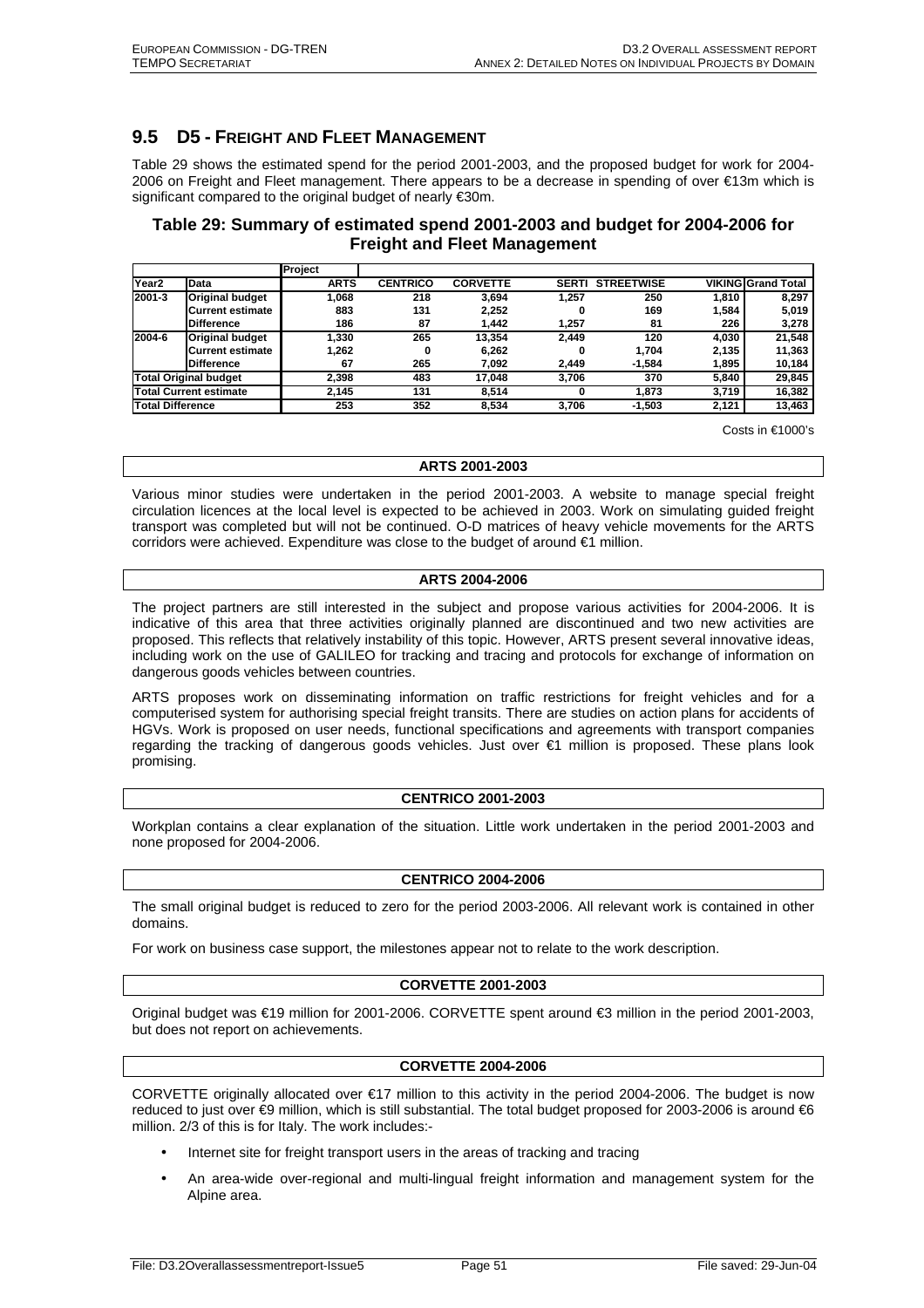However, most of the text is a general description of the nature of the freight industry and all the issues, without proper focus on the work to be done. The work lacks focus and probably also

#### **SERTI 2001-2003**

SERTI does not include this domain in the deployment report. The original budget of €1.2 million was not spent.

#### **SERTI 2004-2006**

The original budget for this work was €2.4 million. There is no planned work in this domain for 2004-2006

#### **STREETWISE 2001-2003**

Had a budget of 250 k€ for 2001-2003 and spent 169k€. The emphasis of this work was on understanding user needs. The project feels that it is clear about the user needs and has several ideas on new services.

#### **STREETWISE 2004-2006**

Original budget for 2004-6 was 120k€ and is now €1.7 million. The objectives include improving the information for log-distance users, improving the safety and usability of the UK TERN, especially for foreign drivers and improving cross-border information. There is interest in using OTAP with freight users. The aim is to make it easier for a foreign truck driver to assess the best route, locate facilities and be informed of problems. This is an understandable and realistic aim. In the area of integration of traffic information, STREETWISE has taken on the role of promotion of best practice. This is a realistic role for government. The management and organisation of abnormal loads is a new responsibility for the Highways Agency and is a focus for the work in this domain. However, the HA has no budget! The NRA in Ireland has a significant budget but does not appear explicitly in the work programme. Overall a well-balanced and pragmatic approach to the subject.

#### **VIKING 2001-2003**

Less than half the budget for studies was used on this activity and none of the expected €2.6 million for implementation. Most of the budget was for work in Germany.

There is a new focus on the management of hazardous and bulky goods on sensitive road sections, e.g. tunnels and on the possibilities offered by the introduction of on-board equipment to support distance based HGV charging schemes

#### **VIKING 2004-2006**

VIKING has reduced plans for 2003-6 to approximately half of the original budget. VIKING proposes to undertake several two sets of feasibility studies on the topics identified within the programme, i.e. the efficiency of combined sea/road traffic by ITS schemes in ports, measures for abnormal loads and multi-modal and inter-modal services for freight operators. One target for 2006 is to implement an advanced hazardous goods transport management system. Substantial text is included in the plan but lit**t**le concrete identification and implementation of services. There is recognition of the important role of the private sector, but not a clear recognition of the role of the public authorities.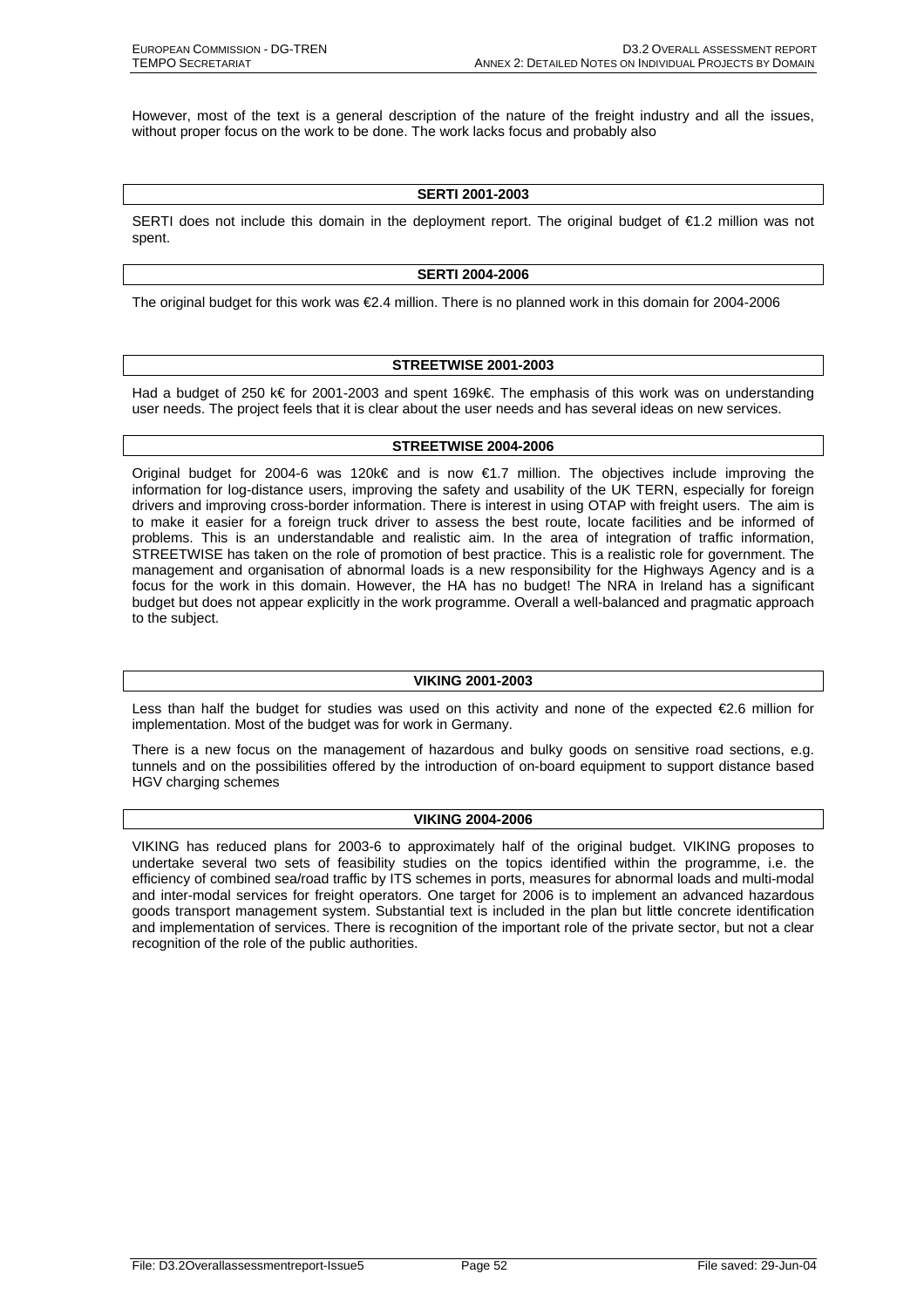## **9.6 D6 - ELECTRONIC FEE COLLECTION**

Table 30 shows that that EFC has been taken out of the TEMPO programme by most of the projects. Only €3m has been allocated compared to the originally planned budget of €13m.

## **Table 30: Summary of estimated spend 2001-2003 and budget for 2004-2006 for Electronic Fee Collection**

|                               |                        | Project     |                 |                 |              |                   |     |                           |
|-------------------------------|------------------------|-------------|-----------------|-----------------|--------------|-------------------|-----|---------------------------|
| Year <sub>2</sub>             | Data                   | <b>ARTS</b> | <b>CENTRICO</b> | <b>CORVETTE</b> | <b>SERTI</b> | <b>STREETWISE</b> |     | <b>VIKING</b> Grand Total |
| 2001-3                        | <b>Original budget</b> |             | 4.255           | 200             | 902          | 500               | 474 | 6,331                     |
|                               | Current estimate       |             | 1.049           | 200             | 35           | 129               | 566 | 1,979                     |
|                               | <b>Difference</b>      |             | 3.206           |                 | 867          | 371               | -92 | 4,353                     |
| 2004-6                        | <b>Original budget</b> |             | 6.432           |                 |              | 90                | 315 | 6,837                     |
|                               | Current estimate       |             |                 | 868             |              |                   | 315 | 1.183                     |
|                               | <b>Difference</b>      |             | 6.432           | $-868$          |              | 90                |     | 5,654                     |
| <b>Total Original budget</b>  |                        |             | 10.687          | 200             | 902          | 590               | 789 | 13,168                    |
| <b>Total Current estimate</b> |                        |             | 1.049           | 068. ا          | 35           | 129               | 881 | 3,162                     |
| <b>Total Difference</b>       |                        |             | 9.638           | -868            | 867          | 461               | -92 | 10.007                    |

Costs in €1000's

**ARTS** 

ARTS has no EFC activities

#### **CENTRICO 2001-2003**

CENTRICO had a budget of €4.2 million in the period 2001-2003. The spending was only €1 million. CENTRICO provides no report of activities in the period 2001-2003.

#### **CENTRICO 2004-2006**

No work is proposed in CENTRICO for 2004-2006 on EFC.

#### **CORVETTE 2001 - 2003**

CORVETTE had a budget of 200k€ for 2001-2003 and spent this amount. There was no report of activities undertaken in the period 2001-2003.

#### **CORVETTE 2004-2006**

CORVETTE has submitted a budget of nearly €1m for the period 2004-2006. The budget appears to be allocated to a single operator (AUTOVIE VENETE) for the Telepass 3 project which will develop new hardware and software for use in Europe. CORVETTE states that the main aim by 2006 is to harmonise and promote a European system, including the necessary contractual arrangements, but the proposed activity appears to be a single Italian technical development.

#### **SERTI 2001-2003**

SERTI had a budget of 902k€ but spent only 35k€. There is no mention of this domain in the SERTI mid-term review.

#### **SERTI 2004-2006**

There is no mention of this domain in the SERTI mid-term review. There is no proposed budget for 2004-2006.

#### **STREETWISE 2001-2003**

The original budget for this work for the period 2001-2003 was 590k€. Spend was only 129k€. The review contains little information on the work done 2001-2003, although work on the EVIDENT project is mentioned.

#### **STREETWISE 2004-2006**

No work is planned for 2004-2006.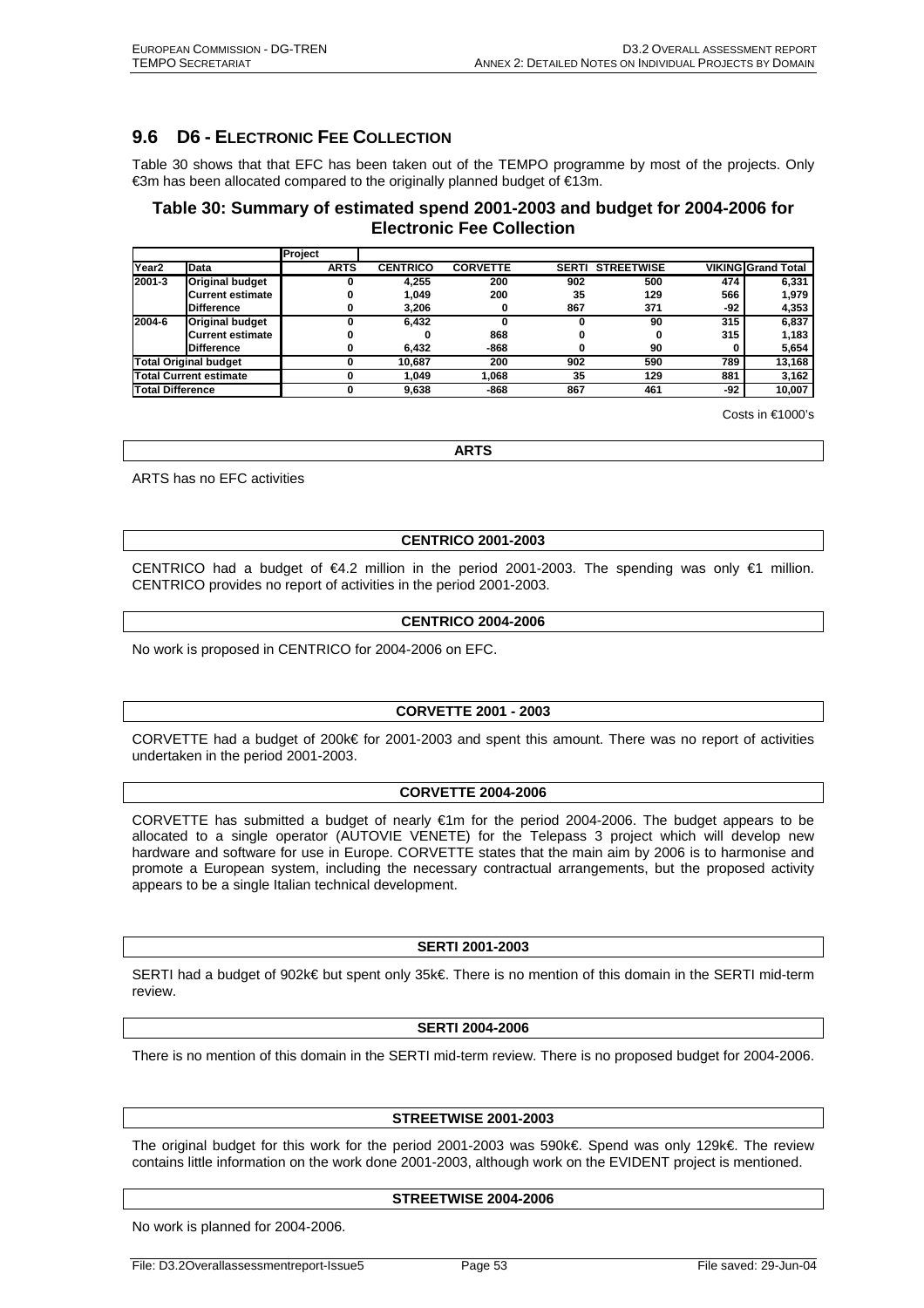## **VIKING 2001-2003**

VIKING undertook a series of national studies within the context of EFC during 2001-2003. This covered work in Sweden on specifications for HGV charging and on integration of parking and road user charges. Work on contractual interoperability was undertaken in Sweden and Finland. User attitudes to road pricing in Denmark were analysed. Finally the work on inter-operability within Norway was supported. The budget for the period was 474k€. The expected spend is 566k€. VIKING hosted a workshop on EFC in Copenhagen in 2001 and an HGV charging workshop in Stockholm in 2002.

#### **VIKING 2004-2006**

The proposed budget for 2004-2006 is modest at 315k€. This is divided between Denmark (105), Finland (60), Germany (30) and Sweden (120).

Three activities are proposed for 2004-6. These are:-

- Interoperable road charges the aim is to sign an MOU between at least three Nordic countries by 2006 covering technical, procedural and contractual interoperability. The proposed EU directive will be studied and the NORDIC position discussed.
- HGV Road User Charges Planning and implementation of interoperable HGV systems.
- Integrated payment systems Implementation of integrated payment systems in different countries.

The review states that Norwegian deployment is carried out in 6.31. What is this activity?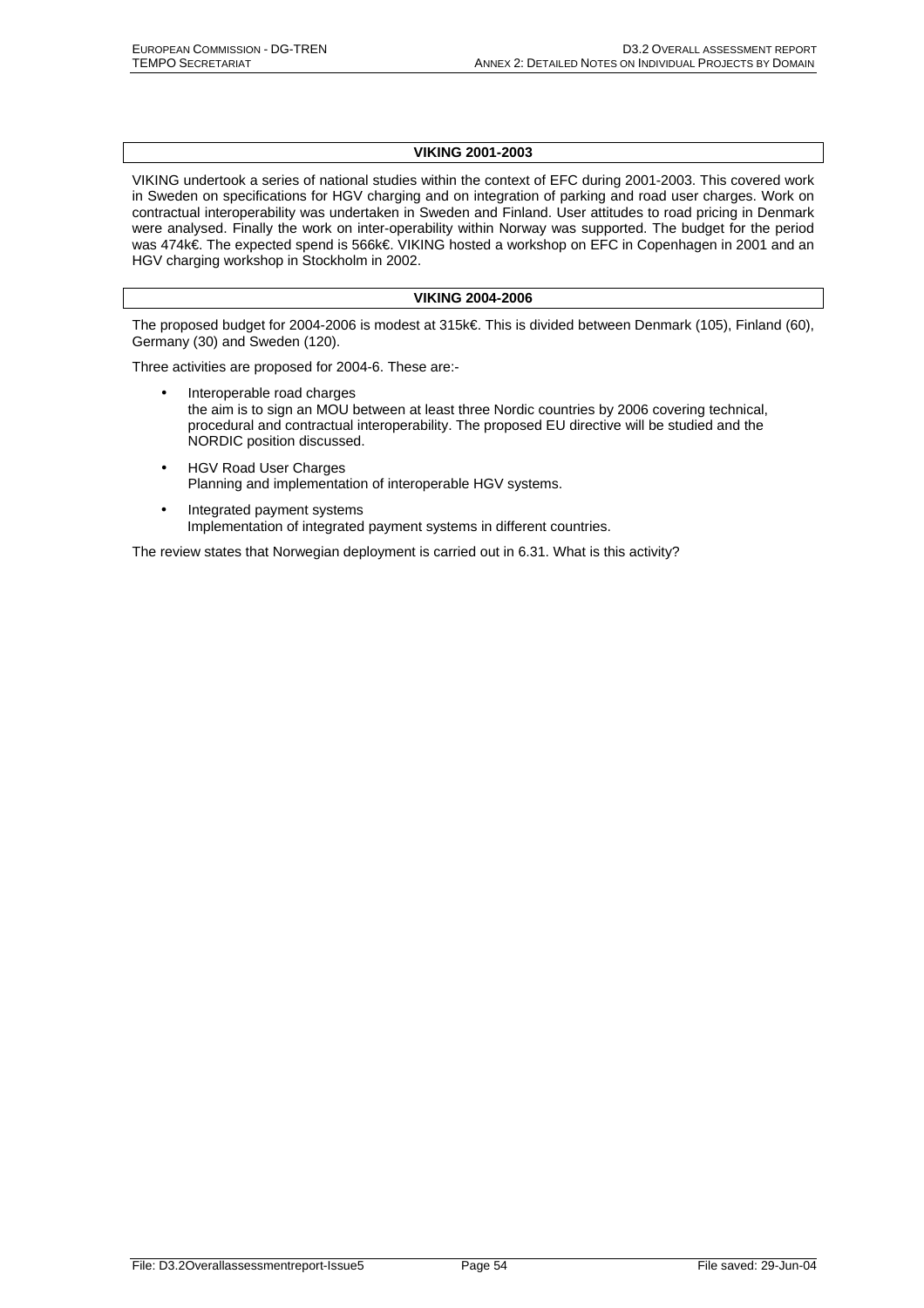## **9.7 D7 - INCIDENT AND EMERGENCY HANDLING**

Table 31 shows the estimated spend for the period 2001-2003, and the proposed budget for work for 2004- 2006 on Incident and Emergency Handling. Most of the budget has been spend in the period 2001-2003. For the period 2004-2006 the budget has been decreased.

## **Table 31: Summary of estimated spend 2001-2003 and budget for 2004-2006 for Incident and Emergency Handling**

|                               |                         | Project     |                 |                 |              |                   |       |                           |
|-------------------------------|-------------------------|-------------|-----------------|-----------------|--------------|-------------------|-------|---------------------------|
| Year <sub>2</sub>             | Data                    | <b>ARTS</b> | <b>CENTRICO</b> | <b>CORVETTE</b> | <b>SERTI</b> | <b>STREETWISE</b> |       | <b>VIKING Grand Total</b> |
| 2001-3                        | <b>Original budget</b>  | 8,359       | 3,150           | 6.634           | 1.682        | 980               | 145   | 20,950                    |
|                               | <b>Current estimate</b> | 5,727       | 857             | 10.851          | 2.079        | 1,071             | 88    | 20,673                    |
|                               | <b>Difference</b>       | 2,632       | 2,293           | $-4,217$        | -397         | -91               | 57    | 277                       |
| 2004-6                        | <b>Original budget</b>  | 12.223      | 3.614           | 13.155          | 614          | 1.850             | 165   | 31,621                    |
|                               | Current estimate        | 9.378       | 0               | 9,698           | 3.115        | 1.250             | 180   | 23,621                    |
|                               | <b>Difference</b>       | 2.846       | 3,614           | 3,457           | $-2.501$     | 600               | $-15$ | 8,000                     |
| <b>Total Original budget</b>  |                         | 20.582      | 6.764           | 19.789          | 2.296        | 2.830             | 310   | 52,571                    |
| <b>Total Current estimate</b> |                         | 15,105      | 857             | 20.549          | 5.194        | 2.321             | 268   | 44,294                    |
| <b>Total Difference</b>       |                         | 5,478       | 5,907           | $-760$          | $-2,898$     | 509               | 42    | 8,278                     |

Costs in €1000's

#### **ARTS 2001-2003**

The original budget for 2001-2003 was €8.4 million. The spending was €5.7 million. This was mostly allocated to the installation of emergency telephones along the ARTS corridors. This is expected to be completed during 2003

#### **ARTS 2004-2006**

The original budget for 2004-2006 was €12.2 million. The current proposal is for €9.4 million. Despite the statement within the 2001-2003 report that the installation of emergency phones will be completed in 2003, the 2004-2006 plan states that this will not even be achieved now by 2006 and this target has been modified to "harmonisation and densification" of the emergency phones. Work on DSRC based warnings has been abandoned. The original target of achieving the deployment of a global alert service with high-speed phones has been downgraded to an experiment with an alert service by 2006. The programme is still largely focussed on the installation of emergency phones. A mobile system for incident reporting will be investigated and tested. This should overcome the problems due to poor reporting of location of incidents by mobile phone users.

#### **CENTRICO 2001-2003**

CENTRICO had a budget of €3.1 million and spent €0.9 million in the period 2001-2003. The majority of the costs were incurred in Belgium, the other partners preferring to include the costs in other domain.

#### **CENTRICO 2004-2006**

CENTRICO had an original budget of €3.6 million and now plans to spend nothing in the period 2004-2006. All the work is now included in other domains.

#### **CORVETTE 2001-2003**

CORVETTE had a budget of €6.6 million and spent €8.9 million in the period 2001-2003. This appears to be mostly on emergency phones in Italy, although CORVETTE did not provide a report on the 2001-2003 achievements. The number of "SOS systems" in Italy increased from 1358 in 2000 to 1827 in 2003, though it is not clear exactly what is meant by the term "SOS system". It is presumed that this means an emergency telephone.

#### **CORVETTE 2004-2006**

The proposed budget for 2004-2006 is €9.7 million, compared with €13.2 million in the original plans for the MIP. The description of the work is completely generic and mentions no specific activities or projects. This appears to enable the motorway operators the freedom to work on any collaborative project within the scope of this domain. There appears to be no concrete plan for 2004-2006.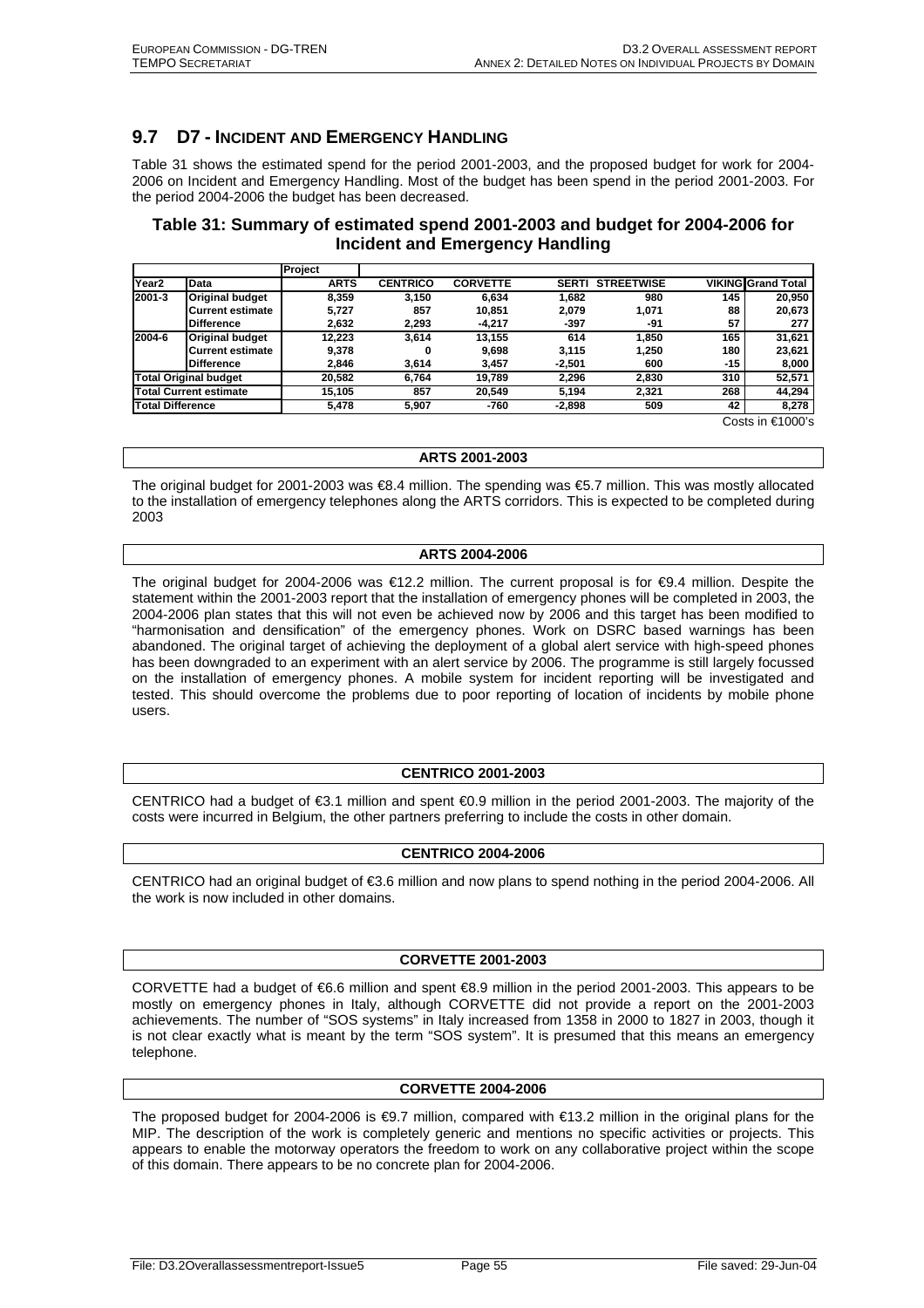#### **SERTI 2001-2003**

SERTI had a budget of €1.7 million and spent €2.1 million in the period 2001-2003. SERTI did not submit a report on the achievements in this domain for the period 2001-2003.

#### **SERTI 2004-2006**

SERTI had an original budget of 600 k€ and now plans to spend €3.1 million in the period 2004-2006. The initial objective of deploying an alert service by high-speed telephone link by 2006 has been abandoned. Instead the objectives are to install the incident and emergency network and to develop incident management tools. The network consists of upgrading cabling and installing new telephone equipment. No details are given on sites and no maps of incident and emergency systems were provided.

#### **STREETWISE 2001-2003**

STREETWISE had a budget of 980 k€ and spent €1.1 million in the period 2001-2003. All the UK partners have been working on their various incident detection and management systems. A code of practice has been developed. Automatic Incident Detection has been installed at a tunnel. This activity is closely linked with the work in Domain 1 which will ensure that there is an adequate installation of appropriate traffic monitoring equipment.

STREETWISE (NI) has chaired the IEH Expert Group within TEMPO.

#### **STREETWISE 2004-2006**

STREETWISE had an original budget of €1.85 million and now plans to spend €1.25 million in the period 2004-2006. There are several specific incident and emergency systems proposed for tunnels on the motorways in North Wales (A55) and South Wales (M4). Evaluation of a video-based incident detection system on the M50 in Dublin is planned, with possibility that additional detectors may be required. The scheme may also be extended in the Greater Dublin area. There will be a study to establish a national strategy for upgrading the Scottish telephone provision to modern standards.

STREETWISE (NI) will continue to chair the IEH Expert Group within TEMPO.

#### **VIKING 2001-2003**

VIKING had a budget of 145k€ and spent 88k€ in the period 2001-2003. This activity is restricted to the common oversight and harmonisation activities for IEH, all the costs of implementation being included in the work in Domain 1 on traffic monitoring, in Domain 3 on traffic management and in Domain 7 on Freight and Fleet Management.

#### **VIKING 2004-2006**

VIKING had an original budget of 165k€ and now plans to spend 180k€ in the period 2004-2006. As for 2001- 2003, this activity is restricted to the common oversight and harmonisation activities for IEH, all the costs of implementation being included in the work in Domain 1 on traffic monitoring, in Domain 3 on traffic management and in Domain 7 on Freight and Fleet Management.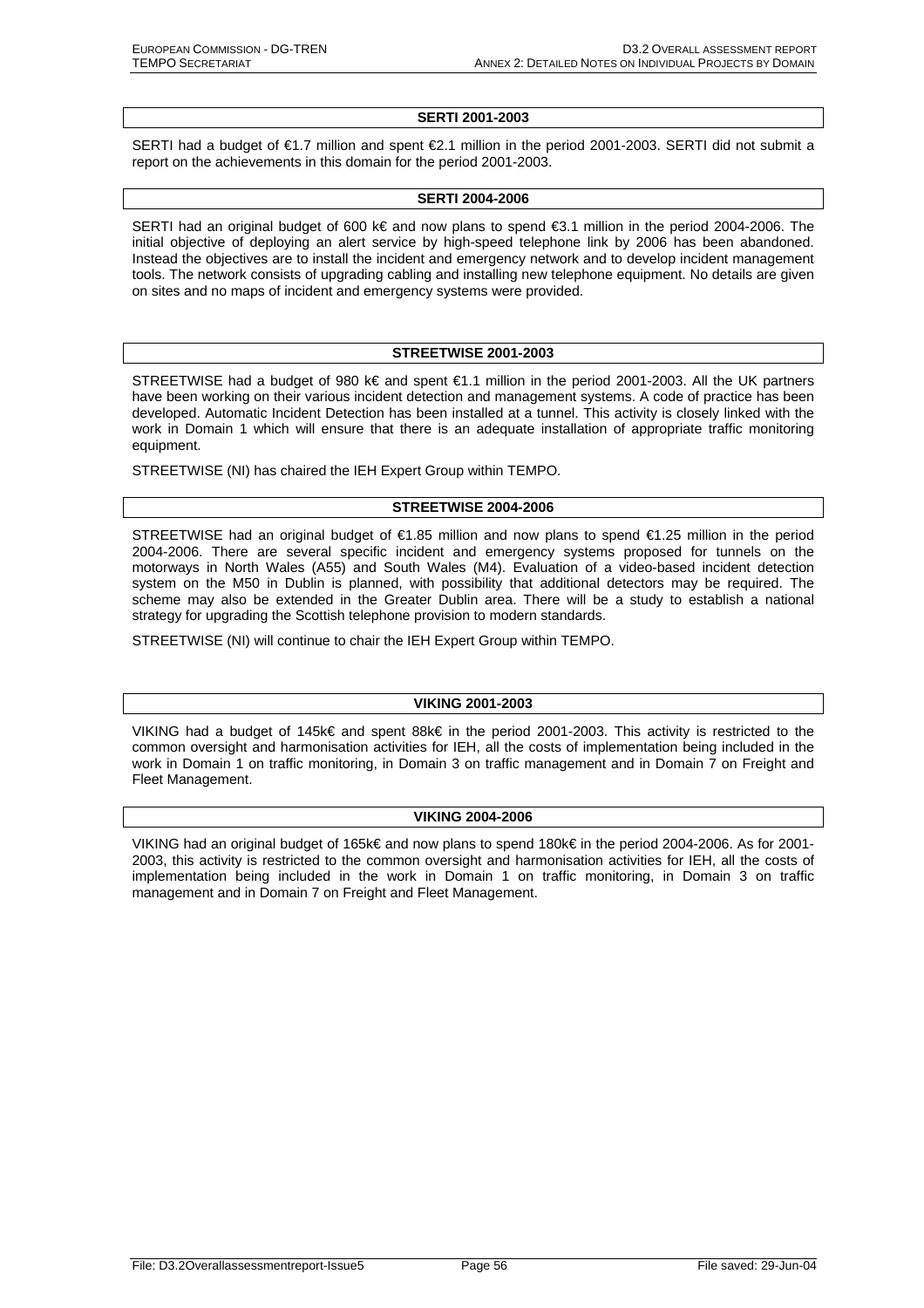## **9.8 D8 - HORIZONTAL ISSUES**

Table 32 shows the estimated spend for the period 2001-2003, and the proposed budget for work for 2004- 2006 on Horizontal Issues. For both periods (2001-2003 as well as 2004 – 2006) the budgets have been increased with more than 1 M€. SERTI takes more than 70% of this increased budget.

Costs in €1000's

## **Table 32: Summary of estimated spend 2001-2003 and budget for 2004-2006 for Horizontal Issues**

|                               |                        | Project     |                 |                 |              |                   |        |                           |
|-------------------------------|------------------------|-------------|-----------------|-----------------|--------------|-------------------|--------|---------------------------|
| Year <sub>2</sub>             | Data                   | <b>ARTS</b> | <b>CENTRICO</b> | <b>CORVETTE</b> | <b>SERTI</b> | <b>STREETWISE</b> |        | <b>VIKING Grand Total</b> |
| 2001-3                        | <b>Original budget</b> | 237         | 624             | 838             | 754          | 510               | 865    | 3,828                     |
|                               | Current estimate       | 247         | 530             | 692             | 1.996        | 515               | 1.044  | 5,024                     |
|                               | <b>Difference</b>      | $-10$       | 94              | 146             | $-1.242$     | -5                | -179   | -1,196                    |
| 2004-6                        | <b>Original budget</b> | 240         | 792             | 697             | 300          | 435               | 910    | 3,374                     |
|                               | Current estimate       | 201         | 699             | 1.277           | 890          | 718               | 925    | 4,710                     |
|                               | <b>Difference</b>      | 38          | 93              | -580            | -590         | -283              | -15    | $-1,337$                  |
| <b>Total Original budget</b>  |                        | 477         | 1.416           | 1,535           | 1.054        | 945               | 1.775  | 7,202                     |
| <b>Total Current estimate</b> |                        | 449         | 1.229           | 1.969           | 2.886        | 1.233             | 1,969  | 9,734                     |
| <b>Total Difference</b>       |                        | 29          | 187             | $-434$          | $-1.832$     | $-288$            | $-194$ | $-2,533$                  |

#### **ARTS 2001-2003**

ARTS had a budget of 237k€ and spent 247k€ in the period 2001-2003. Main achievements quoted as report on homogenisation of system architectures at the European level. Support to the Evaluation Expert Group.

#### **ARTS 2004-2006**

ARTS had an original budget of 240k€ and now plans to spend 201k€ in the period 2004-2006. Most of the efforts will be allocated to the Evaluation Expert Group. ARTS will participate in the Systems Architecture workgroup. ARTS will continue to coordinate issues of enforcement and organisational issues, particularly concerning the MoU.

#### **CENTRICO 2001-2003**

CENTRICO had a budget of 624k€ and spent 530€ in the period 2001-2003. Support given for System Architecture work at the European level. Support given to EEG. Three projects evaluated according to guidelines.

#### **CENTRICO 2004-2006**

 CENTRICO had an original budget of 792k€ and now plans to spend 699k€ in the period 2004-2006. Support for system architecture activities will continue. 12 Evaluation Reports will be written. The EEG will be supported. Work on organisational aspects of data provision e.g. OTAP will be included.

#### **CORVETTE 2001-2003**

CORVETTE had a budget of 838k€ and spent 781€ in the period 2001-2003. The work was split between Systems Architecture and Evaluation. No split of resources is available as CORVETTE did not provide a report on 2001-2003. The Italian Telematics Architecture for Transport Systems (ARTIST) was launched in 2003 and forms the basis for most of the work on Systems Architecture.

#### **CORVETTE 2004-2006**

CORVETTE had an original budget of 679k€ and now plans to spend 1,277k€ in the period 2004-2006. 925 k€ are allocated to Systems Architecture and 352k€ to evaluation. Work on ARTIST will continue on validation, communication, disseminate and promotion of the tool. On evaluation, the work consists of checking the evaluations of the existing services, installing and maintaining quality assurance and control procedures, giving feedback to operators and monitoring services. CORVETTE has not yet fully recognised the Evaluation Expert Group, not included the necessary resources to support the common work across all the projects. No explanation is given for the major increases in cost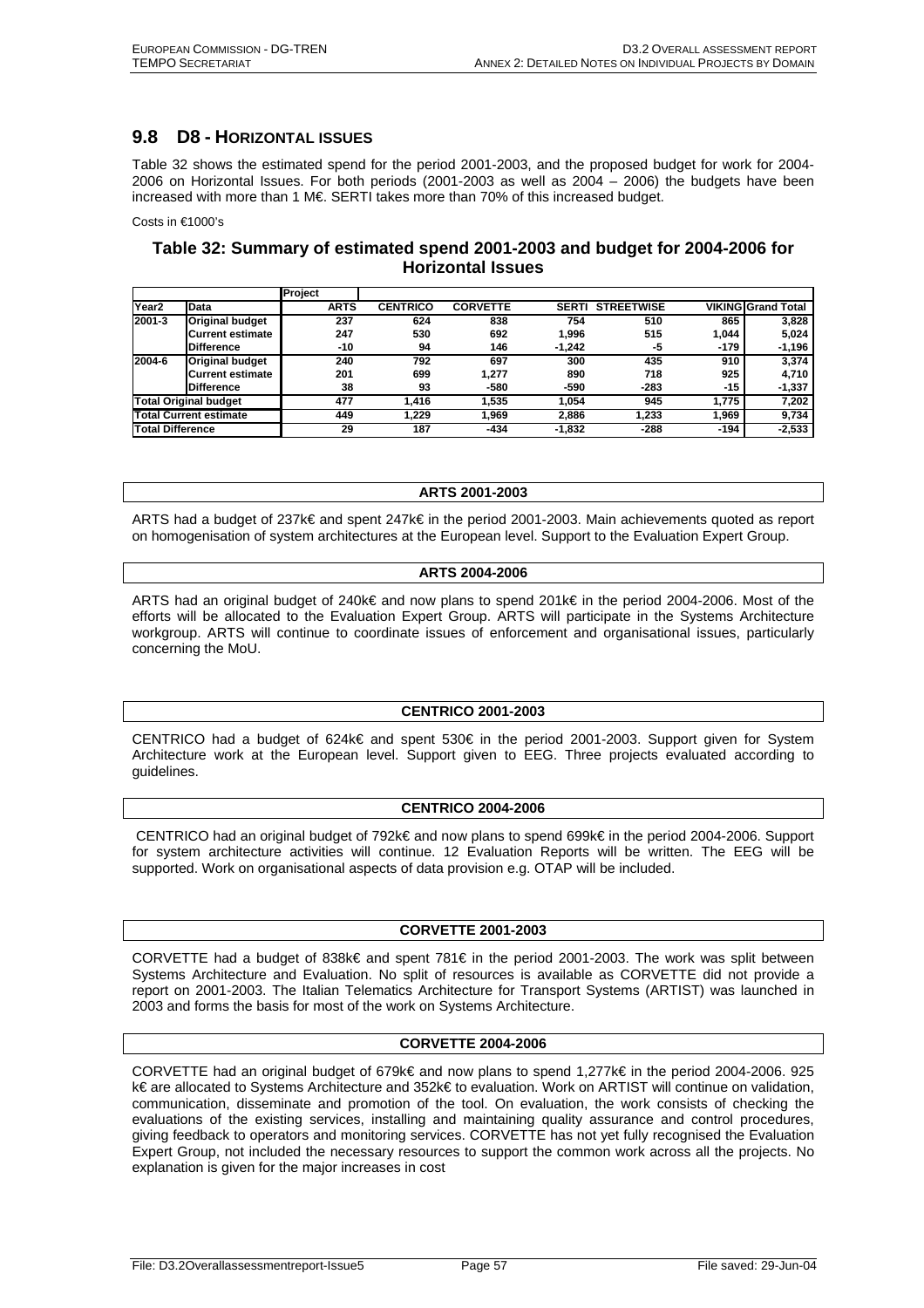#### **SERTI 2001-2003**

SERTI had a budget of 754k€ and spent 1,996k€ in the period 2001-2003. The work on Systems Architecture has focused on the French approach, ACTIF. There has been some cooperation with the work within CORVETTE on ARTIST, the Italian-based approach.

#### **SERTI 2004-2006**

SERTI had an original budget of 300k€ and now plans to spend 890k€ in the period 2004-2006. The description of the work in SERTI on Systems Architecture reflects similar work in CORVETTE on the dissemination of ARTIST. The distinction between the work in the two projects is not clear. There is no mention of the Evaluation expert Group and the resources for Systems Architecture and Evaluation are not specified separately.

#### **STREETWISE 2001-2003**

STREETWISE had a budget of 510k€ and spent 515k€ in the period 2001-2003. Work has focussed on system architectures for data exchange and evaluation. STREETWISE reports the linking of Wales, England and France through use of DATEX as an achievement in this domain and also support for the DATEX SMC. STREETWISE has led the Evaluation Expert Group and devoted significant resources to the production of evaluation guidelines and evaluation reports.

#### **STREETWISE 2004-2006**

STREETWISE had an original budget of 435k€ and now plans to spend 718k€ in the period 2004-2006. STREETWISE will play a key role in the development of OTAP. The work on evaluation is focussed on providing a clear business case for pan-European ITS investment. Eleven Evaluation reports will be produced according to the EEG reporting guidelines. The project will maintain an interest in the Enforcement and Organisational Issues activities.

#### **VIKING 2001-2003**

VIKING had a budget of 865k€ and spent 1,044k€ in the period 2001-2003. Finland, Norway and Sweden have worked on national ITS architectures. The strategies are based on FRAME. VIKING has strongly supported the European work on evaluation and has produced evaluation guidelines, evaluation reports and plans for future evaluation.

#### **VIKING 2004-2006**

VIKING had an original budget of 910k€ and now plans to spend 925k€ in the period 2004-2006. The work on the harmonisation of national systems architectures will continue. Further work on evaluation of ITS projects and on liaison between VIKING and the EEG. 14-20 evaluation reports will be written.